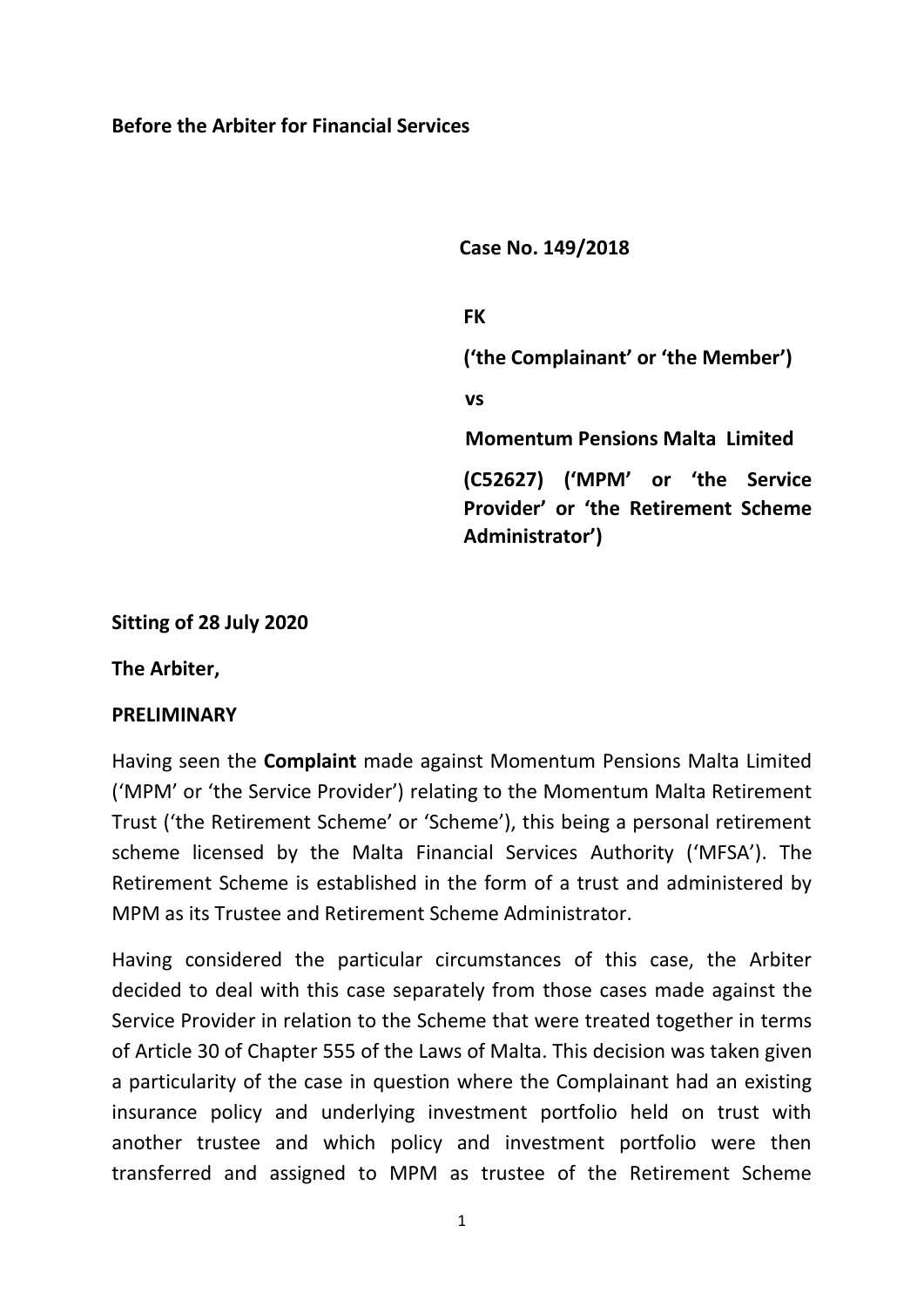following the Complainant's membership with the Retirement Scheme. This will also be taken into consideration in the 'Compensation' section of this decision.

#### **The Case in question**

The Complainant submitted that she had invested her teacher's pension through Continental Wealth Management ('CWM') in 2011. It was explained that the trustee at the time withdrew its support of CWM stating a difference in their way of working and that they did not like the use of structured notes. The Complainant further explained that she was informed by CWM that she should not worry as her new trustees, MPM, will protect her investments and look after her interests.

It was submitted that the Complainant expected MPM to ensure that her pension was invested as per her risk profile in low to medium investments and not in high risk professional investor structured notes.

The Complainant noted that MPM took over as the new trustee at the end of October 2013 and the subsequent losses increased. It was claimed that she had never seen the information that she was now submitting with this case until recently. The Complainant claimed that MPM as trustees did not act in her interests and did not protect her pension.

It was claimed that whilst looking through documents she received recently, the Complainant discovered that not only her signature was the same, but in many instances, it was identical, if only occasionally reduced or enlarged in size. The Complainant noted that she was under the impression that as trustees MPM was to check and validate signatures and make sure that the client had signed the document recently. It was further submitted that not only were the signatures identical, but her name was missing a letter on at least nine different occasions, reflecting what the Complainant felt was a lack of due diligence, attention to detail and complete negligence on the part of her trustees.

The Complainant also claimed that MPM accepted business from an unlicensed advisory firm, CWM, using unqualified advisers. It was submitted that her signature was then used to place her funds in high-risk structured notes used

2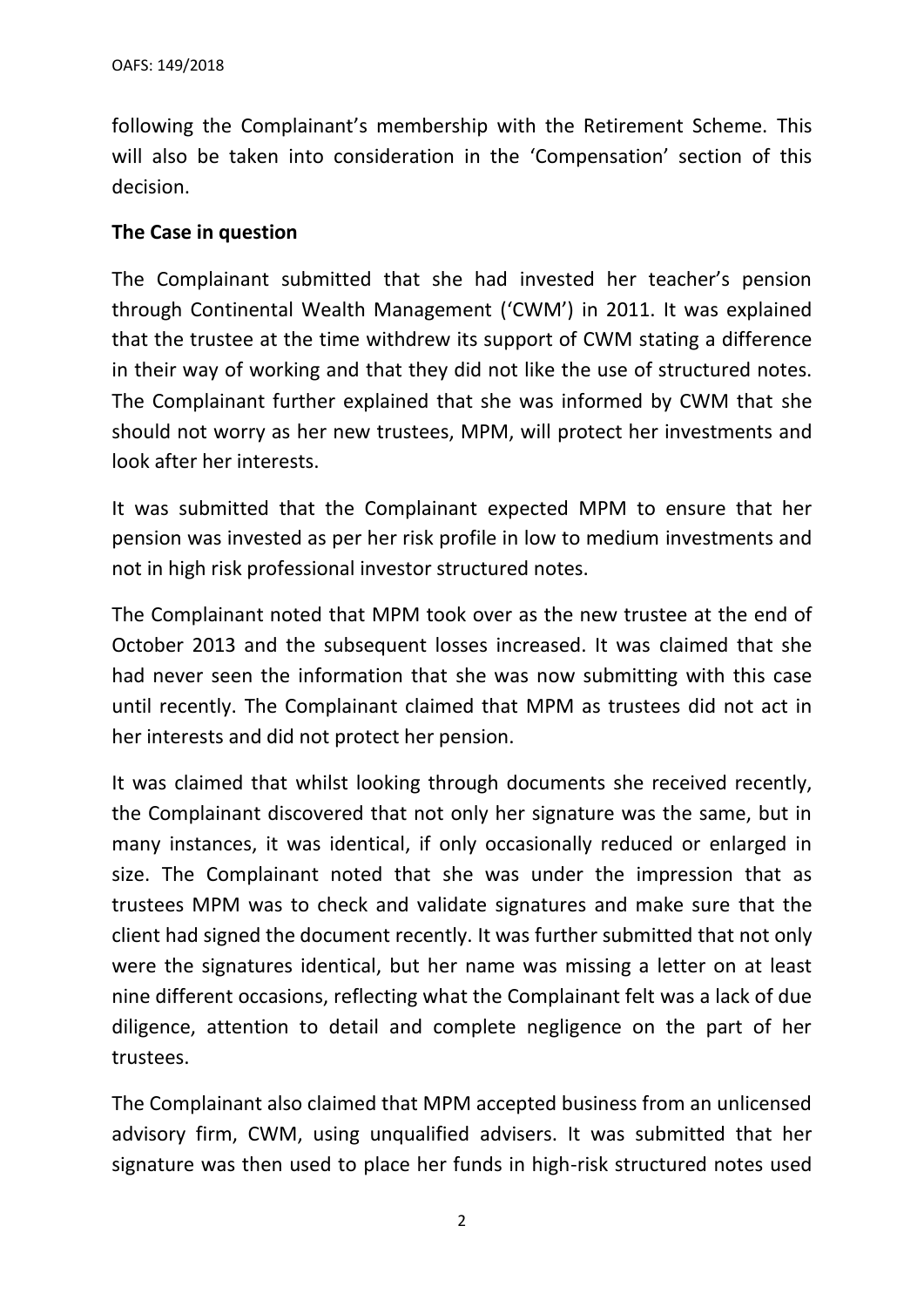mostly by experienced investors, when her risk profile stated that she had low to medium risk. The Complainant further claimed that these investments were made without her knowledge or consent.

It was also noted that MPM had apparently already agreed to reimburse one of its disadvantaged clients in full and that such client suffered in exactly the same way as her.

The Complainant requested her pension, GBP111,000, to be returned to its original value with the refunding of all fees, commissions and lack of growth. The cancellation of exit fees was also requested. The Complainant submitted that whilst she accepted that growth was difficult to determine, she would accept the return of her pension in full plus the return of all the fees which she had paid for work that has not been completed/executed.

## **In its reply, MPM essentially submitted the following:**

- 1. That Continental Wealth Management ('CWM') is a company registered in Spain. Before it ceased to trade, CWM acted as adviser and provided financial advice to investors. CWM was authorised to trade in Spain and in France by Trafalgar International GmbH ('Trafalgar'). Global Net Limited ('Global Net'), an unregulated company, is an associate company of Trafalgar and offers administrative services to entities outside the European Union.
- 2. That MPM is not linked or affiliated in any manner to CWM, Trafalgar or Global Net.
- 3. That MPM is not licensed to provide investment advice.
- 4. MPM raised the plea that the complaint relates to conduct which occurred before the entry into force of Chapter 555 of the Laws of Malta on 18 April 2016. In this regard, MPM submitted that the Complaint was filed on the 10 July 2018 and argued that this was beyond the two-year time period allowed by Article 21(1)(b) of the said law. MPM further submitted that for these reasons, the Complaint cannot be entertained.

MPM also stated that without prejudice to its defence that it is not responsible for the Complainant's claims, more than two years have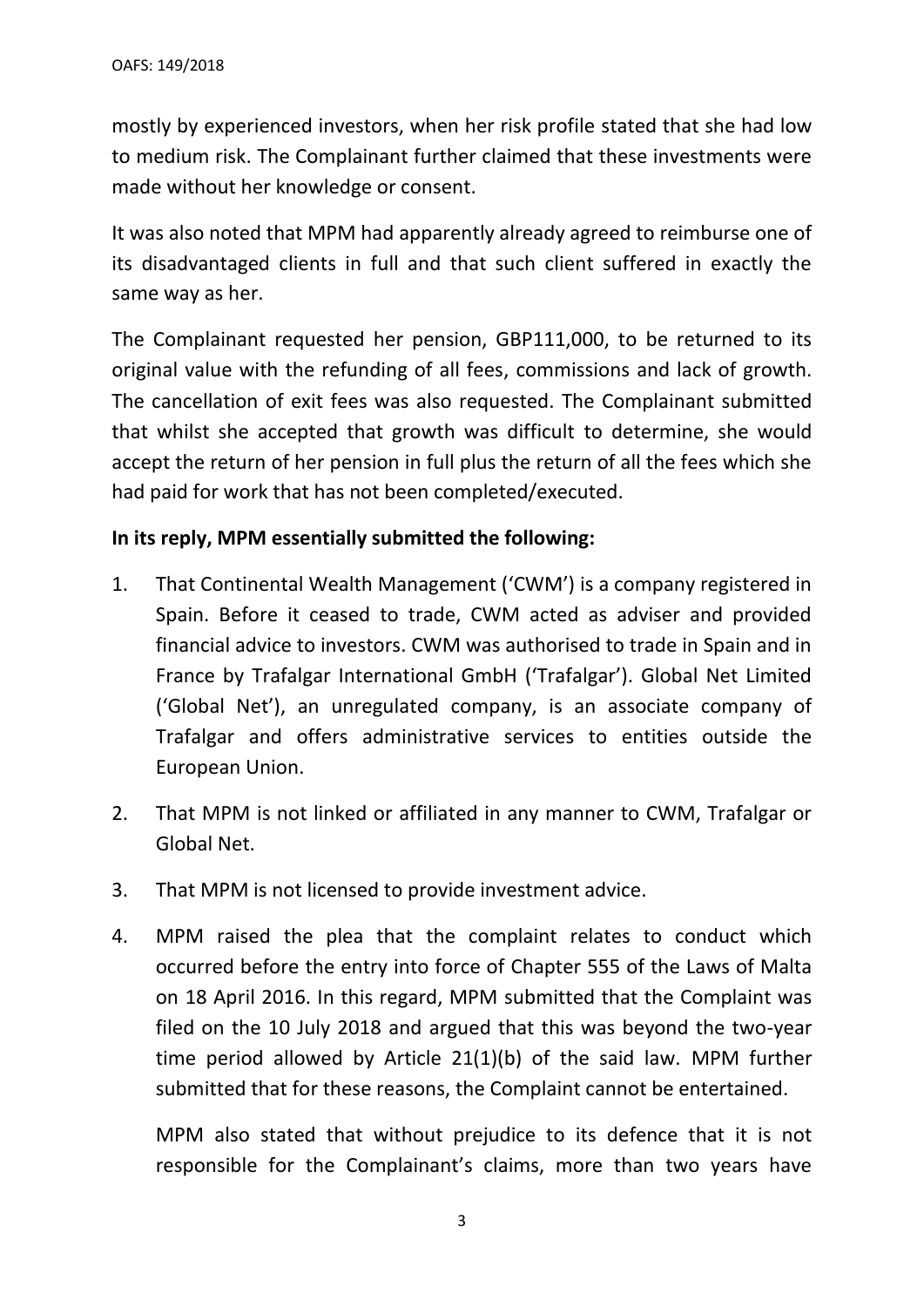lapsed since the conduct complained of took place, and therefore, pursuant to Article 21(1)(c) of Chapter 555 of the Laws of Malta, the complaint cannot be entertained.

- 5. In reply to the Complainant's complaints, the Complainant must at the outset clarify her reply in Section of the complaint, enquiring whether the conduct complained of is currently the subject of a law suit before a court or tribunal as the Complainant has crossed out 'No' in her reply.
- 6. MPM noted that in the first place, the Complainant had appointed her adviser and that the Complainant itself states that she invested her pension through CWM. It was further noted that in spite of this, MPM is not aware of any attempt by the Complainant to initiate proceedings against CWM or its officials and/or Trafalgar and/or Global Net, which advised the Complainant to invest in products which have led to the Complainant's losses. MPM noted that additionally, it cannot reply with respect to any advice the Complainant received from CWM.

MPM stated that CWM has ceased trading and is no longer operating and that this was the only reason why the Complainant has filed a claim against MPM and not against CWM. MPM submitted that it is CWM and/or Trafalgar who is the proper respondent to this claim.

- 7. The Service Provider noted that prior to Momentum, the Complainant's pension was administered by Confiance Pension Services Limited and that MPM took over with effect from the 29 October 2013 where an in-specie transfer took place. The SEB policy valuation dated 31 October 2013 shows that policy value at that date as GBP92,353.29 not GBP111,000.
- 8. MPM noted that it is not in a position to comment on the reasons why the Complainant replaced Confiance Pension Services Limited in 2013. In relation to the Complainant's statement that Confiance Pension Services Limited informed her that '*they did not like the use of structured notes*', MPM replied that the SEB policy valuation dated 31 October 2013 shows that structured notes were already held in the SEB policy before the transfer to MPM.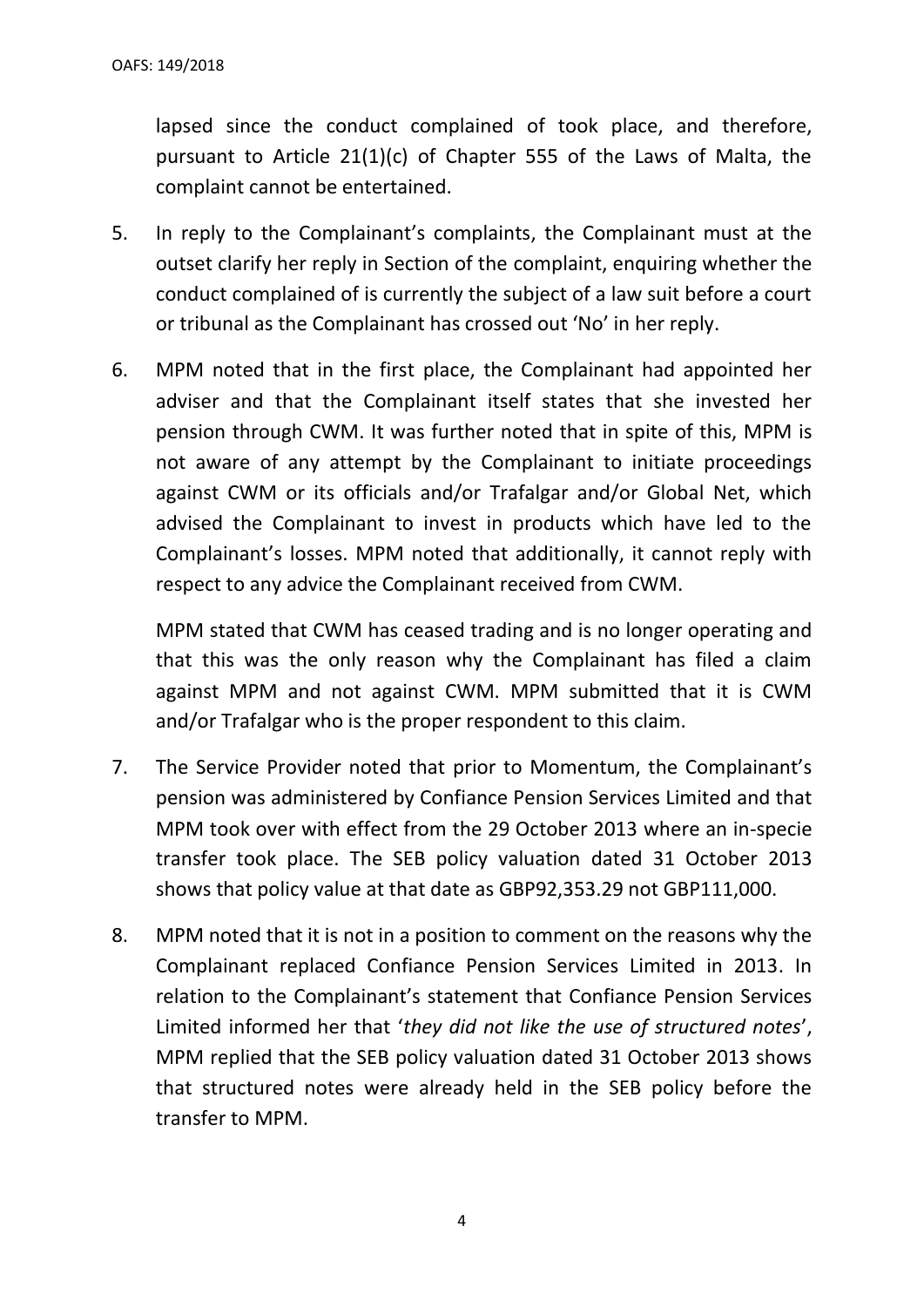- 9. MPM referred to the statement made by the Complainant that she '*expected Momentum to ensure my pension was invested as per my risk profile*'. With respect to the investments made, MPM replied that the investments made were in line with the Complainant's risk profile and in line with the investment guidelines applicable at the time of the Complainant's application with MPM.
- 10. The Service Provider noted that it charges a fixed fee for the services that it provides and that this fee does not change regardless of the underlying investment which the Complainant was advised to invest into by CWM. It was claimed that MPM did not accordingly stand to make any gain or benefit from any particular underlying investment.
- 11. MPM pointed out that it is aware that Old Mutual International Ireland Limited ('OMI'), the bond provider, $1$  has initiated legal action against one of the structured note providers (Leonteq Securities AG) for losses incurred by the ultimate holders of the bonds, such as the Complainant. It was noted that it is OMI, and not MPM, who was pursuing litigation against Leonteq.
- 12. With respect to the Complainant's reference to MPM's request for the Complainant to send information available, MPM replied that this related to MPM's request for the Complainant to send the information available to her in relation to her own complaint which she made against MPM.
- 13. MPM referred to the statement made by the Complainant that she has found '*that not only is my signature the same, but in many instances it is identical, if occasionally reduced or enlarged in size*'. MPM replied that the Complainant must clarify whether she is alleging that her signature was forged, as she did in her initial complaint to MPM. MPM also noted that furthermore, the Complainant must also clarify whether she is directing her allegations against CWM or Momentum. MPM submitted that if the Complainant did discover any forgery or wrongdoing by CWM, she must

 $1$  The investments within the Retirement Scheme were undertaken via a life assurance bond provided by an insurance company.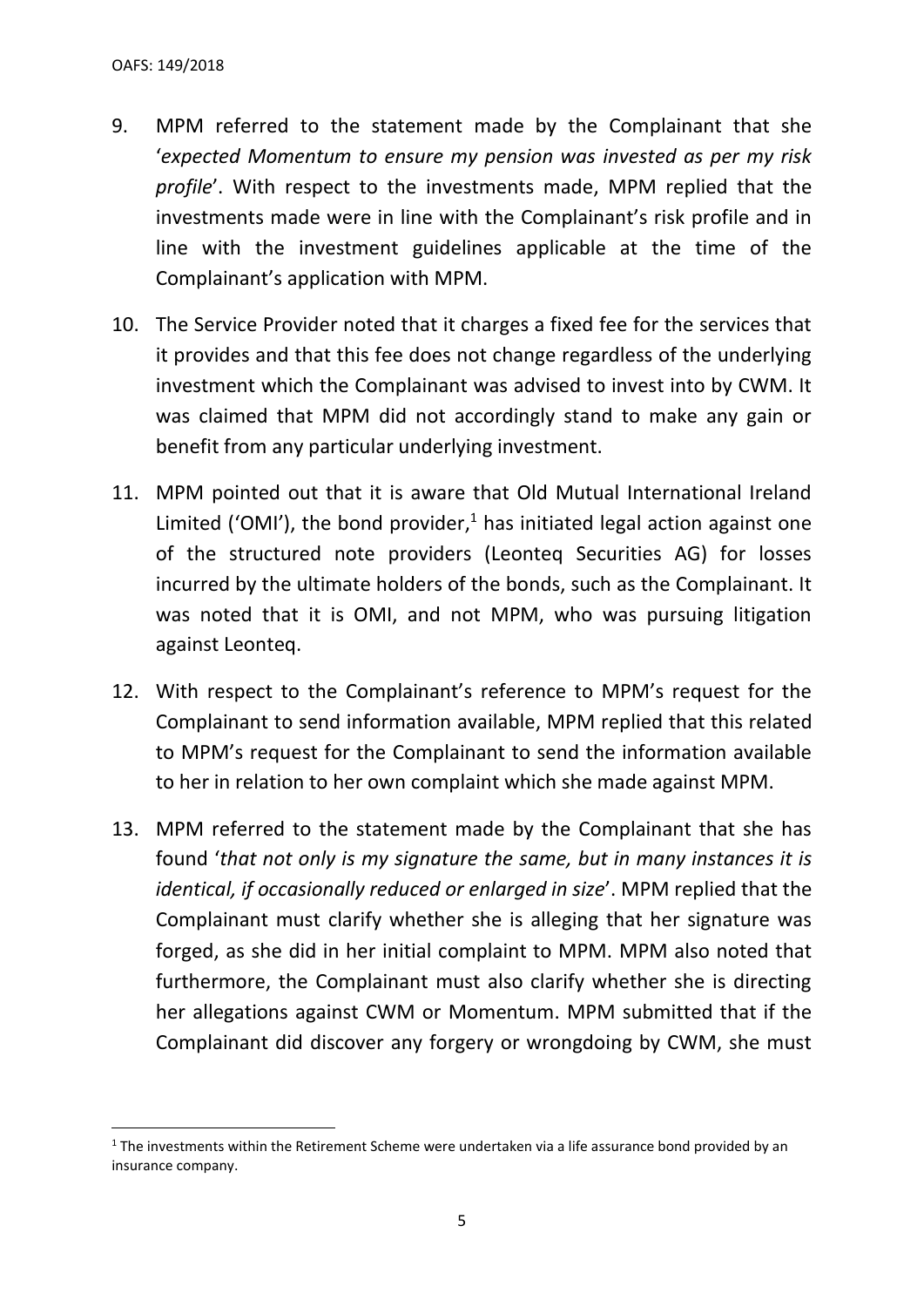explain why she did not take any steps against CWM. MPM further submitted that additionally, the Complainant must prove her allegations.

MPM noted that if the Complainant is referring to dealing instructions, such documents are not completed by MPM. The Service Provider further submitted that it has no awareness or line of sight of what discussions and arrangements take place between the Complainant and her appointed adviser, CWM, regarding dealing instructions.

MPM submitted that it is its duty to ensure that the Complainant's signature on the dealing instructions is verified against the proof of identification provided to MPM. The Service Provider stated that in all cases involving the Complainant's dealing instructions, such verification was made by MPM.

MPM further submitted that it had controls in place to ensure that the dealing instructions received by it bore the signature of the Complainant, ensuring the investment was directed by her and the Adviser appointed by the Complainant, in line with the attitude to risk and was then reviewed against the Scheme investment guidelines.

MPM also noted that each dealing instruction was also accompanied by a SEB Statement of Understanding, each of which was also signed by the Complainant.

14. Reference was made to the allegation made by the Complainant that MPM accepted business from an '*unlicensed advisory firm*'. MPM replied that Trafalgar was licensed as an insurance intermediary and consultant, as well as an investment intermediary and referred to the documentation attached to its reply in respect of such licences. MPM further noted that Trafalgar entered into an agency agreement with CWM. It was also submitted that MMP no longer accepted business from CWM as from September 2017 and that MPM is aware that CWM ceased trading on or around 29 September 2017.

MPM stated that any business introduced by CWM to MPM fell within the MFSA's Pension Rules for Service Providers as they relate to RSA. MPM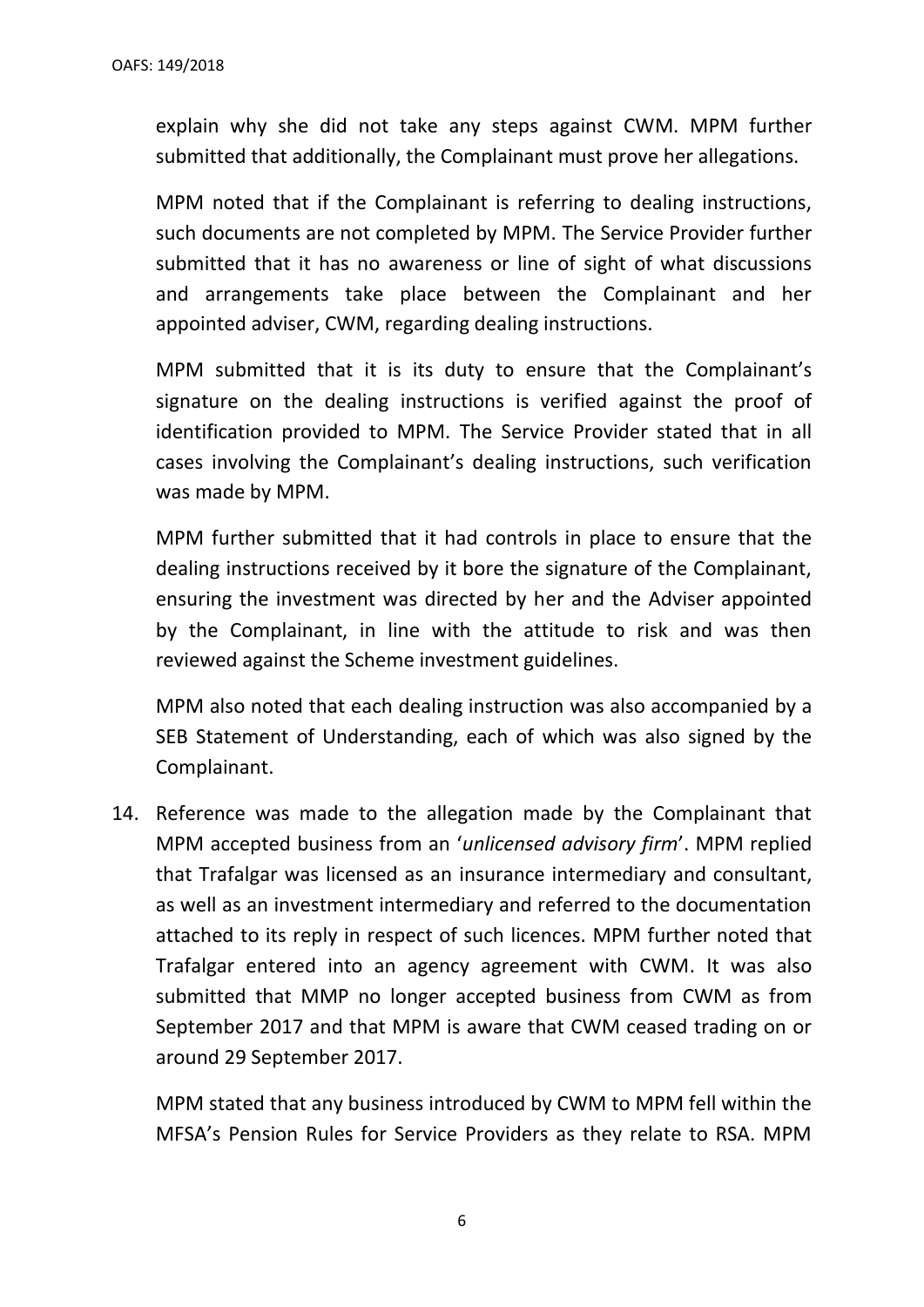further replied that it does not work on a commission basis and that it neither receives commissions, nor pays commissions to any third parties.

- 15. With respect to the Complainant's allegation that her signature was used to place her funds in high-risk structured notes and that the investments were made without her knowledge or consent, MPM referred to the reply in paragraph 8 and also to the annual member statements for 2014-2016 inclusive which were sent to the Complainant.
- 16. MPM noted that the Complainant alleges that a reimbursement has been made to the person referred to in the complaint. MPM replied that any information in the complaint, or documents attached thereto, which disclose information relating to persons who are not involved in this claim should be deleted from the record and documents expunged as the disclosures breach the rights, both in terms of confidentiality and data protection, of the persons with respect to whom they have been made.

MPM submitted that it will not disclose any information pertaining to any other member but stated that it never paid any sums or made any financial contribution towards any legal settlement involving ex-CWM clients and CWM/Trafalgar. MPM further submitted that it has been working hard to help those members who have suffered as a result of CWM actions and in certain circumstances, in a very limited way, has offered assistance. MPM noted that this was in no way an admission of liability.

- 17. MPM replied that it has, at all times, fulfilled all its obligations with respect to the Complainant and observed all guidelines, including investment guidelines.
- 18. MPM submitted that, as already stated in its reply, it is not licensed to and does not provide investment advice and that furthermore, it did not provide investment advice to the Complainant. MPM noted that this is clear from the application form which specifically requests the details of the Complainant's professional adviser. MPM submitted that the Complainant also declared on the application form that the services provided by MPM did not extend to financial, legal, tax or investment advice as per declaration 8 on page 6 of the said form.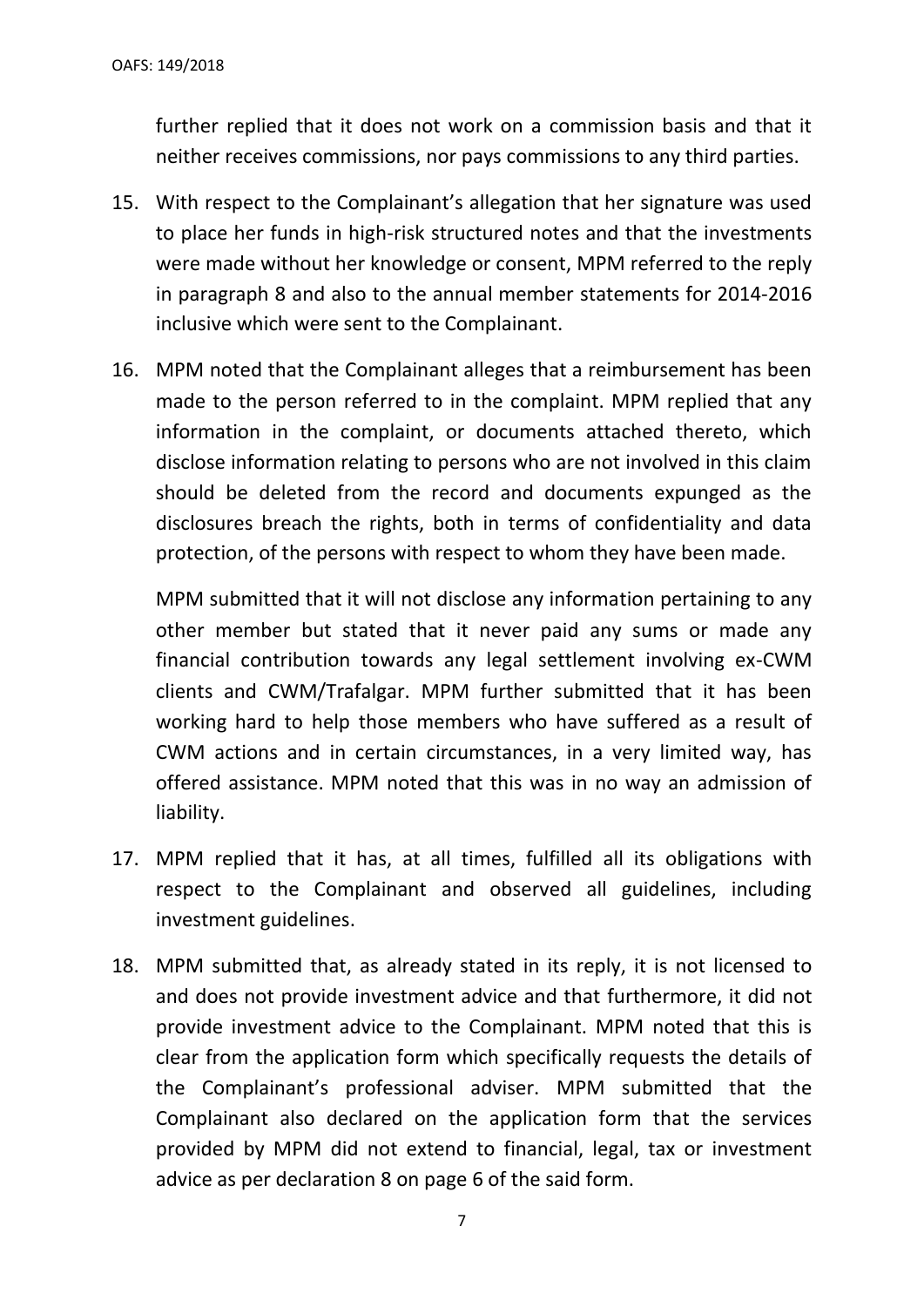To further reinforce the point that MPM does not provide investment advice, it was submitted that an entire section of the terms and conditions of business, as attached to the application form, is dedicated solely to this point, as per page 7 of the application form.

- 19. MPM submitted that it is not responsible for the payment of any amount claimed by the Complainant and that it has, at all times, fulfilled all its obligations with respect to the Complainant.
- 20. MPM further submitted that it has not committed any fraud, nor has it acted negligently. MPM stated that it has not breached any of its obligations in any way and submitted that the losses sustained by the Complainant are attributable to the adviser appointed by the Complainant.

MPM pointed out that the Complainant must show that it was MPM's actions or omissions which caused the loss being alleged. MPM replied that in the absence of the Complainant proving this causal link, MPM cannot be found responsible for the Complainant's claims.

**Having heard the parties and seen all the documents and submissions made including the affidavits, the notes of submissions, the additional submissions made and respective attachments,**

**Further Considers:**

#### *Preliminary Plea regarding the Competence of the Arbiter*

The Service Provider raised the preliminary plea that the Arbiter has no competence to consider this case based on Article 21(1)(b) and Article 21(1)(c) of Chapter 555 of the Laws of Malta.

#### **Plea relating to Article 21(1)(b) of Chapter 555 of the Laws of Malta**

Article 21(1)(b) stipulates that:

*'An Arbiter shall have the competence to hear complaints in terms of his functions under article 19(1) in relation to the conduct of a financial service provider which occurred on or after the first of May 2004:*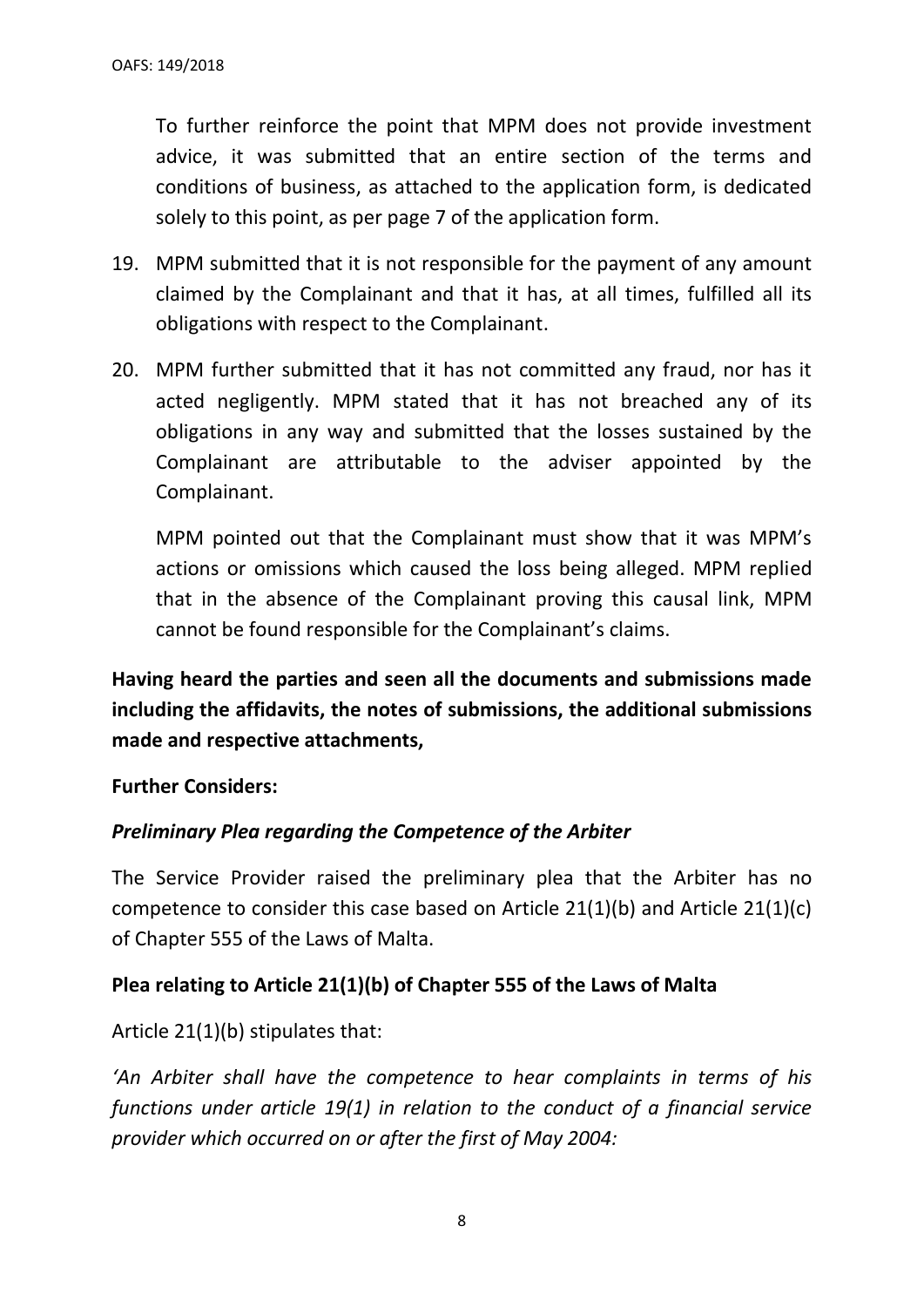*Provided that a complaint about conduct which occurred before the entry into force of this Act shall be made by not later than two years from the date when this paragraph comes into force.'*

Article 21(1)(b) stipulates that a complaint related to the '*conduct*' of the financial service provider which occurred before the entry into force of this Act shall be made not later than two years from the date when this paragraph comes into force. This paragraph came into force on the 18 April 2016.

The law does not refer to the date when a transaction takes place but refers to the date when the alleged misconduct took place.

Consequently, the Arbiter has to determine whether the conduct complained of took place before the 18 April 2016 or after, in accordance with the facts and circumstances of the case.

In the case of a financial investment, the conduct of the service provider cannot be determined from the date when the transaction took place, and it is for this reason that the legislator departed from that date and laid the emphasis on the date when the conduct took place.

In this case, the conduct complained of involves the conduct of the Service Provider **as trustee and retirement scheme administrator of the Scheme**, which role MPM occupied since the Complainant became member of the Scheme and **continued to occupy beyond the coming into force of Chapter 555 of the Laws of Malta.**

Even if for argument's sake only, the Arbiter had to limit himself to the question of structured notes, (which is not the case because the Complainant raised other issues and the Service Provider had other obligations apart from the oversight of the portfolio as explained later in this decision), the Service Provider did not prove in this particular case that investments in structured notes no longer formed part of the portfolio **after** the coming into force of Chapter 555 of the Laws of Malta. The onus of proof for such evidence rests with the Service Provider.<sup>2</sup>

<sup>&</sup>lt;sup>2</sup> Furthermore, the Arbiter notes that there is actually clear evidence from the SEB's Statements presented that structured notes still formed part of the portfolio after 18 April 2016.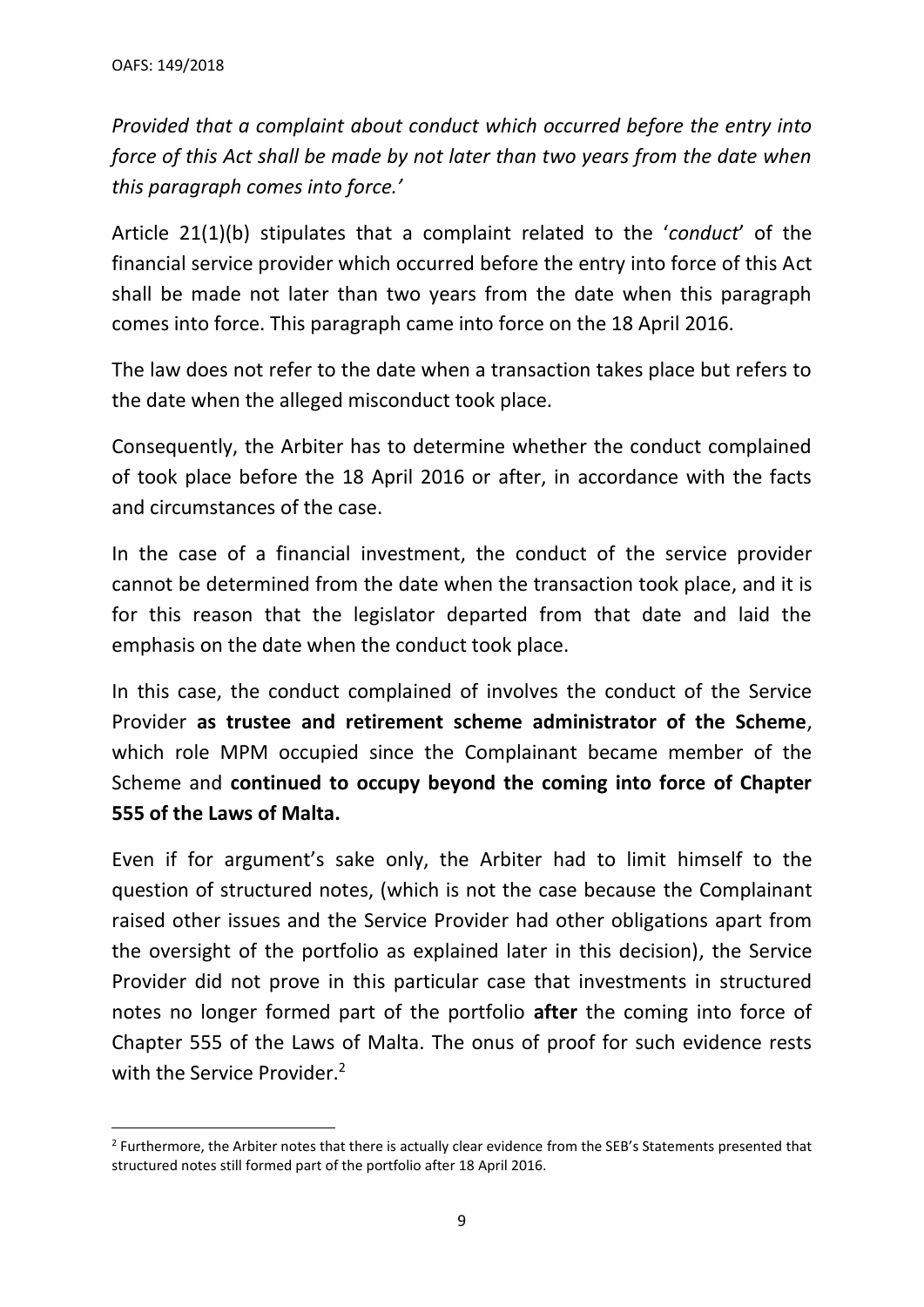The Arbiter also makes reference to the comments made further below relating to the maturity of the structured notes.

It is also noted that the complaint in question involves the conduct of the Service Provider during the period in which CWM was permitted by MPM to act as the adviser of the Complainant in relation to the Scheme. The Service Provider itself declares in its reply that it no longer accepted business from CWM **as from September 2017**. CWM was therefore still accepted by the Service Provider and acting as the investment adviser to the Complainant after the coming into force of Chapter 555 of the Laws of Malta. It has emerged that CWM was only replaced in September 2017 when MPM no longer accepted business from CWM. The responsibility of MPM in this regard is explained later on in this decision.

The Arbiter considers that the actions related to the Retirement Scheme complained about cannot accordingly be considered to have occurred before 18 April 2016 and, therefore, the plea as based on Article 21(1)(b) cannot be upheld.

## **Article 21(1)(c)**

The Service Provider alternatively also raises the plea that Article 21(1)(c) of Chapter 555 should apply.

Article 21(1)(c) stipulates:

*'An Arbiter shall also have the competence to hear complaints in terms of his functions under article 19(1) in relation to the conduct of a financial service provider occurring after the coming into force of this Act, if a complaint is registered in writing with the financial services provider not later than two years from the day on which the complainant first had knowledge of the matters complained of.'*

In that case, the Complainant had two years to complain to the Service Provider '*from the day on which the complainant first had knowledge of the matters complained of'*.

The fact that the Complainant was sent an Annual Member Statement, as stated by the Service Provider in its notes of submissions, could not be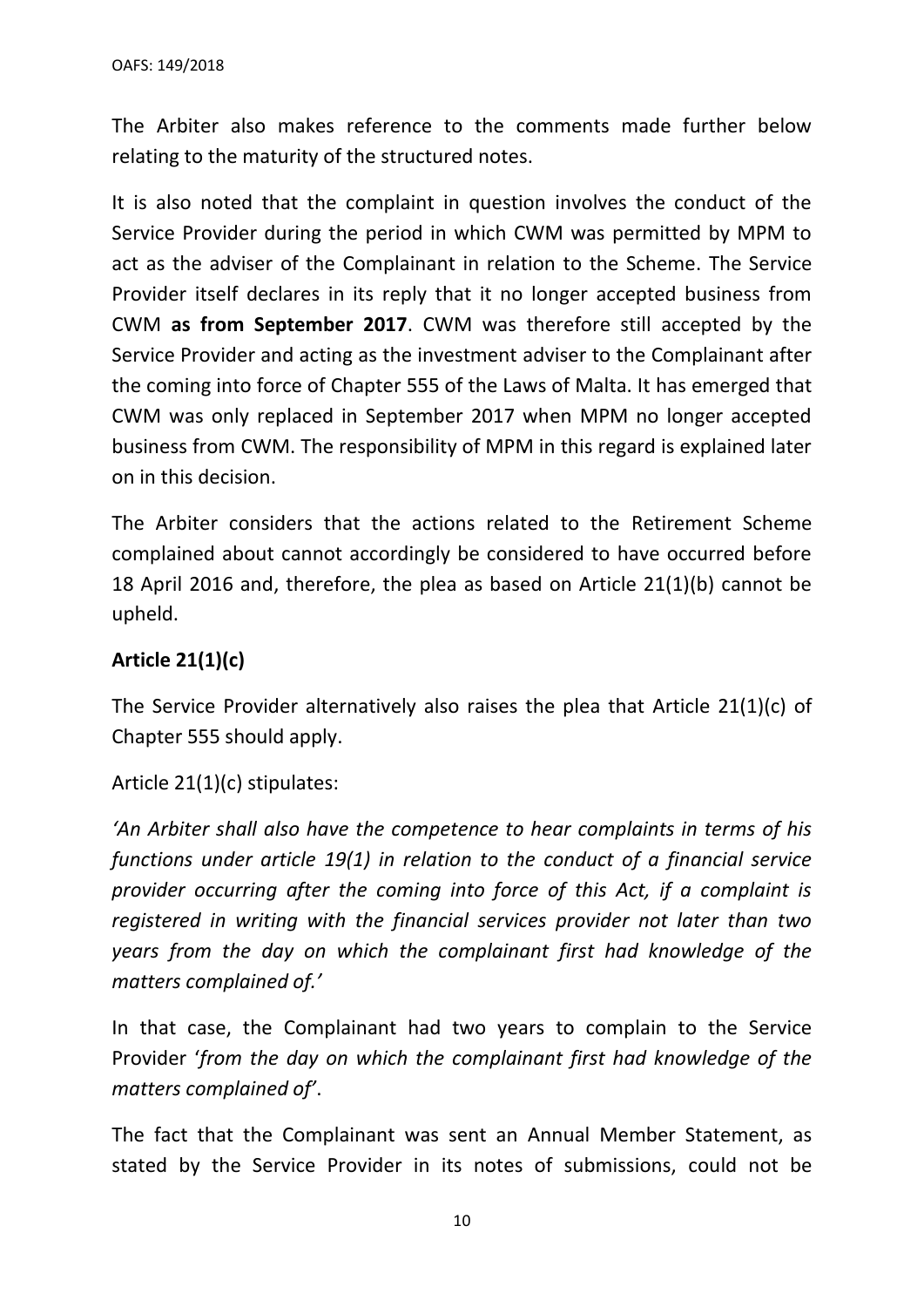considered as enabling the Complainant to have knowledge about the matters complained of. This taking into consideration a number of factors including that the said Annual Member Statement was a highly generic report which only listed the underlying life assurance policy.<sup>3</sup> The Annual Member Statement issued to the Complainant by MPM included no details of the specific underlying investments held within the respective policy/account, which investments contributed to the losses and are being disputed by the Complainant. Hence, the Complainant was not in a position to know, from the Annual Member Statement what investment transactions were actually being carried out within her portfolio of investments.

It is also noted that the Annual Member Statement sent to the Complainant by the Service Provider had even a disclaimer highlighting that certain underlying investments may show a value reflecting an early encashment value or potentially a zero value prior to maturity and that such value did not reflect the true performance of the underlying assets.

The disclaimer read as follows:

'*Investment values are provided to Momentum Pensions Malta Limited by Investment Platforms who are responsible for the accuracy of this information. Every effort has been made to ensure that this statement is correct but please accept this statement on this understanding.* 

*Certain underlying assets with the Investment may show a value that reflects an early encashment value or potentially a zero value prior to maturity date. This will not reflect the true current performance of such underlying assets.*'

Such a disclaimer did not reveal much to the Complainant about the actual state of the investments and the whole scenario could not have reasonably enabled the Complainant to have knowledge about the matters being complained of.

<sup>&</sup>lt;sup>3</sup> In case 092/2018, the Annual Member Statement only listed an underlying account held with another third party.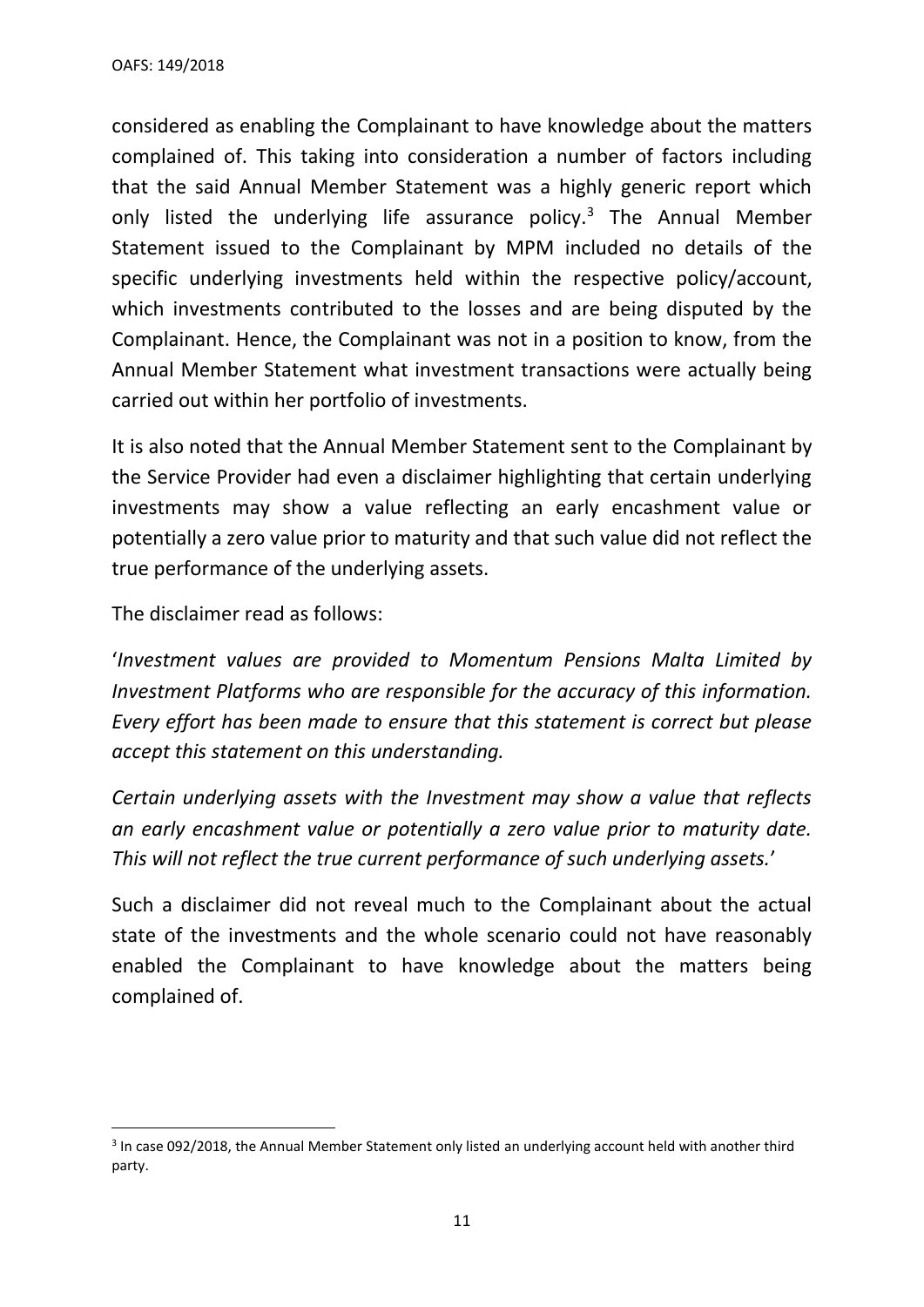Moreover, the Arbiter, makes reference to case number 137/2018, whereby it results that the Service Provider itself declared in July 2015, in reply to a member's concern regarding losses, that:

'… *whilst we, as Trustees, will review and assess any losses, these can only be on the maturity of the note, <sup>4</sup> as any valuations can and will be distorted ahead of the expiry'. 5*

The Service Provider did not prove the date of maturity of the structured notes comprising the respective portfolio of the Complainant in question. The Arbiter also refers to the comments already made above with respect to structured notes forming part of the portfolio after the coming into force of Chapter 555.

The Arbiter has also discovered from case number 127/2018 that the Service Provider sent communication to all members of the Scheme with respect to the position with CWM.<sup>6</sup> In this regard, in September 2017, members were notified by MPM about the suspension of the terms of business that MPM had with CWM. Later, in October 2017, MPM also notified the members of the Scheme about the full withdrawal of such terms of business with CWM.

The Complainant in this case made a formal complaint with the Service Provider in November 2017 and, thus, within the two-year period established by Art. 21(1)(c) of Chapter 555.

Therefore, the Service Provider did not prove that the Complainant in the said cases raised the complaint '*later than two years from the day on which the complainant first had knowledge of the matters complained of*'.

It is also noted that in this case not even two years had passed from the coming into force of Chapter 555 of the Laws of Malta and the date when the formal complaint was made by the complainants with the Service Provider.

For the above-stated reasons, this plea is also being rejected and the Arbiter declares that he has the competence to deal with the Complaint.

<sup>4</sup> Emphasis of the Arbiter

<sup>5</sup> Case Number 137/2018 (*a fol.* 7 of the file), decided today

<sup>6</sup> Case Number 127/2018 (*a fol.* 53 of the file), decided today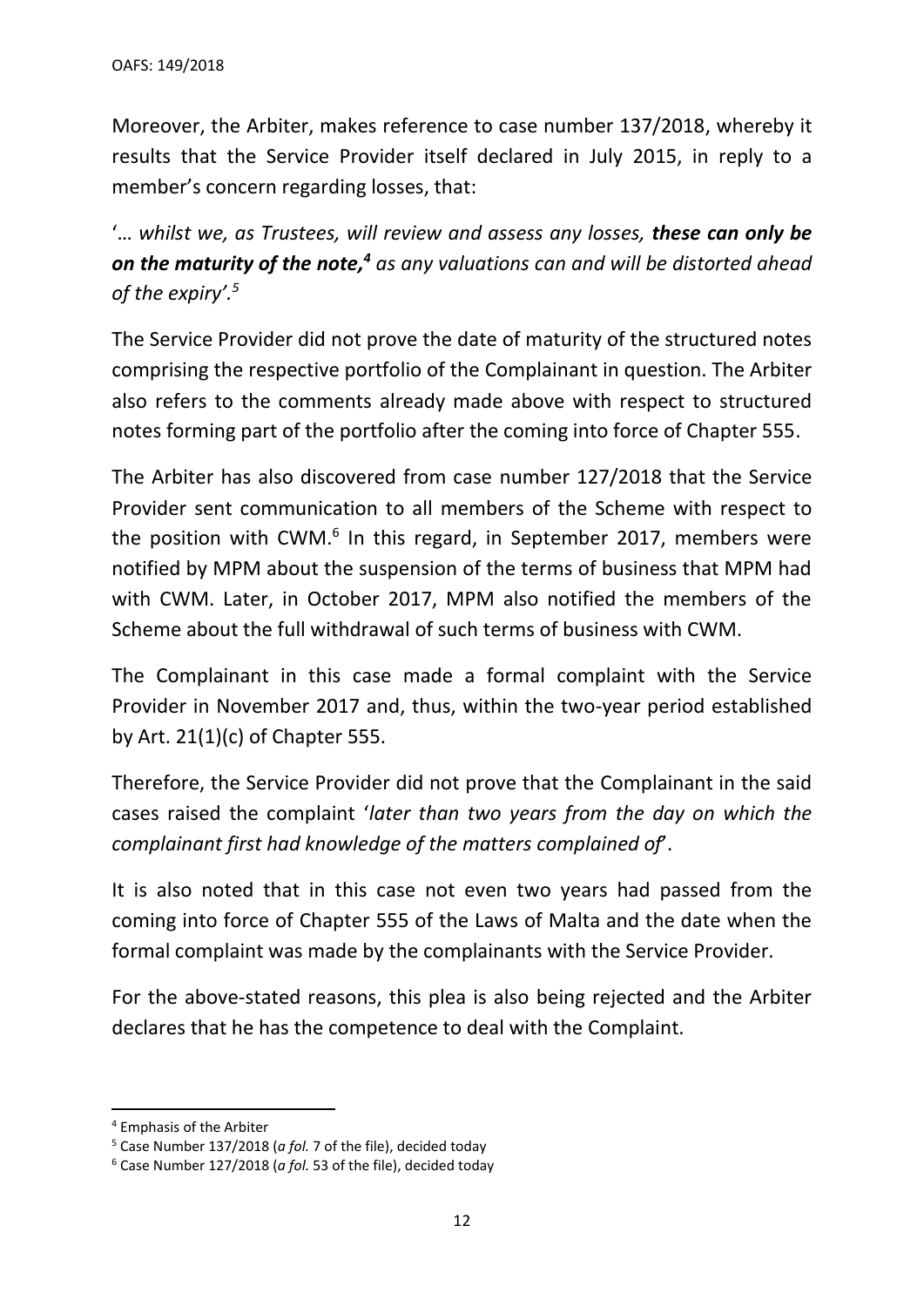# *Clarification requested by the Service Provider regarding the Arbiter's competence regarding Article 21 of Chapter 555*

The Service Provider requested clarification from the Complainant on her reply to the section of the complaint form enquiring whether the conduct complained of is currently the subject of a lawsuit before a court or tribunal.

Further to a decree issued by the Arbiter on 16 March 2020 on the said matter, the Complainant confirmed that her '*complaint has not been the subject of any tribunal or lawsuit (nor is being dealt with by any other legal body)*' and that she is '*dependent on the judgement of the arbiter's office*'. 7

On the basis of this declaration, the Arbiter declares that the matter is now clarified, and its merits are exhausted.

## **The Merits of the Case**

**The Arbiter will decide the complaint by reference to what, in his opinion, is fair, equitable and reasonable in the particular circumstances and substantive merits of the case.<sup>8</sup>**

The Arbiter is considering all pleas raised by the Service Provider relating to the merits of the case together to avoid repetition and to expedite the decision as he is obliged to do in terms of Chapter  $555<sup>9</sup>$  which stipulates that he should deal with the complaints in '*an economical and expeditious manner'*.

## **The Complainant**

The Complainant is of British nationality and resided in Spain at the time of application as per the details contained in the *Application for Membership of the Momentum Malta Retirement Trust* ('the Application Form for Membership').

It was not proven during the case that the Complainant was a professional investor. Accordingly, the Complainant can be treated as a retail client.

<sup>7</sup> Email from the Complainant to the OAFS dated 17 March 2020.

<sup>8</sup> Cap. 555, Art. 19(3)(b)

 $9$  Art. 19(3)(d)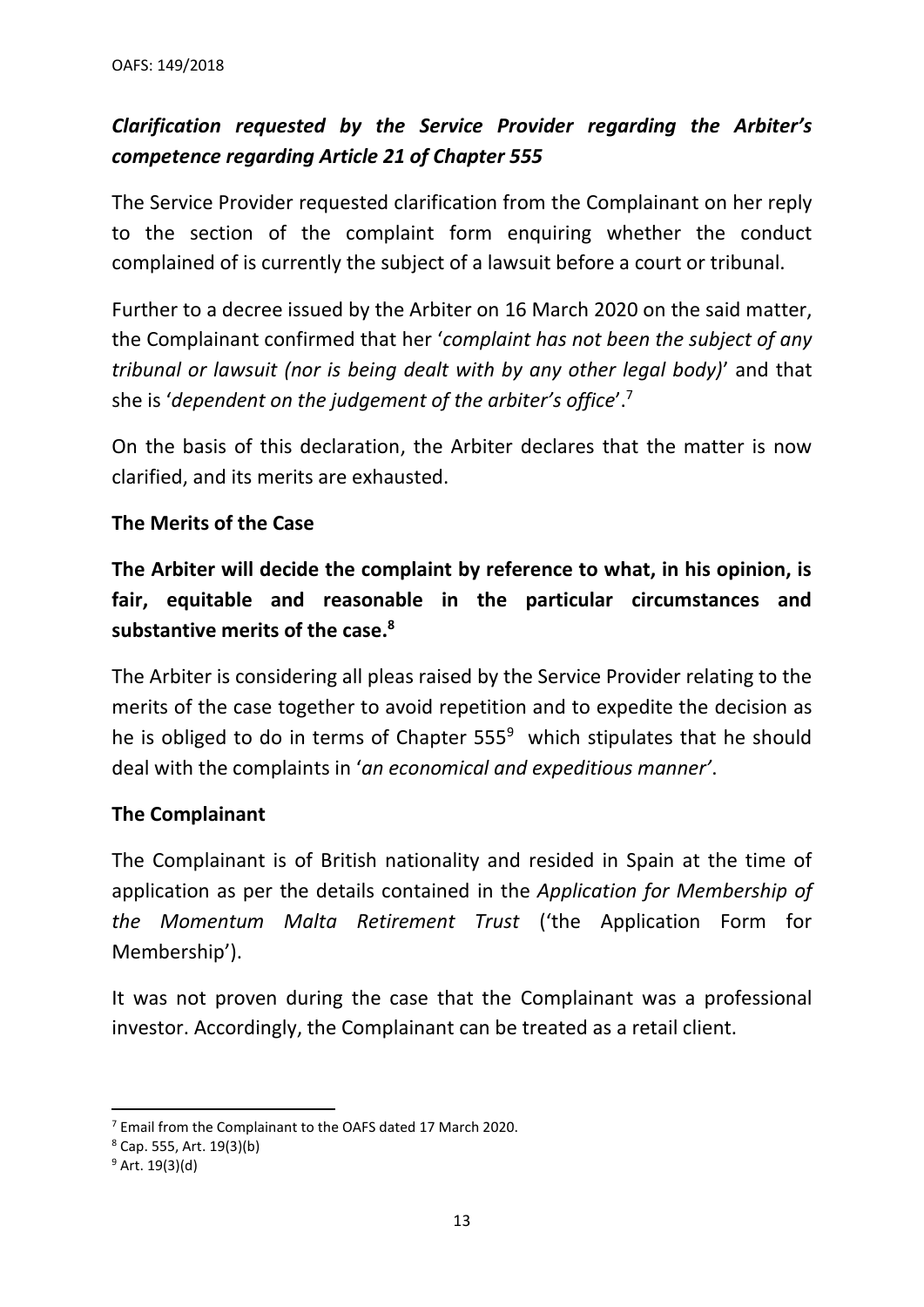The Complainant was accepted by MPM as member of the Retirement Scheme in the year 2013.

## **The Service Provider**

The Retirement Scheme was established by Momentum Pensions Malta Limited ('MPM'). MPM is licensed by the MFSA as a Retirement Scheme Administrator<sup>10</sup> and acts as the Retirement Scheme Administrator and Trustee of the Scheme. 11

## **The Legal Framework**

The Retirement Scheme and MPM are subject to specific financial services legislation and regulations issued in Malta, including conditions or pension rules issued by the MFSA in terms of the regulatory framework applicable for personal retirement schemes.

The Special Funds (Regulation) Act, 2002 ('SFA') was the first legislative framework which applied to the Scheme and the Service Provider. The SFA was repealed and replaced by the Retirement Pensions Act (Chapter 514 of the Laws of Malta) ('RPA'). The RPA was published in August 2011 and came into force on the 1 January 2015.<sup>12</sup>

There were transitional provisions in respect of those persons who, upon the coming into force of the RPA, were registered under the SFA. The Retirement Pensions (Transitional Provisions) Regulations, 2015 provided that retirement schemes or any person registered under the SFA had one year from the coming into force of the RPA to apply for authorisation under the RPA.

In terms of Regulation 3 of the said Transitional Provisions Regulations, such schemes or persons continued to be governed by the provisions of the SFA until such time that these were granted authorisation by MFSA under the RPA.

<sup>10</sup> *https://www.mfsa.mt/financial-services-register/result/?id=3453*

<sup>&</sup>lt;sup>11</sup> Role of the Trustee, pg. 4 of MPM's Scheme Particulars (attached to Stewart Davies's affidavit).<br><sup>12</sup> Retirement Pensions Act Can 514/Circular letter issued by the

<sup>12</sup> *Retirement Pensions Act, Cap.514/Circular letter issued by the MFSA https://www.mfsa.com.mt/firms/regulation/pensions/pension-rules-applicable-as-from-1-january-2015/*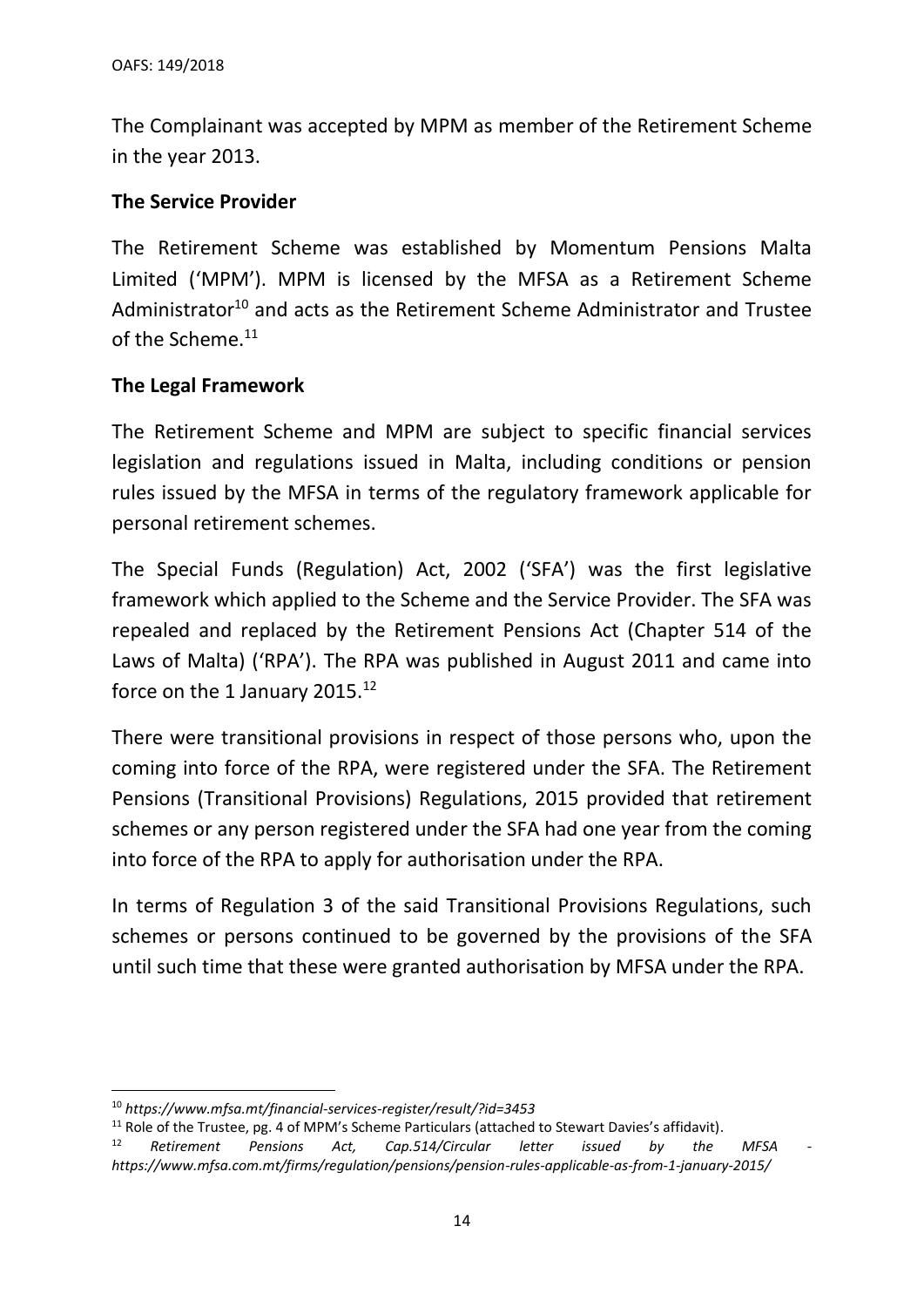As confirmed by the Service Provider, registration under the RPA was granted to the Retirement Scheme and the Service Provider on 1 January 2016 and hence the framework under the RPA became applicable as from such date.<sup>13</sup>

Despite not being much mentioned by MPM in its submissions, the **Trusts and Trustees Act (Chapter 331 of the Laws of Malta), ('TTA'**) is also much relevant and applicable to the Service Provider, as per Article 1(2) and Article 43(6)(c) of the TTA, in light of MPM's role as the Retirement Scheme Administrator and Trustee of the Retirement Scheme.

Indeed, Article 1(2) of the TTA provides that:

'*The provisions of this Act, except as otherwise provided in this Act, shall apply to all trustees, whether such trustees are authorised, or are not required to obtain authorisation in terms of article 43 and article 43A*',

with Article 43(6)(c) in turn providing that:

'*A person licensed in terms of the Retirement Pensions Act to act as a Retirement Scheme Administrator acting as a trustee to retirement schemes shall not require further authorisation in terms of this Act provided that such trustee services are limited to retirement schemes …'.*

#### **Particularities of the Case**

## *The Retirement Scheme in respect of which the Complaint is being made*

The Momentum Malta Retirement Trust ('the Retirement Scheme' or 'the Scheme') is a trust domiciled in Malta. It was granted a registration by the MFSA<sup>14</sup> as a Retirement Scheme under the Special Funds (Regulation) Act in April 2011<sup>15</sup> and under the Retirement Pensions Act in January 2016.<sup>16</sup>

As detailed in the Scheme Particulars dated May 2018 presented by MPM during the proceedings of this case, the Scheme '*was established as a* 

<sup>&</sup>lt;sup>13</sup> As per pg. 1 of the affidavit of Stewart Davies and the Cover Page of MPM's Registration Certificate issued by MFSA dated 1st January 2016 attached to his affidavit.

<sup>14</sup> *<https://www.mfsa.com.mt/financial-services-register/result/?id=3454>*

<sup>&</sup>lt;sup>15</sup> Registration Certificate dated 28 April 2011 issued by MFSA to the Scheme (attached to Stewart Davies's affidavit).

<sup>&</sup>lt;sup>16</sup> Registration Certificate dated 1 January 2016 issued by MFSA to the Scheme (attached to Stewart Davies's affidavit).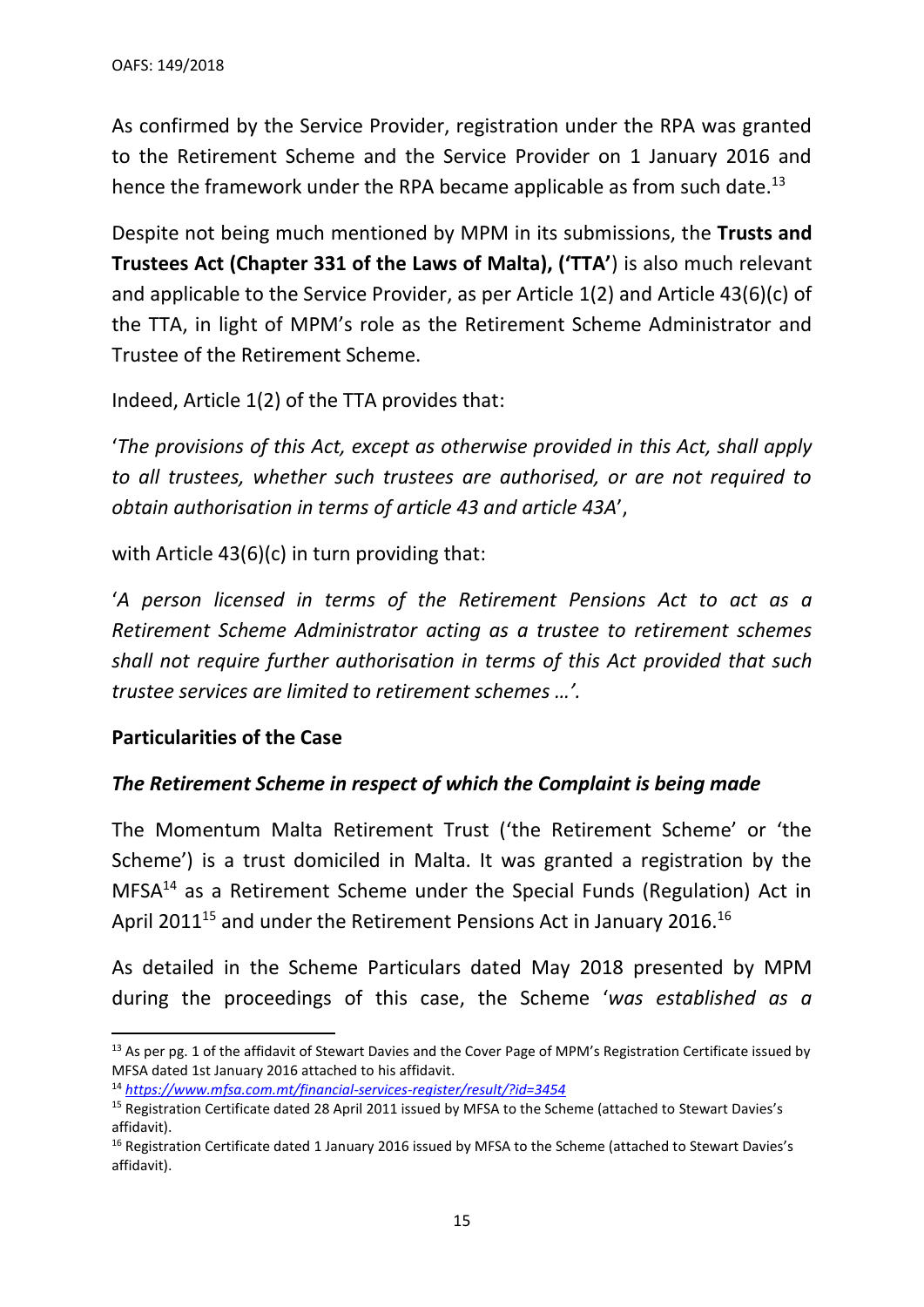*perpetual trust by trust deed under the terms of the Trusts and Trustees Act (Cap. 331) on the 23 March 2011*' <sup>17</sup> and is '*an approved Personal Retirement Scheme under the Retirement Pensions Act 2011*'. 18

The Scheme Particulars specify that:

'*The purpose of the Scheme is to provide retirement benefits in the form of a pension income or other benefits that are payable to persons who are resident both within and outside Malta. These benefits are payable after or upon retirement, permanent invalidity or death*'.<sup>19</sup>

The case in question involves a member-directed personal retirement scheme where the Member was allowed to appoint an investment adviser to advise him on the choice of investments.

Prior to joining the Scheme, the Complainant was already invested into the '*Spanish Portfolio Bond*', this being a policy issued by SEB Life International which policy commenced on the 11 November 2011 ('the SEB Policy').<sup>20</sup>

The said policy issued by SEB International was assigned to MPM as Trustee of Retirement Scheme following the Complainant's membership of the Retirement Scheme on the 29 October 2013. At the time of assignment of the policy to MPM, there were already certain investments underlying the policy which were made prior to membership and which MPM accepted to retain within the Scheme following the assignment of the policy to MPM. The SEB Policy and the underlying assets within the SEB Policy became assets of the Scheme following their assignment to MPM as trustee of the Scheme.

In the Table of Investments produced as part of the 'Investor Profile' in MPM's additional submissions as well as in the SEB's Statement as at 31 October 2013, it is indicated that there were already two substantial investments, one in a structured note issued by RBC and another into a structured note issued by Commerzbank at the point of the *in specie* transfer to MPM. After the acceptance of such investments and transfer of the policy to MPM as trustees

<sup>&</sup>lt;sup>17</sup> Important Information section, Pg. 2 of MPM's Scheme Particulars (attached to Stewart Davies's affidavit).

<sup>&</sup>lt;sup>18</sup> Regulatory Status, Pg. 4 of MPM's Scheme Particulars (attached to Stewart Davies's affidavit).

<sup>19</sup> *Ibid.*

<sup>&</sup>lt;sup>20</sup> SEB Policy Valuation Statement attached to MPM's Reply.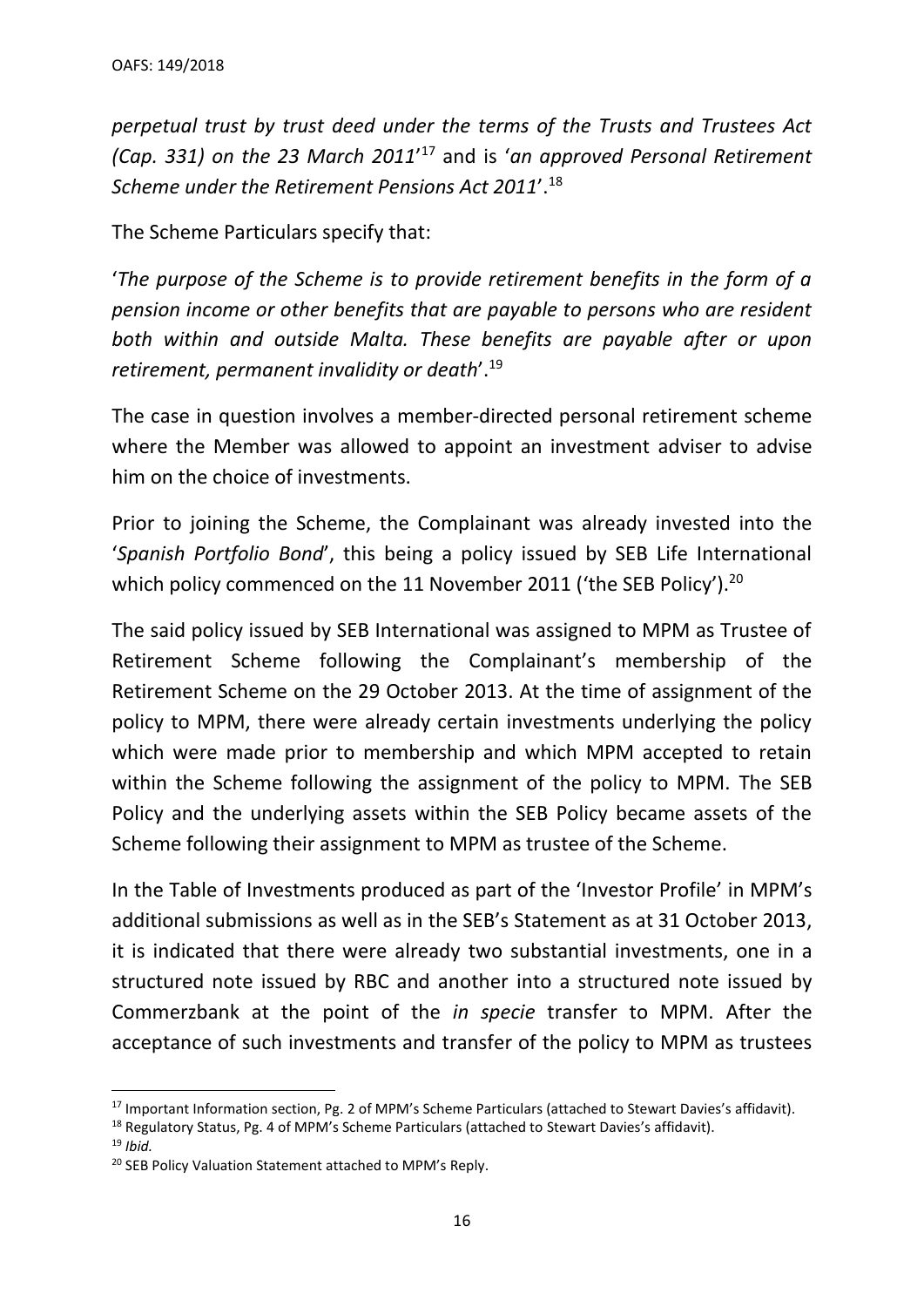of the Retirement Scheme, additional investments into structured notes were further made within the SEB Policy as summarised in the table presented by the Service Provider.

The Service Provider indicated the valuation of the Retirement Scheme amounting to GBP48,203 as at 29 January 2018 with a loss (which excluded fees) of GBP31,338 as at that date. The loss experienced by the Complainant is thus higher when taking into account the fees incurred and paid within the Scheme's structure.

The Service Provider does not explain whether the loss (excluding fees) it indicated in the '*current valuation*' for the Complainant relates to realised or paper losses or both.

#### *Investment Adviser*

Continental Wealth Management ('CWM') was the investment adviser appointed by the Complainant.<sup>21</sup> The role of CWM was to advise the Complainant regarding the assets held within the Retirement Scheme.

It is noted that in the notices issued to members of the Scheme in September and October 2017, MPM described CWM as '*an authorised representative/ agent of Trafalgar International GMBH*', where CWM's was Trafalgar's '*authorised representative in Spain and France*'.

In its reply, MPM explained *inter alia* that CWM '*is a company registered in Spain. Before it ceased to trade, CWM acted as adviser and provided financial advice to investors. CWM was authorised to trade in Spain and in France by Trafalgar International GmbH*'.<sup>22</sup>

In its submissions, it was further explained by MPM that '*CWM was appointed agent of Trafalgar International GmbH ('Trafalgar') and was operating under Trafalgar International GmbH licenses*', <sup>23</sup> and that Trafalgar '*is authorised and regulated in Germany by the Deutsche Industrie Handelskammer (IHK)* 

<sup>&</sup>lt;sup>21</sup> As per pg. 1/2 of MPM's reply to the OAFS.

<sup>22</sup> Pg. 1 of MPM's reply to the OAFS.

<sup>23</sup> Para. 39, Section E titled *'CWM and Trafalgar International GmbH'* of the affidavit of Stewart Davies.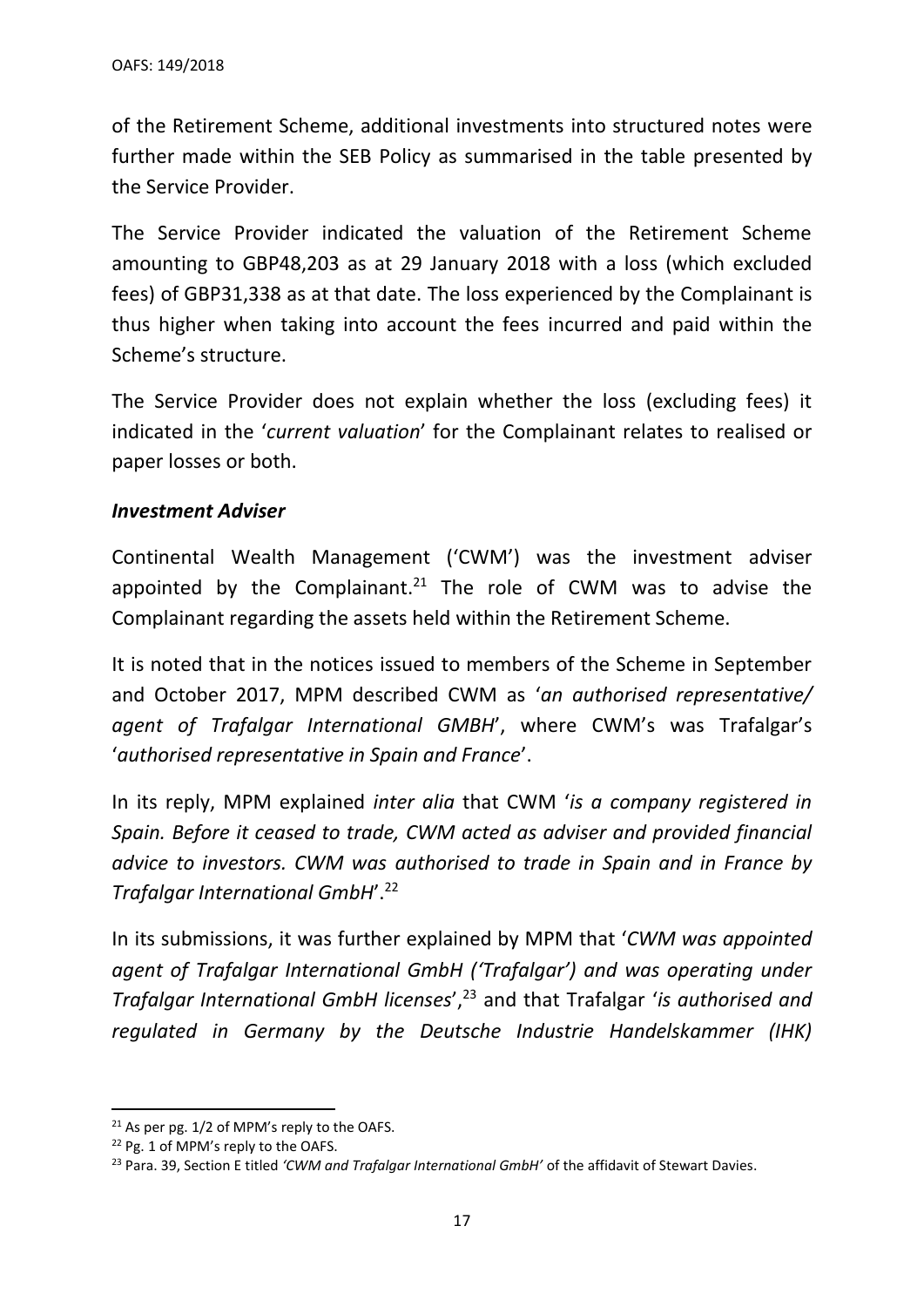*Insurance Mediation licence 34D Broker licence number: D-FE9C-BELBQ-24 and Financial Asset Mediator licence 34F: D-F-125-KXGB-53'*. 24

#### *Underlying Investments*

The investments undertaken within the life assurance policy of the Complainant were summarised in the table of investment transactions included as part of the '*Investor Profile*' information sheet provided by the Service Provider in respect of the Complainant.<sup>25</sup>

The extent of investments in structured notes, indicated as '*SN*' in the column titled '*Asset Type*' in the said table of investment transactions, was substantial as can be seen in the said table.

The said table indicates that the portfolio of investments for the Complainant involved substantial investments in structured notes with the portfolio comprising at times solely, or predominantly, of structured notes during the tenure of CWM as investment adviser.

The underlying policy, the Spanish Portfolio Bond issued by SEB Life International ('the SEB Policy') commenced on 21 November 2011 but was assigned to MPM as Trustee of the Retirement Scheme following the membership of the Complainant of the Scheme in October 2013. As outlined above, upon the assignment of the said policy to MPM, the policy included an investment into the RBC GBP Reverse Convertible Notes Linked and another structured note, the Commerzbank Global Indices 10% pa Coupon Generator.

The investments that were undertaken within the SEB Policy after this was assigned to MPM as trustee of the Scheme were also summarised in the table of investment transactions provided by the Service Provider.<sup>26</sup>

The investments into structured notes undertaken following the assignment of the SEB Policy to MPM as trustee of the Scheme comprised various investments into structured notes with some relatively minor investments into funds only commencing from late 2015.

<sup>24</sup> *Ibid.*

<sup>25</sup> Attachment to the '*Additional submissions*' made by MPM in respect of the Complainant.

<sup>&</sup>lt;sup>26</sup> Attachment to the additional submissions made by the Service Provider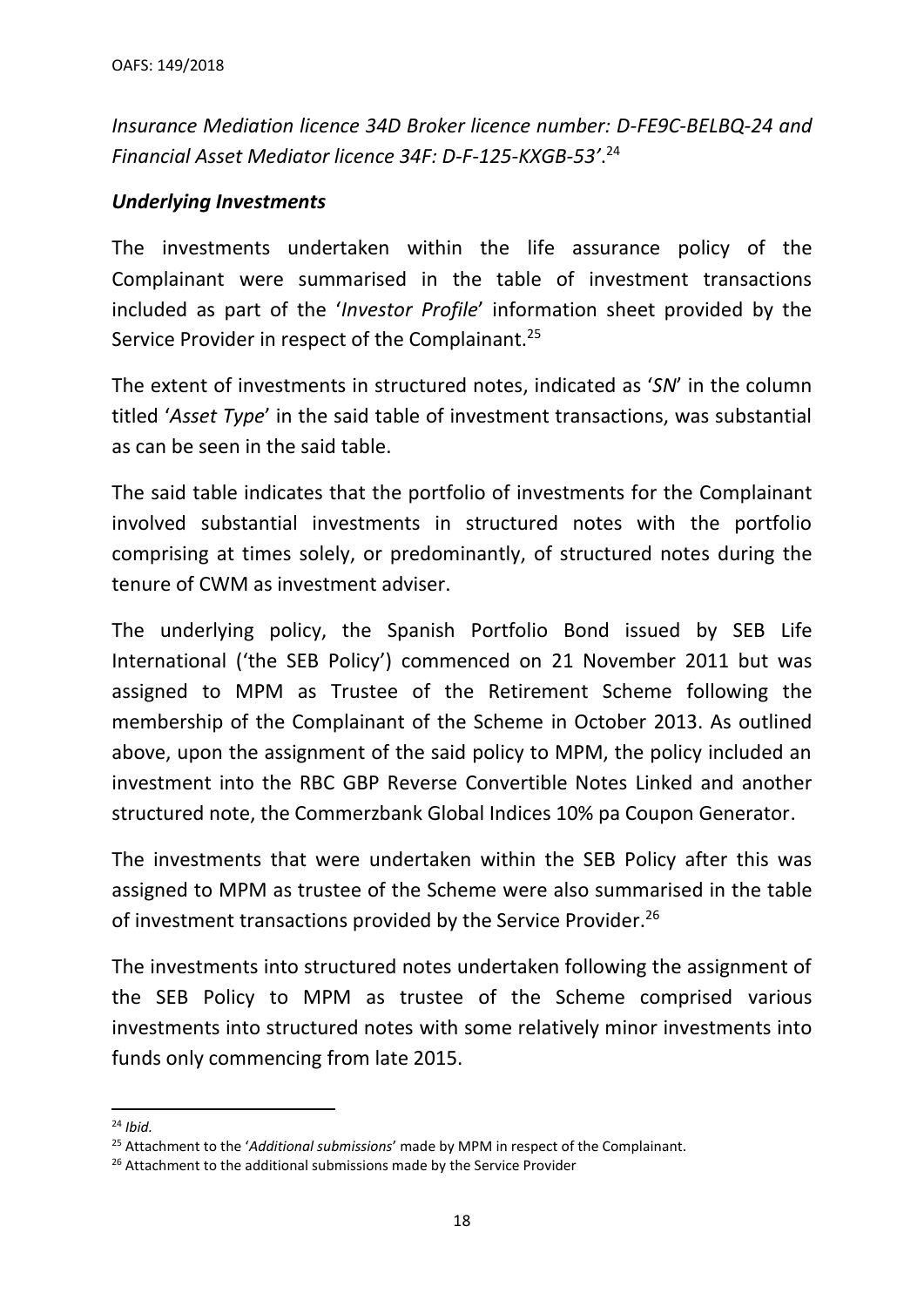## **Further Considerations**

## *Responsibilities of the Service Provider*

MPM is subject to the duties, functions and responsibilities applicable as a Retirement Scheme Administrator and Trustee of the Scheme.

## *Obligations under the SFA, RPA and directives rules issued thereunder*

As indicated in the MFSA's Registration Certificate dated 28 April 2011 issued to MPM under the SFA, MPM was required, in the capacity of Retirement Scheme Administrator, '*to perform all duties as stipulated by articles 17 and 19 of the Special Funds (Regulation) Act, 2002 … in connection with the ordinary or day-to-day operations of a Retirement Scheme registered under the [SFA]*'.

The obligations of MPM as a Retirement Scheme Administrator under the SFA are outlined in the Act itself and the various conditions stipulated in the original Registration Certificate which *inter alia* also referred to various Standard Operational Conditions (such as those set out in Sections B.2, B.5, B.7 of Part B and Part C) of the '*Directives for Occupational Retirement Schemes, Retirement Funds and Related Parties under the Special Funds (Regulation) Act*, *2002'* ('the Directives').

In terms of the said Registration Certificate issued under the SFA, MPM was also required to assume and carry out on behalf of the Scheme any functions and obligations applicable to the Scheme under the SFA, the regulations and the Directives issued thereunder.

Following the repeal of the SFA and issue of the Registration Certificate dated 1 January 2016 under the RPA, MPM was subject to the provisions relating to the services of a retirement scheme administrator in connection with the ordinary or day-to-day operations of a Retirement Scheme registered under the RPA. As a Retirement Scheme Administrator, MPM was subject to the conditions outlined in the '*Pension Rules for Service Providers issued under the Retirement Pensions Act*' ('the Pension Rules for Service Providers') and the '*Pension Rules for Personal Retirement Schemes issued under the Retirement Pensions Act*' ('the Pension Rules for Personal Retirement Schemes').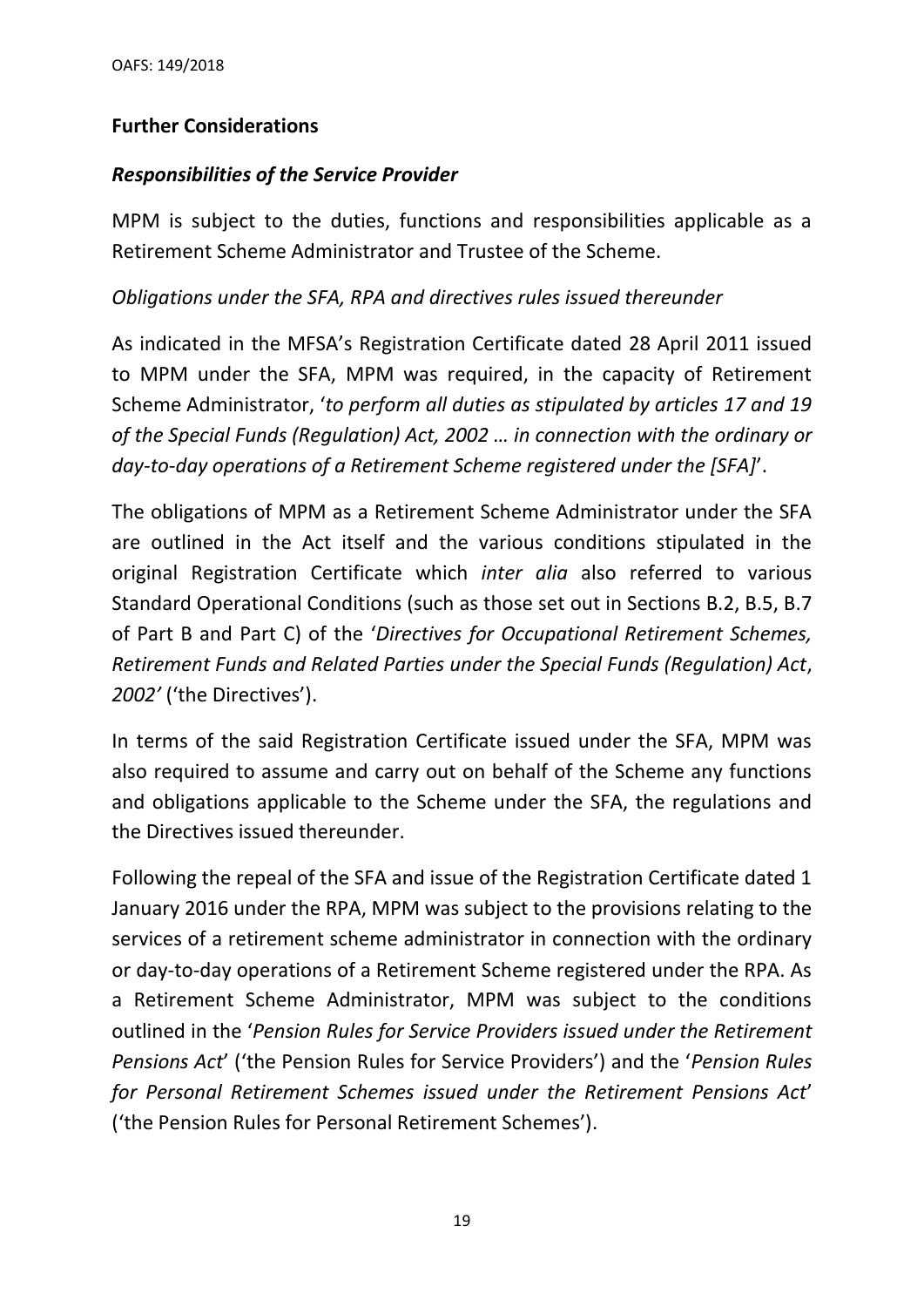In terms of the said Registration Certificate issued under the RPA, MPM was also required to assume and carry out on behalf of the Scheme any functions and obligations applicable to the Scheme under the RPA, the regulations and the Pension Rules issued thereunder.

One key duty of the Retirement Scheme Administrator emerging from the primary legislation itself is the duty to *'act in the best interests of the scheme'* as outlined in Article 19(2) of the SFA and Article 13(1) of the RPA*.* 

From the various general conduct of business rules/standard licence conditions applicable to MPM in its role as Retirement Scheme Administrator under the SFA/RPA regime respectively, it is pertinent to note the following general principles: 27

a) Rule 2.6.2 of Part B.2.6 titled '*General Conduct of Business Rules applicable to the Scheme Administrator*' of the Directives issued under the SFA, which applied to MPM as a Scheme Administrator under the SFA, provided that:

'*The Scheme Administrator shall act with due skill, care and diligence – in the best interests of the Beneficiaries* …'.

The same principle continued to apply under the rules issued under the RPA. Rule 4.1.4, Part B.4.1 titled '*Conduct of Business Rules*' of the Pension Rules for Service Providers dated 1 January 2015 issued in terms of the RPA, and which applied to MPM as a Scheme Administrator under the RPA, provided that:

'*The Service Provider shall act with due skill, care and diligence* …'.

b) Rule 2.7.1 of Part B.2.7 titled '*Conduct of Business Rules related to the Scheme's Assets*', of the Directives issued under the SFA, which applied to MPM as a Scheme Administrator under the SFA, provided that:

# '*The Scheme Administrator shall arrange for the Scheme assets to be invested in a prudent manner and in the best interest of Beneficiaries* …'.

The same principle continued to apply under the rules issued under the RPA. Standard Condition 3.1.2, of Part B.3 titled '*Conditions relating to the* 

<sup>&</sup>lt;sup>27</sup> Emphasis added by the Arbiter.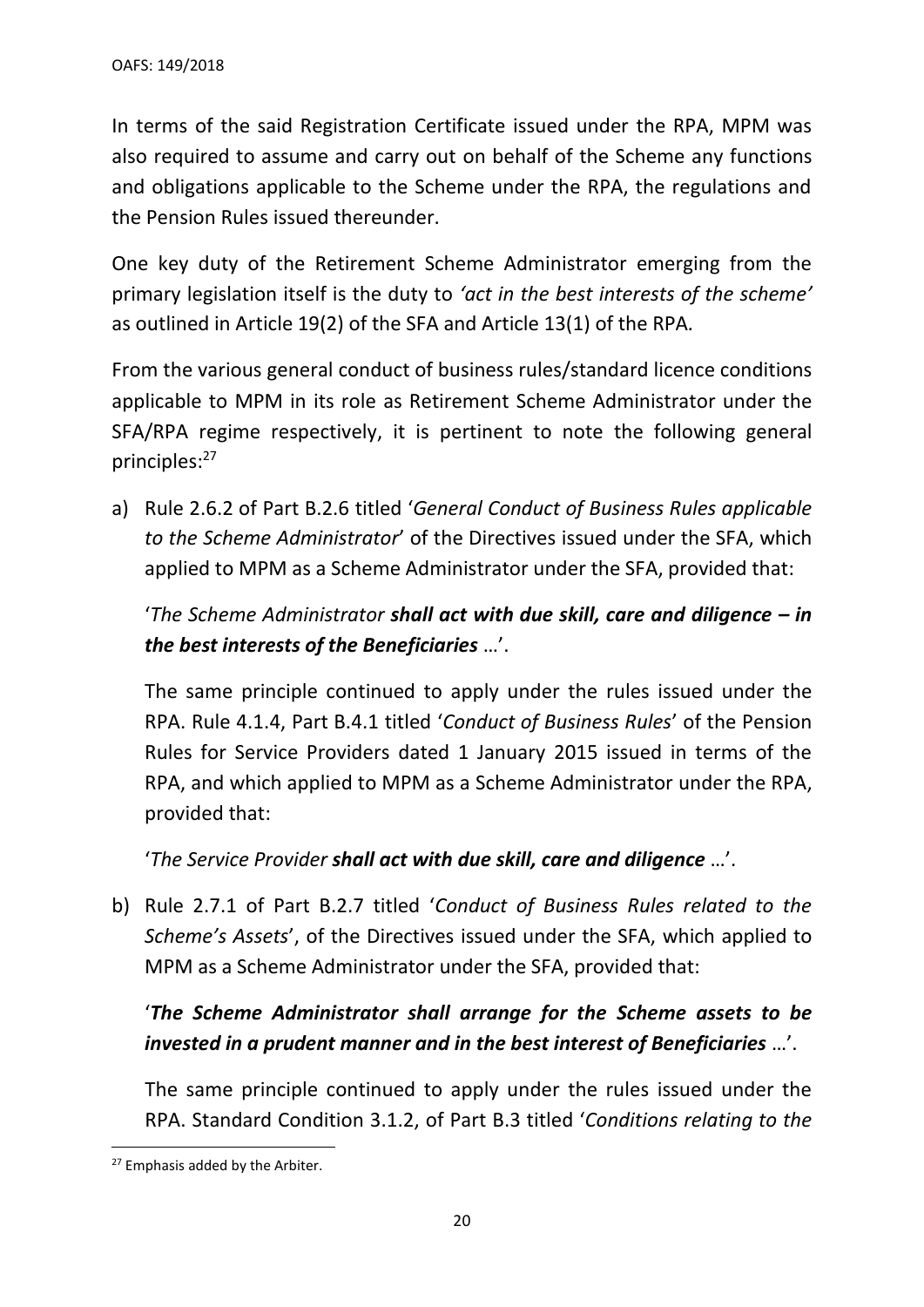*investments of the Scheme*' of the Pension Rules for Personal Retirement Schemes dated 1 January 2015 issued in terms of the RPA, provided that:

'*The Scheme's assets shall be invested in a prudent manner and in the best interest of Members and Beneficiaries and also in accordance with the investment rules laid out in its Scheme Particulars and otherwise in the Constitutional Document and Scheme Document.*';

c) Rule 2.6.4 of Part B.2.6 titled '*General Conduct of Business Rules applicable to the Scheme Administrator*' of the Directives issued under the SFA, which applied to MPM as a Scheme Administrator under the SFA provided that:

'*The Scheme Administrator shall organise and control its affairs in a responsible manner and shall have adequate operational, administrative and financial procedures and controls in respect of its own business and the Scheme to ensure compliance with regulatory conditions and to enable it to be effectively prepared to manage, reduce and mitigate the risks to which it is exposed …'.*

The same principle continued to apply under the rules issued under the RPA. Standard Condition 4.1.7, Part B.4.1 titled '*Conduct of Business Rules*' of the Pension Rules for Service Providers dated 1 January 2015 issued in terms of the RPA, provided that:

'*The Service Provider shall organise and control its affairs in a responsible manner and shall have adequate operational, administrative and financial procedures and controls in respect of its own business and the Scheme or Retirement Fund, as applicable, to ensure compliance with regulatory conditions and to enable it to be effectively prepared to manage, reduce and mitigate the risks to which it is exposed*.'

Standard Condition 1.2.2, Part B.1.2 titled '*Operation of the Scheme*, of the Pension Rules for Personal Retirement Schemes dated 1 January 2015 issued in terms of the RPA, also required that:

'*The Scheme shall organise and control its affairs in a responsible manner and shall have adequate operational, administrative and financial*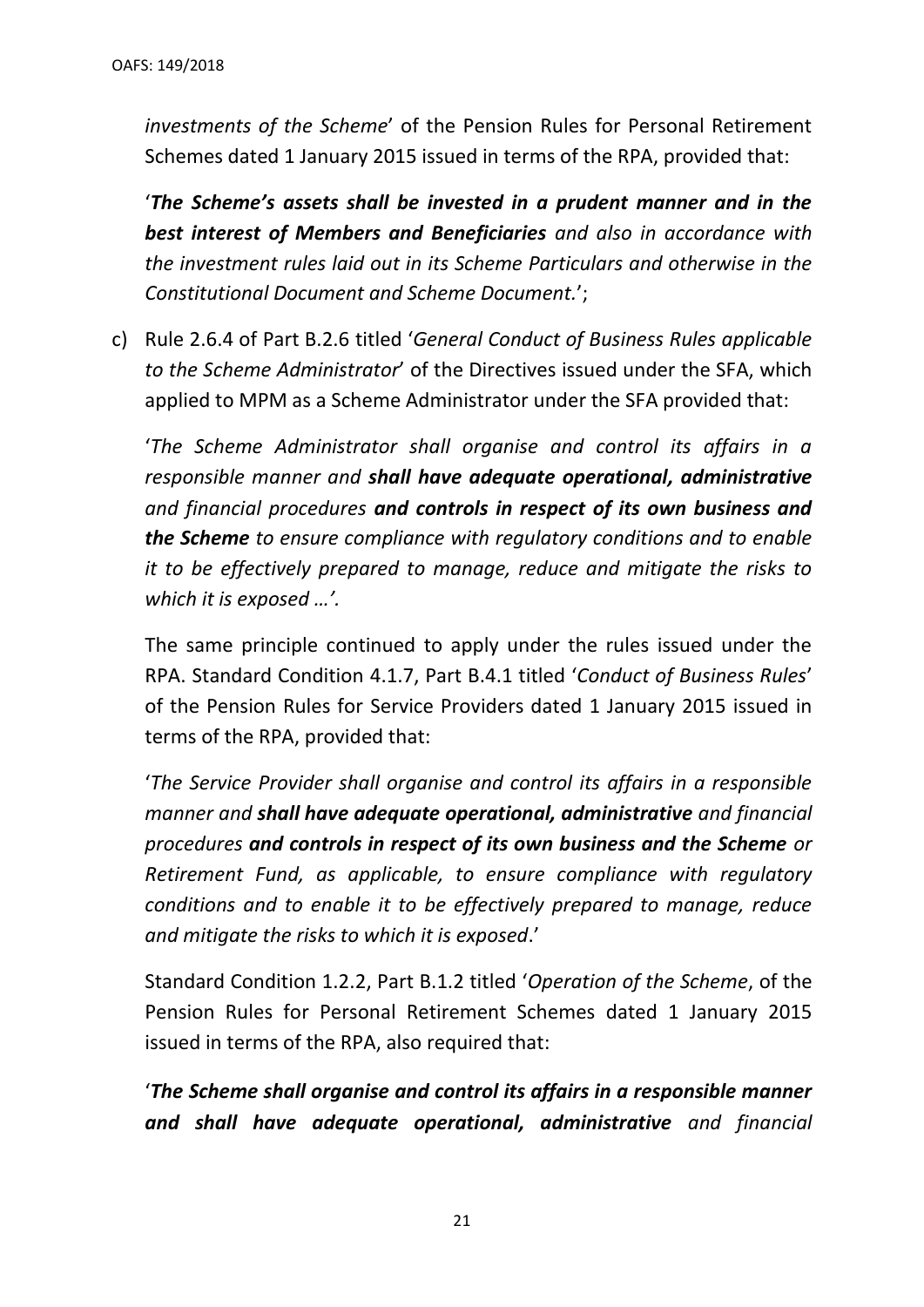# *procedures and controls to ensure compliance with all regulatory requirements'*.

#### *Trustee and Fiduciary obligations*

As highlighted in the section titled '*The Legal Framework*' above, the Trusts and Trustees Act ('TTA'), Chapter 331 of the Laws of Malta is also relevant for MPM considering its capacity as Trustee of the Scheme. This is an important aspect on which not much emphasis on, and reference to, has been made by the Service Provider in its submissions.

Article 21(1) of the TTA which deals with the '*Duties of trustees*', stipulates a crucial aspect, that of the *bonus paterfamilias*, which applies to MPM.

The said article provides that:

*'(1) Trustees shall in the execution of their duties and the exercise of their powers and discretions act with the prudence, diligence and attention of a bonus paterfamilias, act in utmost good faith and avoid any conflict of interest'.* 

It is also to be noted that Article 21(2)(a) of the TTA, further specifies that:

*'Subject to the provisions of this Act, trustees shall carry out and administer the trust according to its terms; and, subject as aforesaid, the trustees shall ensure that the trust property is vested in them or is under their control and shall, so far as reasonable and subject to the terms of the trust, safeguard the trust property from loss or damage …'.* 

**In its role as Trustee, MPM was accordingly duty bound to administer the Scheme and its assets to high standards of diligence and accountability**. The trustee, having acquired the property of the Scheme in ownership under trust, had to deal with such property '*as a fiduciary acting exclusively in the interest of the beneficiaries, with honesty, diligence and impartiality*'.<sup>28</sup>

As has been authoritatively stated:

<sup>28</sup> Pg. 174, '*An Introduction to Maltese Financial Services Law'*, Editor Dr Max Ganado, Allied Publications 2009.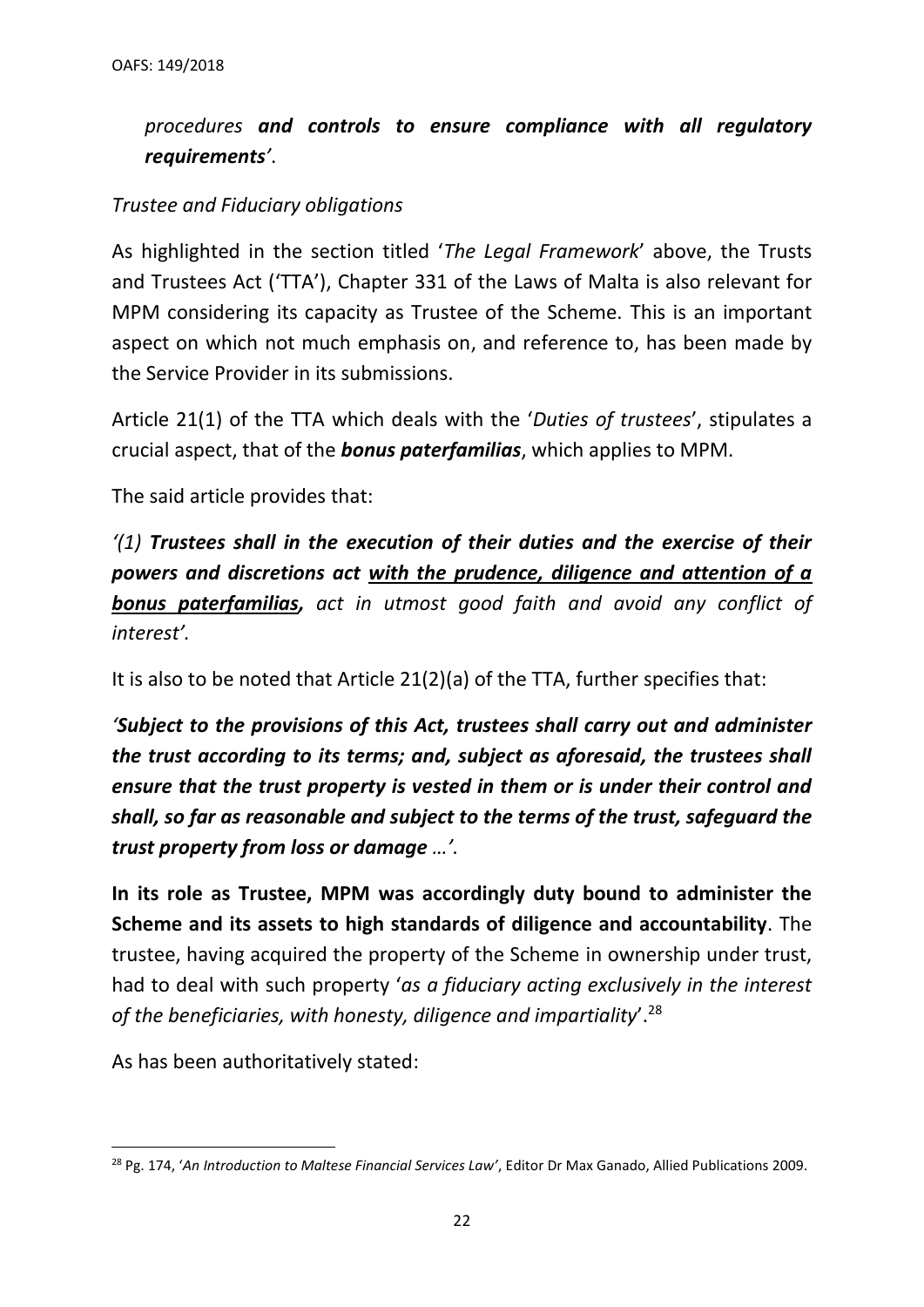'*Trustees have many duties relating to the property vested in them. These can be summarized as follows: to act diligently, to act honestly and in good faith and with impartiality towards beneficiaries, to account to the beneficiaries and to provide them with information, to safeguard and keep control of the trust property and to apply the trust property in accordance with the terms of the trust'*. 29

The fiduciary and trustee obligations were also highlighted by MFSA in a recent publication where it was stated that:

*'In carrying out his functions, a RSA [retirement scheme administrator] of a Personal Retirement Scheme has a fiduciary duty to protect the interests of members and beneficiaries. It is to be noted that by virtue of Article 1124A of the Civil Code (Chapter 16 of the Laws of Malta), the RSA has certain fiduciary obligations to members or beneficiaries, which arise in virtue of law, contract, quasi-contract or trusts. In particular, the RSA shall act honestly, carry out his obligations with utmost good faith, as well as exercise the diligence of a bonus pater familias in the performance of his obligations'.*<sup>30</sup>

Although this Consultation Document was published in 2017, MFSA was basically outlining principles established both in the TTA and the Civil Code which had already been in force prior to 2017.

**The above are considered to be crucial aspects which should have guided MPM in its actions and which shall accordingly be considered in this decision**.

## *Other relevant aspects*

One other important duty relevant to the case in question relates to **the oversight and monitoring function of the Service Provider in respect of the Scheme including with respect to investments**. As acknowledged by the Service Provider whilst MPM's duties did not involve the provision of investment advice, however, MPM did '*… retain the power to ultimately decide whether to proceed with an investment or otherwise*'.<sup>31</sup>

<sup>29</sup> *Op. cit*. Pg. 178

 $30$  Page 9 – Consultation Document on Amendments to the Pension Rules issued under the Retirement Pensions Act [MFSA Ref: 09-2017], dated 6 December 2017.

<sup>&</sup>lt;sup>31</sup> Para. 17, page 5 of the affidavit of Stewart Davies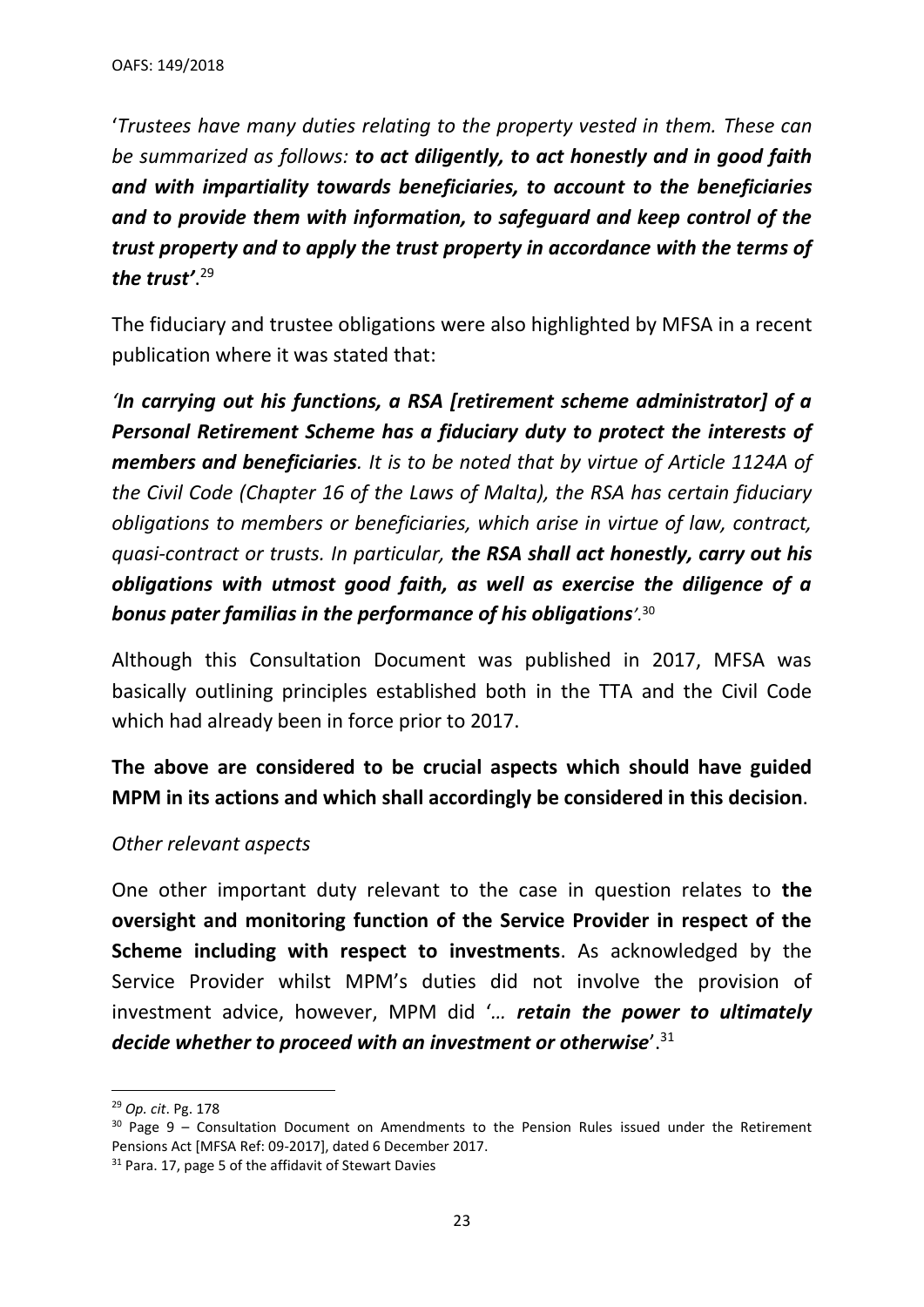Once an investment decision is taken by the member and his investment adviser and such decision is communicated to the retirement scheme administrator, MPM explained that as part of its duties

*'The RSA will then ensure that the proposed trade on the dealing instruction, when considered in the context of the entire portfolio, ensures a suitable level of diversification, is in line with the member's attitude to risk and in line with the investment guidelines (applicable at the time the trade is placed) …'.*<sup>32</sup>

**MPM had accordingly the final say prior to the placement of a dealing instruction**, in that, if MPM was satisfied that the level of diversification is suitable and in order, and the member's portfolio as a whole is in line with his attitude to risk and investment guidelines '*the dealing instruction will be placed with the insurance company and the trade will be executed. If the RSA is not so satisfied, then the trade will not be proceeded with*'.<sup>33</sup>

This, in essence, reflected the rationale behind the statement reading:

'*I accept that I or my designated professional adviser may suggest investment preferences to be considered, however, the Retirement Scheme administrator will retain full power and discretion for all decisions relating to the purchase, retention and sale of the investments within my Momentum Pensions Retirement Fund*',

which featured in the '*Declarations*' section of the Application Form for Membership signed by the Complainant.

The MFSA regarded the oversight function of the Retirement Scheme Administrator as an important obligation where it emphasised, in recent years, the said role.

The MFSA explained that it:

*'… is of the view that as specified in SLC 1.3.1 of Part B.1 (Pension Rules for Retirement Scheme Administrators) of the Pension Rules for Service Providers,* 

<sup>&</sup>lt;sup>32</sup> Para. 31, Page 8 of the affidavit of Stewart Davies

<sup>33</sup> Para. 33, Page 9 of the affidavit of Stewart Davies. Para. 17 of Page 5 of the said affidavit also refers.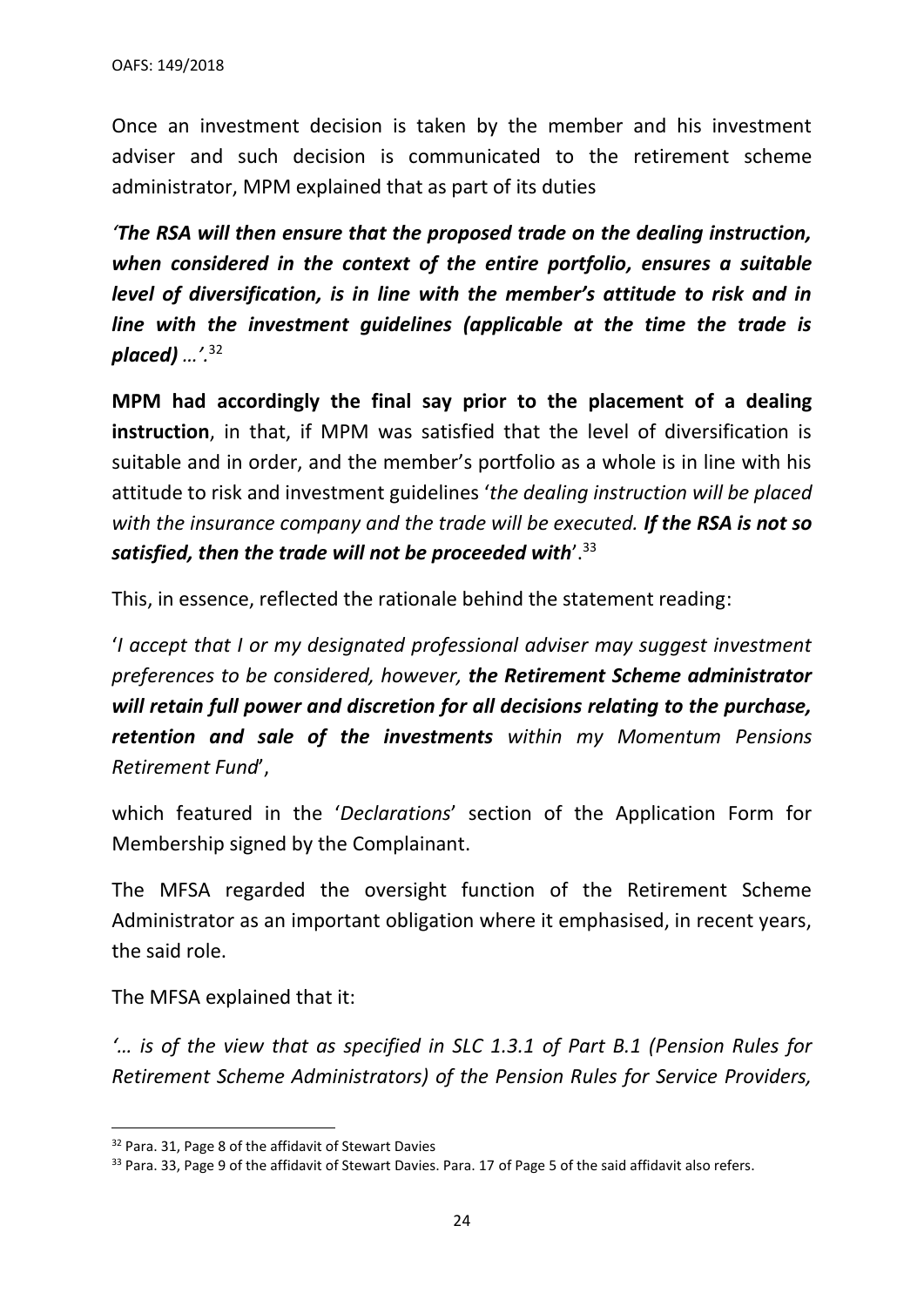*the RSA, in carrying out his functions, shall act in the best interests of the Scheme members and beneficiaries. The MFSA expects the RSA to be diligent and to take into account his fiduciary role towards the members and beneficiaries, at all times, irrespective of the form in which the Scheme is established. The RSA is expected to approve transactions and to ensure that these are in line with the investment restrictions and the risk profile of the member in relation to his individual member account within the Scheme'.*<sup>34</sup>

The MFSA has also highlighted the need for the retirement scheme administrator to query and probe the actions of a regulated investment adviser stating that: *'the MFSA also remains of the view that the RSA is to be considered responsible to verify and monitor that investments in the individual member account are diversified, and the RSA is not to merely accept the proposed investments, but it should acquire information and assess such investments'.* <sup>35</sup>

Despite that the above-quoted MFSA statements were made in 2018, an oversight function applied during the period relating to the case in question as explained earlier on. As far back as 2013, MPM's Investment Guidelines indeed also provided that:

# '*The Trustee need to ensure that the member's funds are invested in a prudent manner and in the best interests of the beneficiaries. The key principle is to ensure that there is a suitable level of diversification …*', 36

whilst para. 3.1 of the section titled 'Terms and Conditions' of the Application Form for Membership into the Scheme also provided *inter alia* that:

# '…*in its role as Retirement Scheme Administrator [MPM] will exercise judgement as to the merits or suitability of any transaction …*'.

<sup>34</sup> Pg. 7 of the MFSA's Consultation Document dated 16 November 2018 titled '*Consultation on Amendments to the Pension Rules for Personal Retirement Schemes issued under the Retirement Pensions act*' (MFSA Ref. 15/2018) - [https://www.mfsa.com.mt/publications/policy-and-guidelines/consultation-documents-archive/.](https://www.mfsa.com.mt/publications/policy-and-guidelines/consultation-documents-archive/)

<sup>35</sup> Pg. 9 of MFSA's Consultation Document dated 16 November 2018 titled *'Consultation on Amendments to the Pension Rules for Personal Retirement Schemes issued under the Retirement Pensions Act' (MFSA Ref. 15/2018).*

<sup>&</sup>lt;sup>36</sup> Investment Guidelines titled January 2013, attached to the affidavit of Stewart Davies. The same statement is also included in page 9 of the Scheme Particulars of May 2018 (also attached to the same affidavit).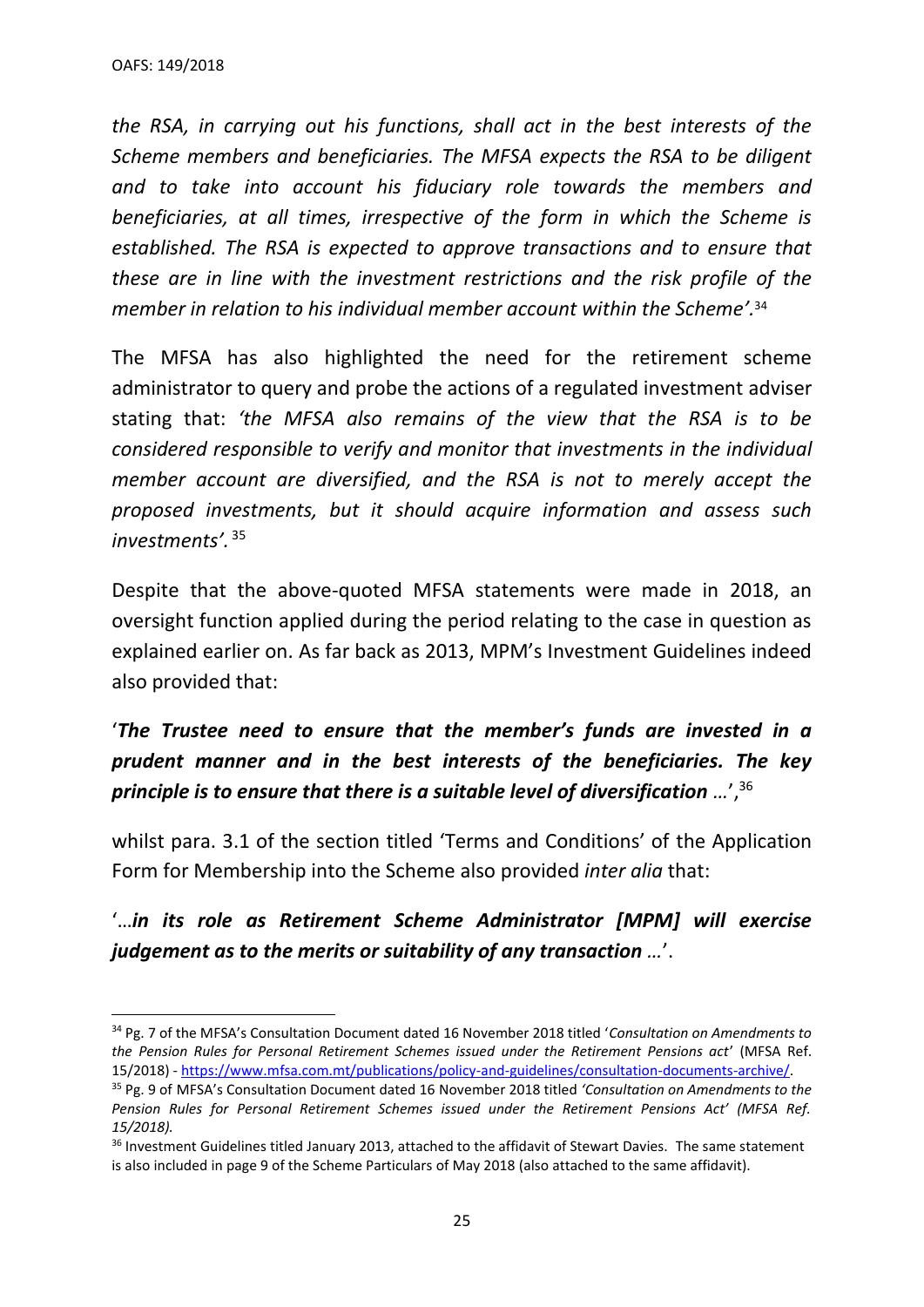## **Other Observations and Conclusions**

## *Reference to Old Mutual International*

In its reply, MPM pointed out that '*Momentum is aware that Old Mutual International Ireland Limited ('OMI'), the bond provider, has initiated legal action against one of the structured note providers (Leonteq Securities AG ('Leonteq')) for losses incurred by the ultimate holders of the bonds, such as the Complainant'*.

It is pertinent to note that Old Mutual International is, however, not the bond provider for the Complainant. In the Complainant's case, the underlying bond is, actually, the Spanish Portfolio Bond, which is issued by a different provider, this being the SEB Life International.

## *Allegations relating to the signature on the dealing instructions*

In this Case it was *inter alia* alleged that MPM accepted investments which were not authorised by the Complainant where it was, in essence, claimed that her signatures on the dealing investment instruction forms were identical implying that the signatures on such forms were forged, scanned or photocopied.

# **However, the Complainant did not provide enough evidence to the Arbiter to accept her allegation.**

Nonetheless, the Arbiter would like to comment on the practice adopted by the Service Provider.

Communications relating to dealing instructions seem to have only occurred between MPM and the investment adviser without the Complainant being in copy or made promptly and adequately aware of the investment instructions given by the investment adviser and executed by MPM. It has indeed not emerged during the proceedings of the case that the Complainant was being adequately and promptly notified by MPM about material developments relating to her portfolio of investments within the Scheme as would reasonably be expected in respect of a consumer of financial services.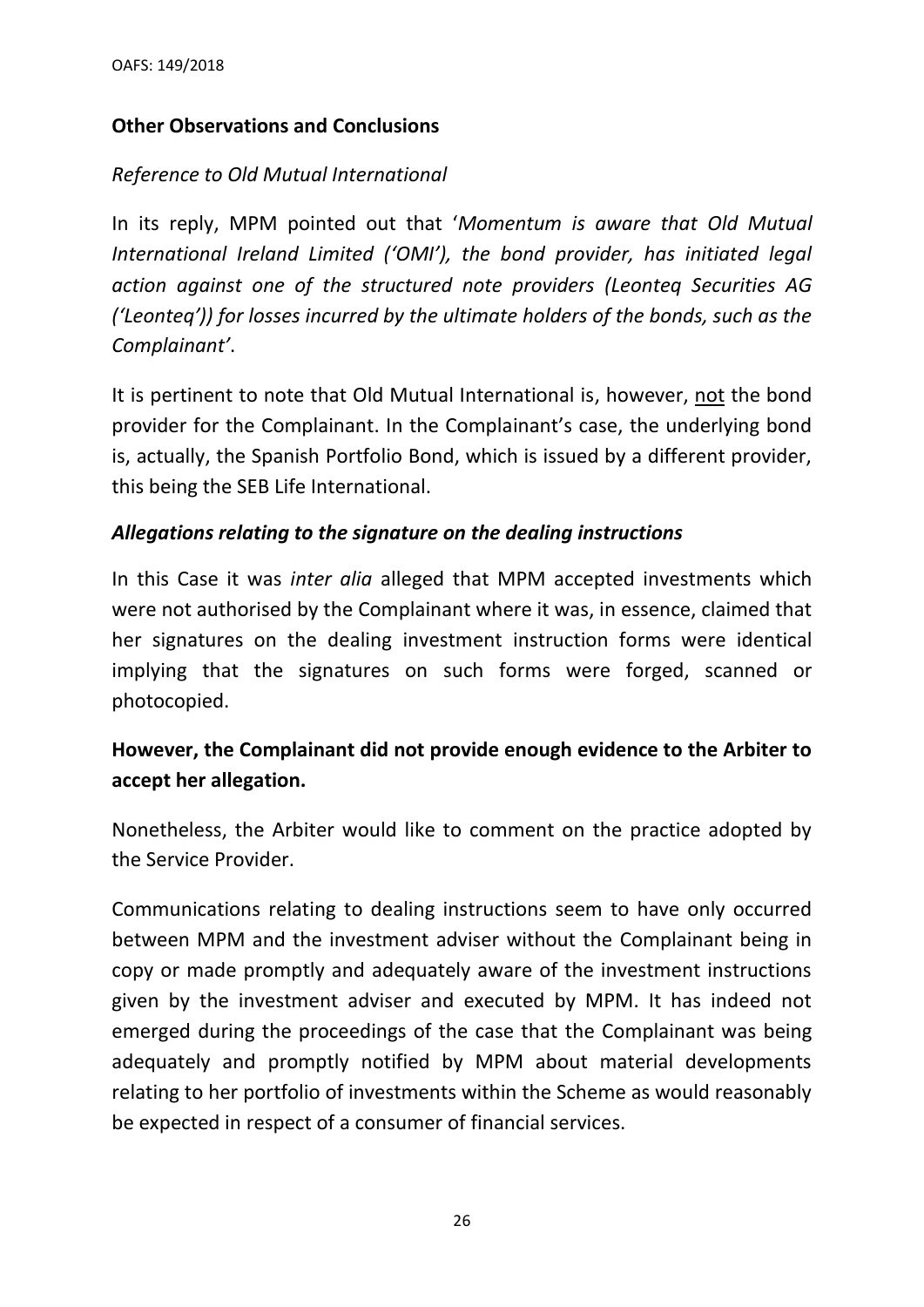OAFS: 149/2018

Not even the statements issued annually by MPM to the Complainant as a member of the Scheme provided details of her underlying investments. The Annual Member Statements were indeed generic in nature and only mentioned the underlying policy. Such statements did not include details of the investment transactions undertaken over the respective period nor details about the composition of the portfolio of investments as at the year end. In its capacity as Trustee and Scheme Administrator MPM had full details of the investment transactions undertaken and the composition of the Complainant's portfolio but yet did not report about such and neither did it ensure that the respective member had received such information.

The procedures used and methods of communications adopted by MPM, indeed enabled a possible situation such as that claimed. The serious **allegations** about the dealing instructions could have been easily avoided and/or at least addressed in a timely manner with simple measures and safeguards adopted by the trustee and scheme administrator.

In the context of member-directed schemes such measures could have involved, for example, accepting communications either from the Complainant or with the complainant being in copy in certain communications involving dealing instructions/confirmation of execution; and/or the member being adequately and promptly informed by MPM of the purchases and redemptions being made within the portfolio of investments.

**This highlights the apparent lack of adequate controls and administrative procedures implemented by MPM which reasonably put into question MPM's adherence with the requirements to have adequate operational, administrative and controls in place in respect of its business and that of the scheme as it was required to do in terms of Rule 2.6.4 of Part B.2.6 of the Directives under the SFA and Standard Condition 4.1.7, Part B.4.1 of the Pension Rules for Service Providers issued under the RPA as well as Standard Condition 1.2.2, Part B.1.2 of the Pension Rules for Personal Retirement Schemes issued in terms of the RPA during the respective periods when such rules applied as outlined above**.

**The lack of adequate controls and administrative procedures is not just an aspect that features with respect to the handling of dealing instructions and** 

27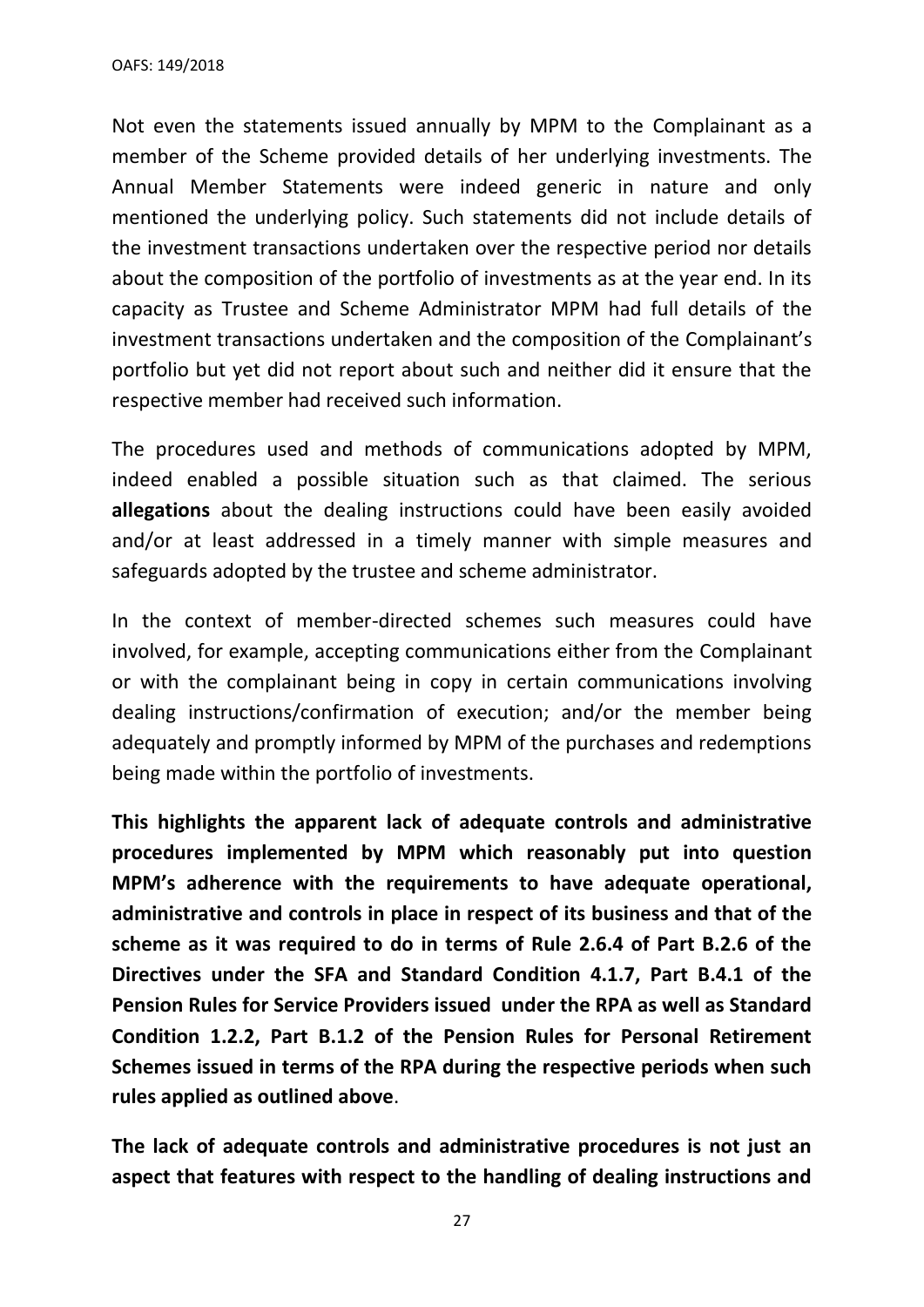**verification of consent by members of such instructions, but also on other aspects involving the ongoing activities of the Scheme Administrator. This is particularly so with respect to the controls on the verification of compliance with the Investment Guidelines and also the reporting to the member amongst others as shall be considered below in this decision**.

#### *Key considerations relating to the principal alleged failures*

The Arbiter will now consider the principal alleged failures. The principal alleged failures of the Service Provider that were made in this regard include that MPM failed to exercise due diligence, act in her interest and protect her pension. It was *inter alia* alleged in this regard that MPM allowed investments into high risk professional investor structured products with investments being made without her knowledge and consent.

It was further alleged that MPM accepted business from CWM when this was an unlicensed investment adviser.

#### *General observations*

On a general note, it is clear that MPM did not provide investment advice in relation to the underlying investments of the member-directed scheme. The role of the investment adviser was the duty of other parties, such as CWM. **This would reflect on the extent of responsibility that the financial adviser and the RSA and Trustee had in this case as will be later seen in this decision.** 

However, despite that the Retirement Scheme Administrator was not the entity which provided the investment advice to invest in the contested financial instruments, **MPM had nevertheless certain obligations to undertake in its role of Trustee and Scheme Administrator. The obligations of the trustee and retirement scheme administrator in relation to a retirement plan are important ones and could have a substantial bearing on the operations and activities of the scheme and affect directly, or indirectly, its performance**.

Consideration thus needs to be made as to whether MPM failed in any relevant obligations and duties and, if so, to what extent any such failures are considered to have had a bearing or otherwise on the financial performance of the Scheme and the resulting losses for the Complainant.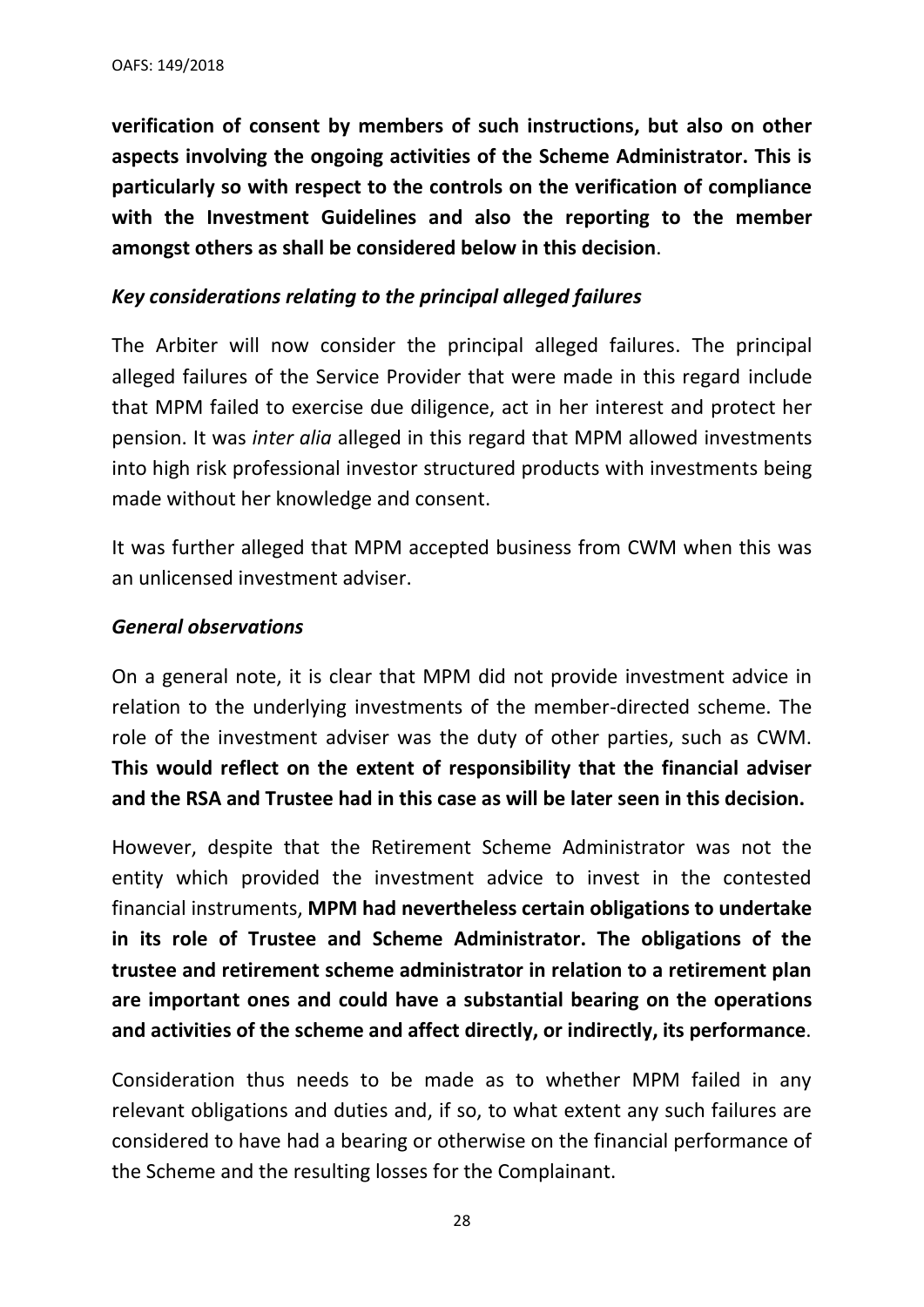## *A. The appointment of the Investment Adviser*

It is noted that the Complainant chose the appointment of CWM to provide her with investment advice in relation to the selection of the underlying investments and composition of the portfolio within the member-directed Scheme.

**However, from its part, MPM allowed and/or accepted CWM to provide investment advice to the Complainant within the Scheme's structure**. **MPM even had itself an introducer agreement with CWM**.

**There are a number of aspects which give rise to concerns on the diligence exercised by MPM when it came to the acceptance of, and dealings with, the investment adviser as further detailed below:**

*Inappropriate and inadequate material issues involving the Investment Adviser*

i. *Inaccurate, incorrect and unclear information relating to the adviser in MPM's Application Form for Membership*

It is considered that **MPM accepted and allowed inaccurate, incorrect and unclear information relating to the Adviser to prevail in its own Application Form for Membership**. MPM should have been in a position to identify, raise and not accept the material deficiencies included in the Application Form.

**If inaccurate, unclear and incorrect material information was made in the Application Form for Membership on such a key party it was only appropriate and in the best interests of the complainant, and reflective of the role as Trustee as a** *bonus paterfamilias***, for MPM to raise and flag such matters to the Complainant and not accept such inadequacies in its form**. **MPM had ultimately the prerogative whether to accept the application, the selected investment adviser and also decide with whom to enter into terms of business**.

The section titled '*Professional Adviser's Details*' in the Application Form for Membership for the Complainant indicated '*Continental Wealth*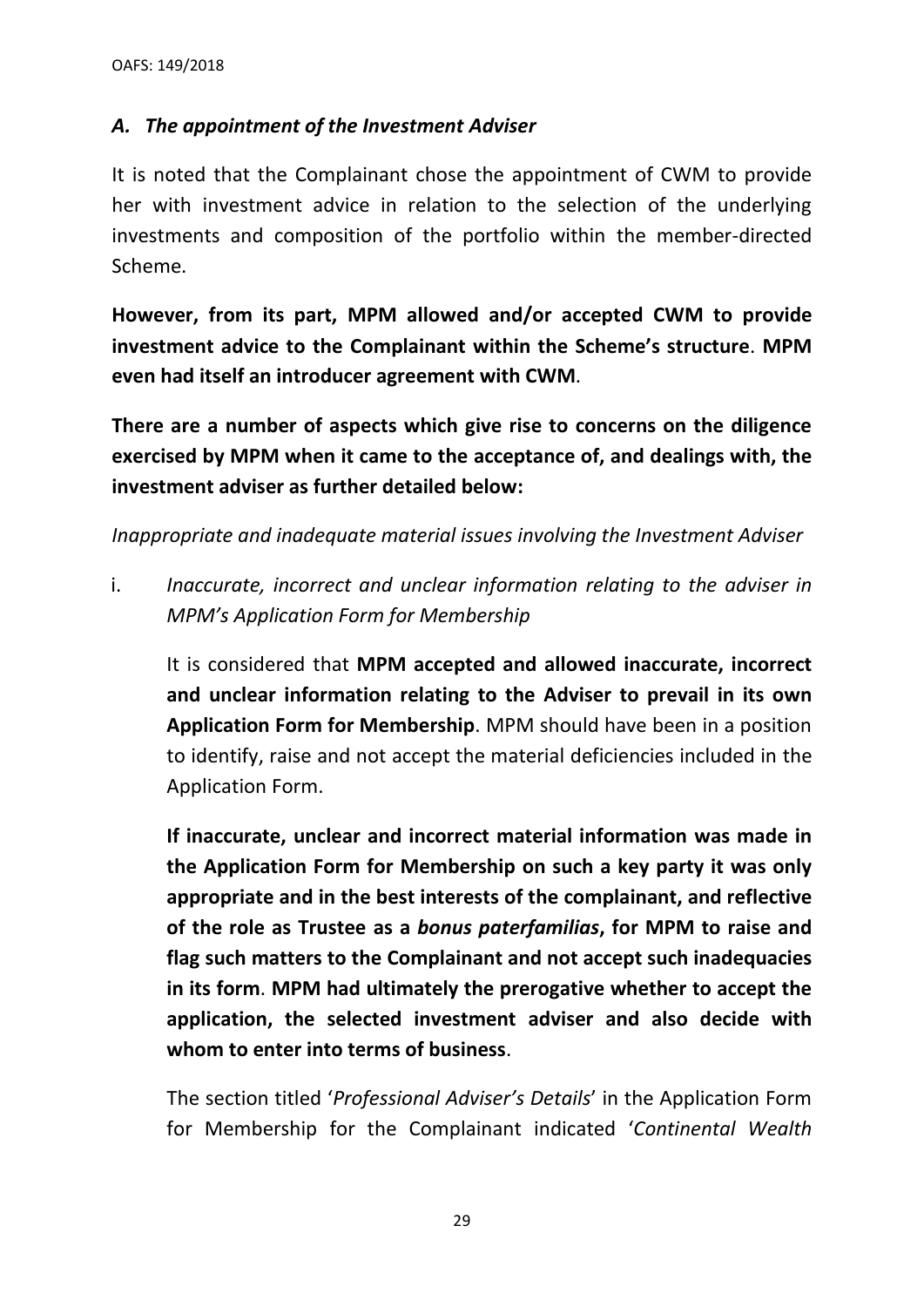*Management'*/'*CWM'* as the company's name of the professional adviser.

In the same section of the Application Form, CWM was indicated as having a registered address in Spain and that it was regulated with '*Cyprus*' being identified as the regulator of the professional adviser.

The Arbiter considers the reference to Cyprus as regulator to be inadequate and misleading.

**No evidence was submitted by MPM of CWM being regulated in Cyprus. The general reference to Cyprus could not have reasonably provided any comfort to MPM that CWM was regulated nor that there was some form of regulation and adequate controls and/or supervision on CWM**.

ii. *Lack of clarity convoluted information* 

The capacity in which CWM was acting, such as being an agent of another firm, did not emerge either from the Application Form for Membership or other documentation indicated to have been received or provided to the Complainant.

iii. *No proper distinctions between CWM and/or Trafalgar*

It is also unclear why the Annual Member Statement sent by MPM to the Complainant for the years ending December 2015 and 2016 indicated in the same statement '*Continental Wealth Management*' as '*Professional Adviser*', whilst at the same time indicated another party, typically '*Trafalgar International GmbH*' as the '*Investment Adviser'*.

No indication or explanation of the distinction and differences between the two terms of '*Professional Adviser*' and '*Investment Adviser*' were either provided or emerged nor can reasonably be deduced.

**Besides the lack of clarity on the entity taking responsibility for the investment advice, the lack of clear distinction and links between the indicated parties in the statements, it has also not emerged that the Complainant was provided with clear and adequate information**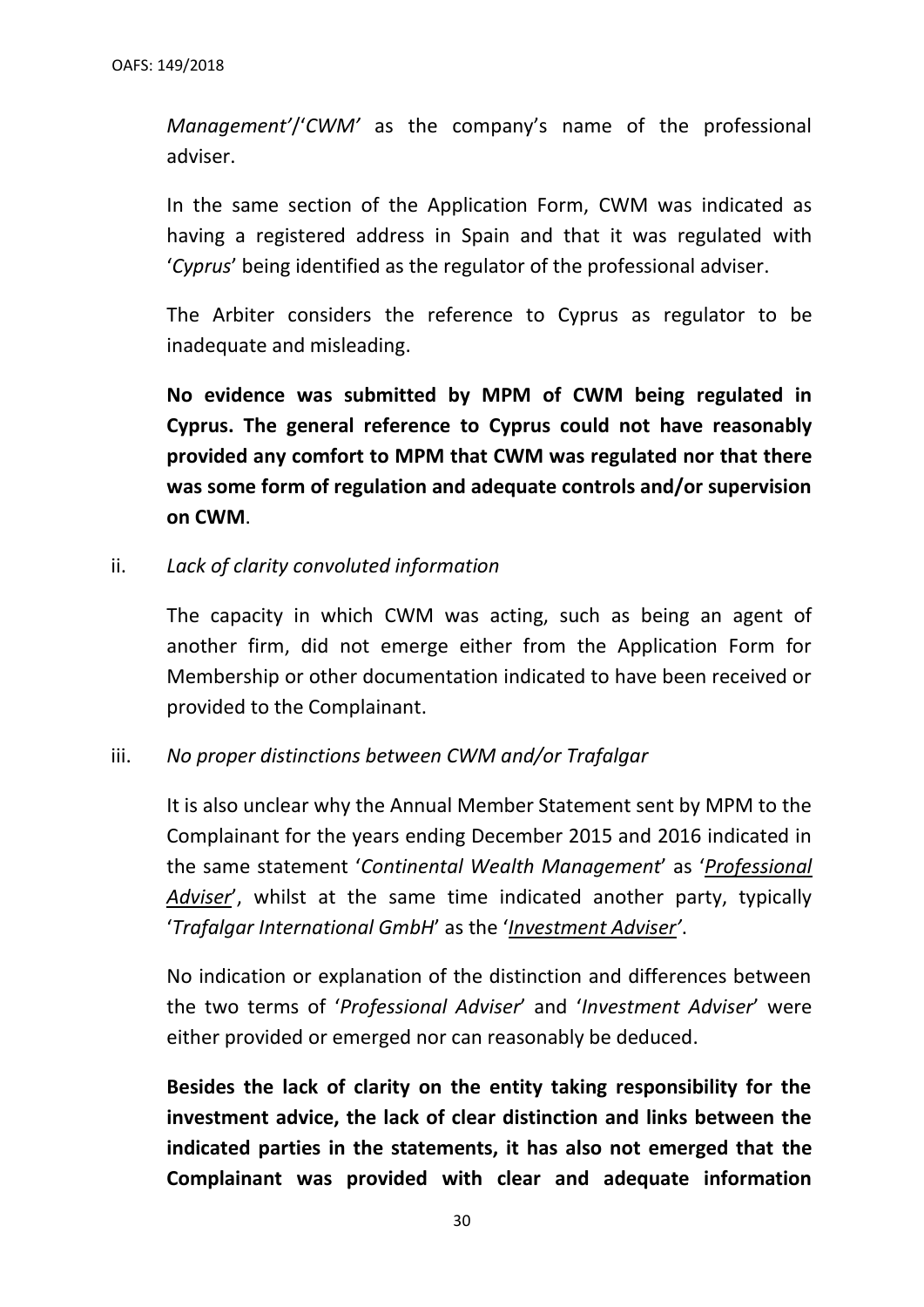# **regarding the respective roles and responsibilities between the different mentioned entities throughout.**

If CWM was acting as an appointed agent of another party, such capacity, as an agent of another firm, should have been clearly reflected in the application forms and other documentation relating to the Scheme. Relevant explanations and implications of such agency relationship should have also been duly indicated without any ambiguity.

Indeed, during the proceedings of this case MPM has not provided evidence of any agency agreement between CWM and Trafalgar or any other party.

## *No regulatory approval in respect of CWM*

During the proceedings of this case no evidence has emerged about the regulatory status of CWM. As indicated earlier, MPM provided no details about the regulator of CWM, and in its submissions only referred to the alleged links between CWM and Trafalgar. MPM only provided a copy of the authorisations issued to Trafalgar International GmbH in Germany which just indicated that Trafalgar (and not CWM) held an authorisation as at 05.02.2016 as '*Investment intermediary*' and '*Insurance intermediary and insurance consultant*' from IHK Frankfurt am Main, the Chamber of Commerce and Industry in Frankfurt with the '*Insurance Mediation licence 34D Broker licence number: D-FE9C-BELBQ-24 and Financial Asset Mediator licence 34F: D-F-125-KXGB-53*'. 37

With respect to authorisations issued by IHK, the Arbiter makes reference to Case 068/2018 and Case 172/2018 against MPM<sup>38</sup> in which correspondence was produced involving replies issued by IHK in 2018 to queries made in respect of CWM. In this regard, it is noted that in an email from IHK dated 19 April 2018, IHK indicated *inter alia* that it was not aware of an official affiliation between CWM and Trafalgar and that Trafalgar held the financial investment intermediation licence (34f para. 1 GewO) from June 2013 until March 2016

<sup>&</sup>lt;sup>37</sup> Copy of authorisations issued to Trafalgar were attached to the Reply of MPM submitted before the Arbiter for Financial Services and/or specifically referred to in para. 39 Section E, titled '*CWM and Trafalgar International GmbH*' in the affidavit of Stewart Davies.

<sup>&</sup>lt;sup>38</sup> Decided today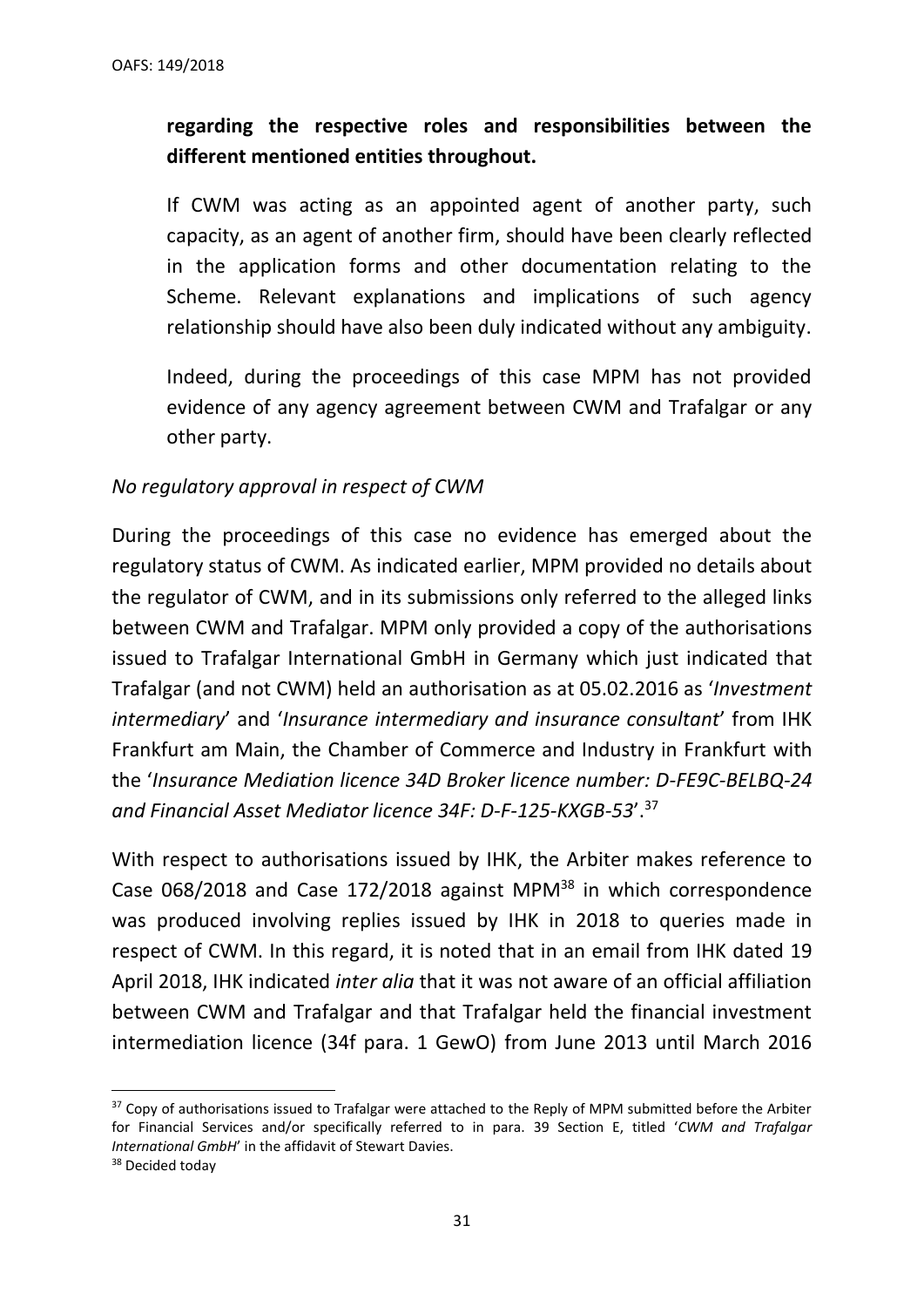where the licence was '*not extendable'* and *'even back then it did not cover the activities of another legal personality*'. 39

Similarly, in a letter dated 20 April 2018 issued by IHK it was *inter alia* noted by IHK that '*Trafalgar International GmbH is a German limited company headquartered in Frankfurt am Main. The company currently holds a licence under 34d para.1 German Trade Law (German: Gewerbeordnung, GewO) (insurance intermediation). The German licence as an insurance intermediary cannot be extended to another legal personality and it does not authorize the licence holder to regulate other insurance or financial investment intermediaries.'* <sup>40</sup>

MPM's statement that CWM '*was operating under Trafalgar International GmbH licenses*' <sup>41</sup> has not been backed up by any evidence during the proceedings of this case and has actually been contradicted by communications issued by IHK as indicated above. It is accordingly clear that no comfort can be taken from the authorisation/s held by Trafalgar.

**Indeed, no evidence of any authorisation held by CWM in its own name or as an agent of a licensed institution, authorising it to provide advice on investment instruments and/or advice on investments underlying an insurance policy has, ultimately been produced or emerged during the proceedings of this case.** 

In the absence of such, **the mere explanations provided by MPM regarding the regulatory status of CWM, including that CWM '***was authorised to trade in Spain and in France by Trafalgar International GmbH***', <sup>42</sup> are rather vague, inappropriate and do not provide sufficient comfort of an adequate regulatory status for CWM to undertake the investment advisory activities provided to the Complainant**.

This also taking into consideration that:

<sup>39</sup> Email from IHK dated 19 April 2018 – *A fol*. 166/167 of Case Number 068/2018, decided today.

<sup>40</sup> Letter from IHK dated 20 April 2018 – *A fol*. 12/13 of Case Number 172/2018, decided today

<sup>41</sup> Para. 39, Section E titled *'CWM and Trafalgar International GmbH'* of the affidavit of Stewart Davies.

<sup>42</sup> Pg. 1, Section A, titled '*Introduction',* of the Reply of MPM submitted before the Arbiter for Financial Services.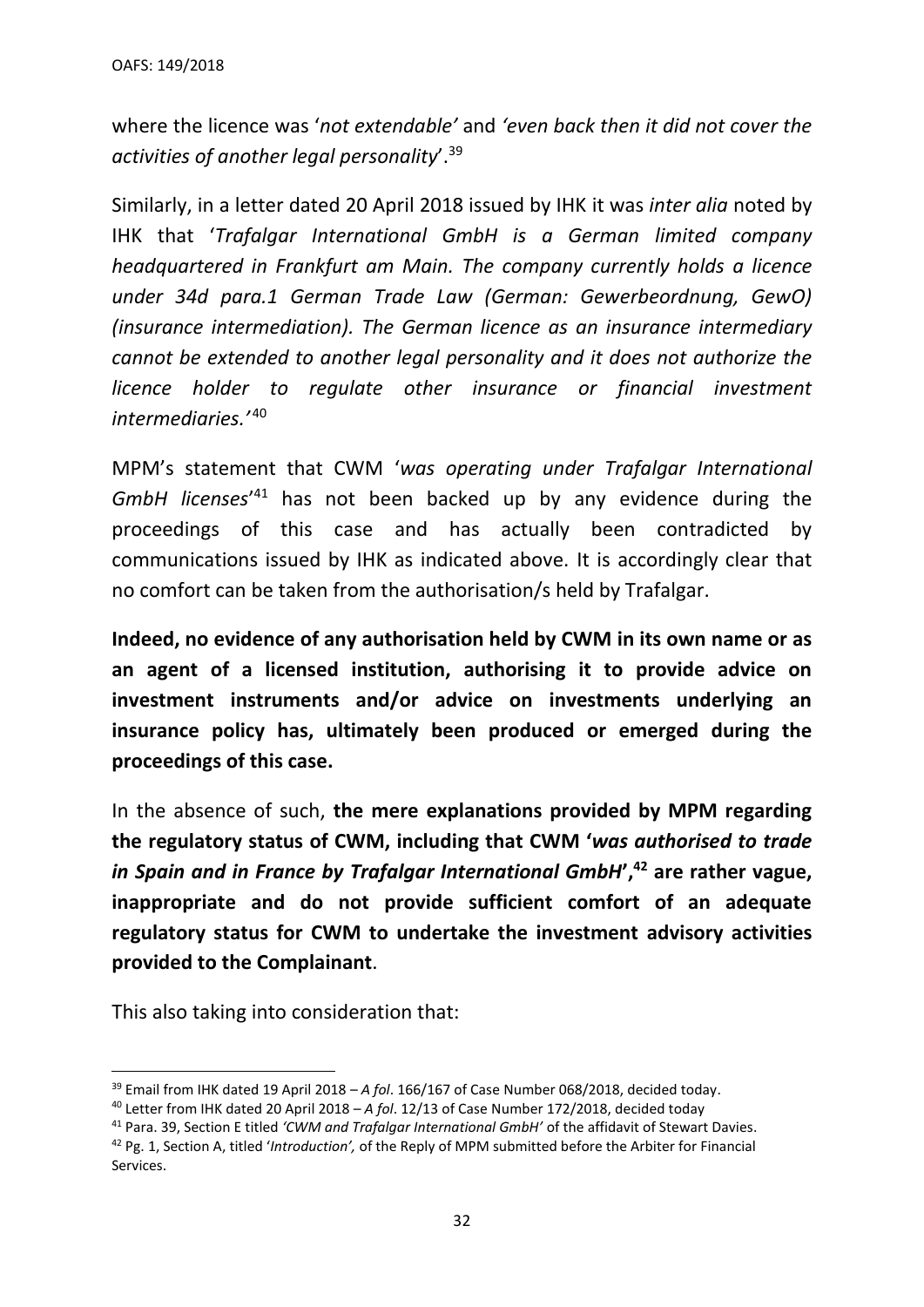- (a) Trafalgar is itself no regulatory authority but a licensed entity itself. Similarly, Inter-Alliance was no regulatory authority;
- (b)the lack of clarity as to the regulatory status of the investment adviser included in the Application Form for Membership;
- (c) legislation covering the provision of investment advisory services in relation to investment instruments, namely the Markets in Financial Instruments Directive (2004/39/EC) already applied across the European Union since November 2007.

**No evidence was provided that CWM, an entity indicated as being based in Spain, held any authorisation to provide investment advisory services, in its own name or in the capacity of an agent of an investment service provider under MiFID**. Article 23(3) of the MiFID I Directive, which applied at the time, indeed provided specific requirements on the registration of tied agents.<sup>43</sup>

**No evidence of CWM featuring in the tied agents register in any EU jurisdiction was either produced or emerged.** 

**Neither was any evidence produced of any exemption from licence under MiFID or that CWM held an authorisation or exemption under any other applicable European legislation for the provision of the contested investment advice**.

The Service Provider noted *inter alia* that '*CWM was appointed agent of Trafalgar International GmbH*'.<sup>44</sup>

**The nature of the agency agreement that CWM was claimed to have was not explained nor defined, and it was not indicated either in terms of which European financial services legislation such agency agreement was in force and permitted the provision of the disputed investment advice. Nor evidence of any agency agreement existing between CWM and any other party was produced during the proceedings of these cases as indicated above**.

<sup>43</sup> <https://eur-lex.europa.eu/legal-content/EN/TXT/PDF/?uri=CELEX:32004L0039&from=EN>

<sup>44</sup> Para. 39, Section E, titled '*CWM and Trafalgar International GmbH'* of the affidavit of Stewart Davies.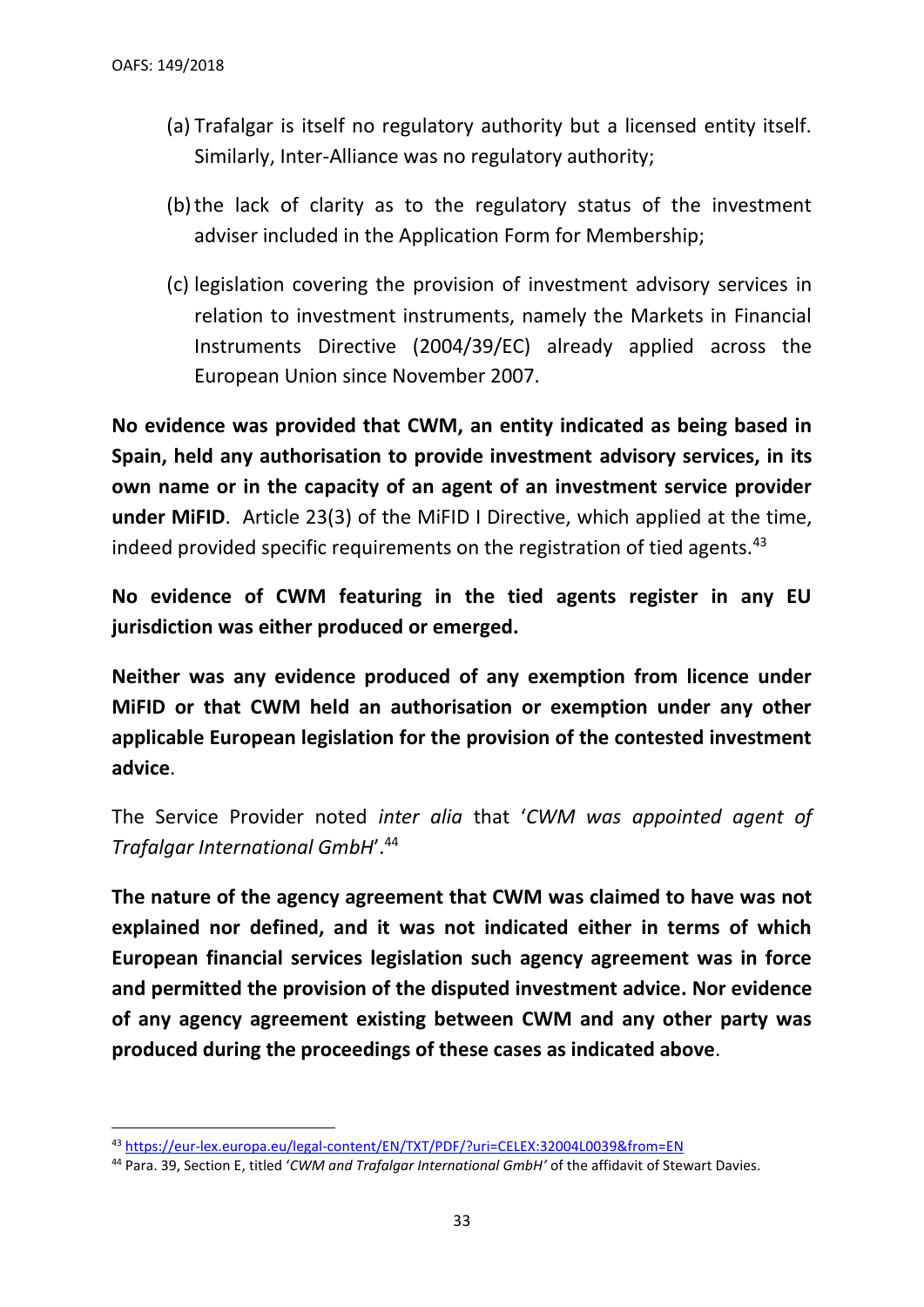#### *Other observations & synopsis*

As explained above, albeit being selected by the Complainant, the investment adviser was however accepted, at MPM's sole discretion, to act as the Complainant's investment adviser within the Scheme's structure.

The responsibility of MPM in accepting and allowing CWM to act in the role of investment adviser takes even more significance when one takes into consideration the scenario in which CWM was accepted by MPM. As indicated above, MPM accepted CWM when it was being stated in its own application form that CWM was a regulated entity, but no evidence has transpired that this was so, as amply explained above.

**MPM allowed and left uncontested incorrect, misleading and unclear key information to feature in its own Application Form for Membership of the Retirement Scheme with respect to the regulatory status of the investment adviser. In so doing, it abetted a fundamentally wrong impression and perception that the investment adviser being selected was regulated when, in reality, no evidence has emerged that CWM was indeed a regulated entity.**

The Service Provider argued *inter alia* in its submissions that it was not required in terms of the rules to require the appointment of an adviser which was regulated during the years 2013-2015 under the SFA regime and until the implementation of Part B.9 titled '*Supplementary Conditions in the case of entirely Member Directed Schemes*' of the Pension Rules for Personal Retirement Schemes issued in terms of the RPA updated in December 2018, where the latter clearly introduced the requirement for the investment adviser to be regulated.

**However, the Arbiter believes that MPM as Trustee had in any case the obligation to act with the required diligence of a** *bonus paterfamilias* **throughout, and was duty bound to raise with the Complainant, and not itself accept, material aspects relating to the investment adviser, which it should have reasonably been in a position to know that where incorrect, misleading and inappropriate. Instead, it chose to allow and accept such** 

34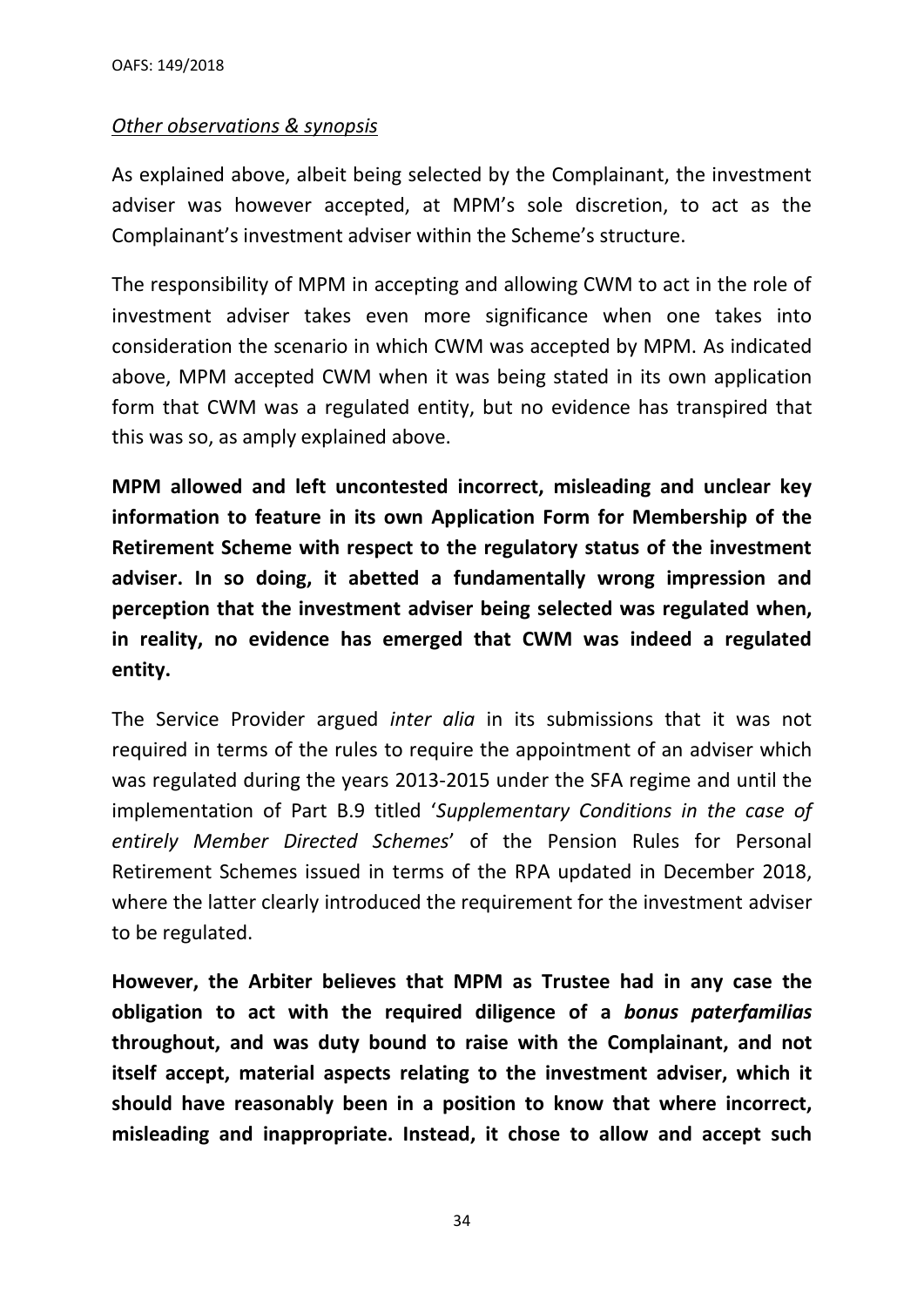**material incorrect, misleading and inappropriate information relating to the adviser to even prevail in its own application form.**

**The appointment of an entity such as CWM as investment adviser meant, in practice, that there was a layer of safeguard in less for the Complainant as compared to a structure where an adequately regulated adviser is appointed**. **An adequately regulated financial adviser is subject to, for example, fitness and properness assessments, conduct of business requirements as well as ongoing supervision by a financial services regulatory authority.** 

**MPM, being a regulated entity itself, should have been duly and fully cognisant of this**. **It is was only in the best interests of the Complainant for MPM to ensure that the Complainant had correct and adequate key information about the investment adviser.**

**Besides the issue of the regulatory status of the adviser, MPM also allowed and left uncontested important information, which was convoluted, misleading, unclear and lacking, with respect to the investment adviser, namely in relation to:**

- **- CWM's alleged role as agent of another party, and the respective responsibilities of CWM and its alleged principal/s;**
- **- the entity actually taking responsibility for the investment advice given to the Complainant given the references to different parties;**
- **- the distinctions between CWM and Trafalgar or other principals.**

**It is also to be noted that apart from the above, MPM had itself a business relationship with CWM, having accepted it to act as its introducer of business. Such relationship gave rise to potential conflicts of interest, where an entity whose actions were subject to certain oversight by MPM on one hand was, on the other hand, channelling business to MPM.** 

Even in case where under the previous applicable regulatory framework, an unregulated adviser was allowed by the trustee and scheme administrator to provide investment advice to the member of a member-directed scheme, **one would, at the very least, reasonably expect the retirement scheme** 

35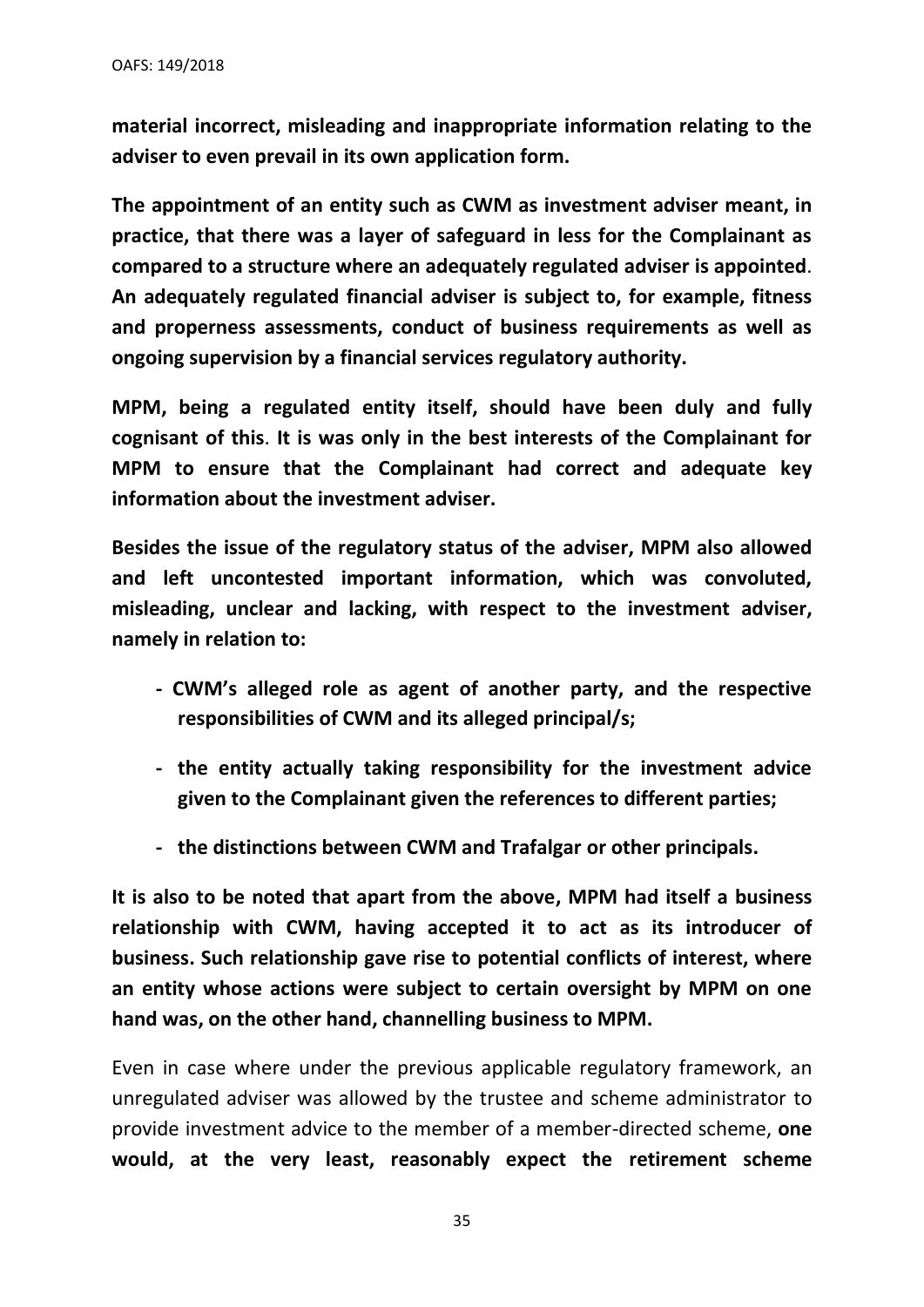# **administrator and trustee of such a scheme to exercise even more caution and prudence in its dealings with such a party.**

This is even more so, when the activity in question, that is, one involving the recommendations on the choice and allocation of underlying investments, has such a material bearing on the financial performance of the Scheme and the objective to provide for retirement benefits.

In the case in question, it would have accordingly been only reasonable to expect MPM, as part of its essential and basic obligations and duties as a retirement scheme administrator and trustee of the Scheme, to have an even higher level of disposition in the probing and querying of the actions of an unregulated investment adviser in order to also ensure that the interests of the member of the scheme are duly safeguarded and risks mitigated in such circumstances.

The Arbiter does not have comfort that such level of diligence and prudence has been actually exercised by MPM for the reasons already stated in this section of the decision.

## *B. The permitted portfolio composition*

## *Investment into Structured Notes*

#### *Preliminary observations*

The sale of, and investment into, structured notes is an area which has attracted various debates internationally including reviews by regulatory authorities over the years. Such debates and reviews have been occurring even way back since the time when the Retirement Scheme was granted registration in 2011.

**The Arbiter considers that caution was reasonably expected to be exercised with respect to investments in, and extent of exposure to, such products since the time of the Scheme's registration. Even more so when taking into consideration the nature of the Retirement Scheme and its specific objective.**

**Nevertheless, the exposure to structured notes allowed within the Complainant's portfolio was extensive, with the insurance policy underlying**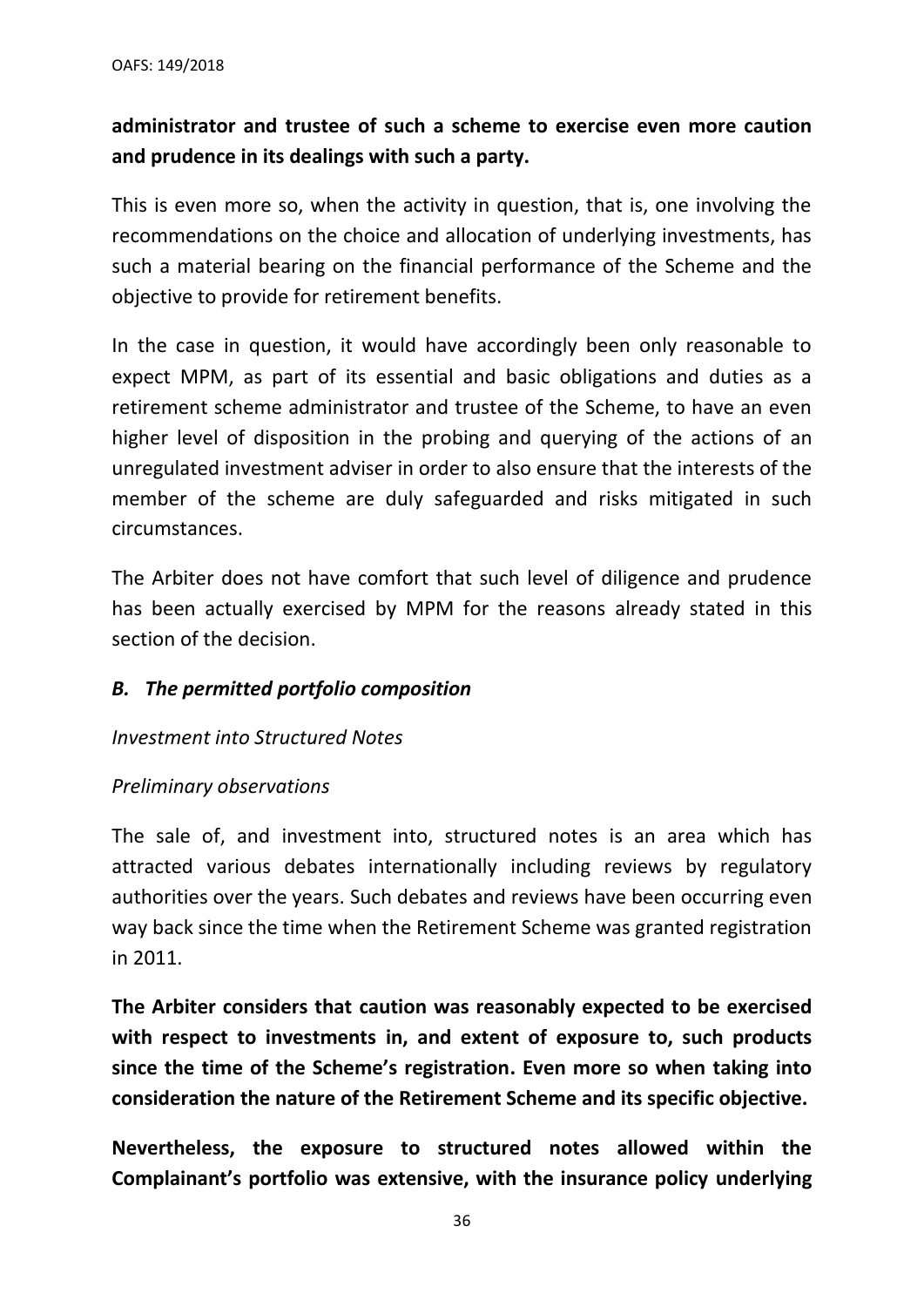# **the Scheme being at times fully or predominantly invested into such products.**

A typical definition of a structured note provides that:

'*A structured note is a [debt security](https://www.investopedia.com/terms/d/debtsecurity.asp) issued by financial institutions; its return is based on equity indexes, a single equity, a basket of equities, interest rates, commodities or foreign currencies. The return on a structured note is linked to the performance of an [underlying asset,](https://www.investopedia.com/terms/u/underlying-asset.asp) group of assets or index*'. 45

A structured note is further described as:

'*a [debt obligation](https://www.investopedia.com/terms/c/cdo.asp) - basically like an [IOU](https://www.investopedia.com/terms/i/iou.asp) from the issuing [investment bank](https://www.investopedia.com/terms/i/investmentbank.asp) with an embedded [derivative](https://www.investopedia.com/terms/d/derivative.asp) component; in other words, it invests in [assets](https://www.investopedia.com/terms/a/asset.asp) via derivative instruments'*. 46

The Arbiter notes that the fact sheets of structured notes that featured in her portfolio, and that were sourced by the Office of the Arbiter for Financial Services ('OAFS'), highlighted a number of risks in respect of the capital invested into these products.

Apart from *inter alia* the credit risk of the issuer and the liquidity risk, the fact sheets of the said structured products also highlighted risk warnings about the notes not being capital protected, warning that the investor could possibly receive less than the original amount invested or, potentially, even losing all of the investment.

A particular feature emerging of the type of structured notes invested into, involved the application of capital buffers and barriers. In this regard, the fact sheets of such products described and included warnings that the invested capital was at risk in case of a particular event occurring. Such event typically comprised a fall, observed on a specific date of more than a percentage specified in the respective fact sheet, in the value of any underlying asset to which the structured note was linked.

<sup>45</sup> <https://www.investopedia.com/terms/s/structurednote.asp>

<sup>46</sup> <https://www.investopedia.com/articles/bonds/10/structured-notes.asp>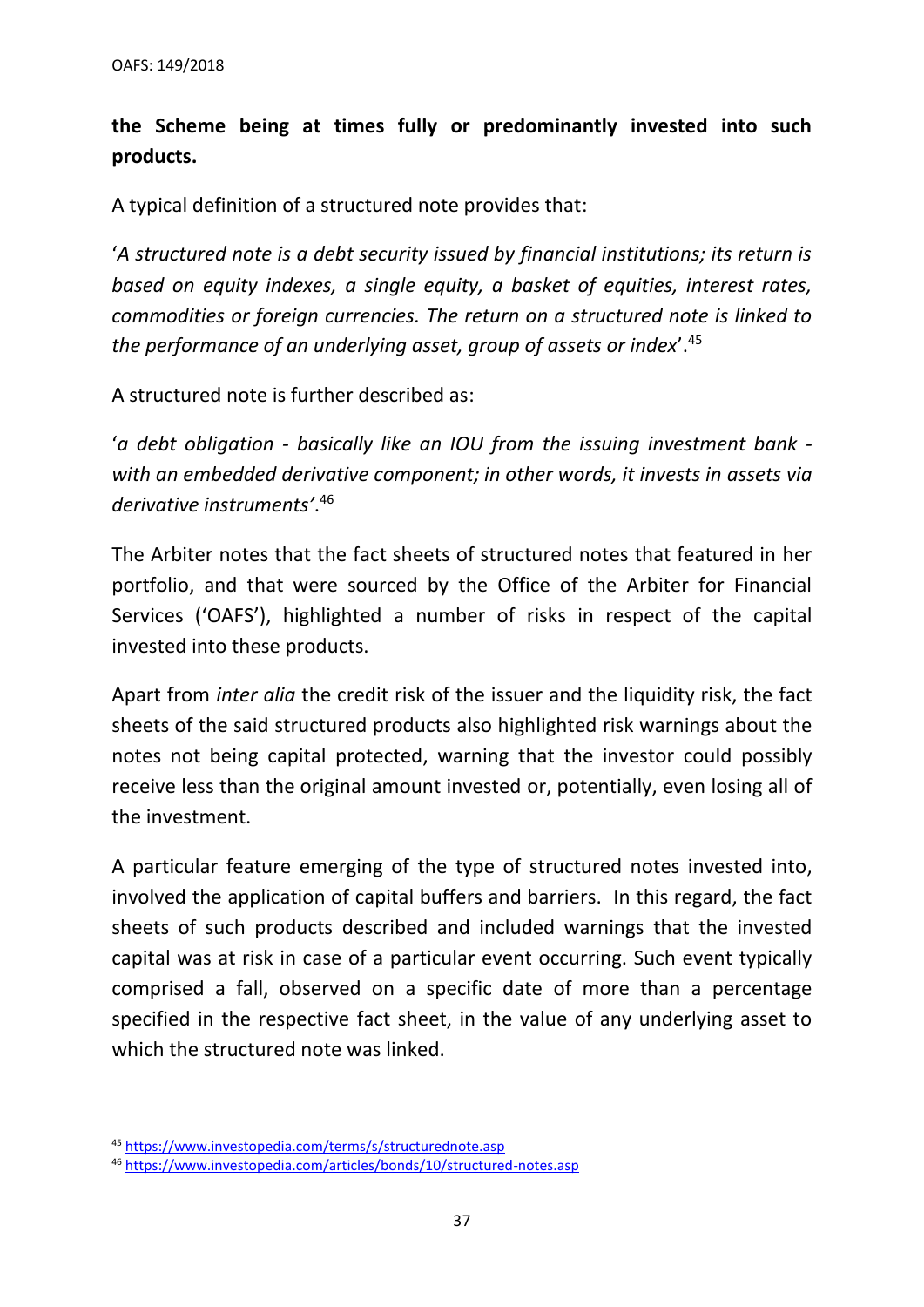The fall in value would typically be observed on maturity/final valuation of the note. The specified percentage in the fall in value mentioned in the relevant fact sheets typically ranged between 40%, 50% or 60% of the initial value. The underlying asset to which the structured notes were linked typically comprised listed companies or indices.

The said fact sheets further included a warning, on the lines of, '*If any stock has fallen by more than 50% (a Barrier breach) then investors receive the performance of the Worst Performing Stock at Maturity*'. 47

Such features and warnings featured, in essence, in the fact sheets of similar structured notes.

**It is accordingly clear that there were certain specific risks in various structured products invested into and there were material consequences if just one asset, out of a basket of assets to which the note was linked, fell foul of the indicated barrier**. **The implication of such a feature should have not been overlooked nor discounted. Given the particular features of the structured notes invested into, neither should have comfort been derived regarding the adequacy of such products just from the fact that the structured notes were linked to a basket of fully quoted shares (or recognised indices).**

The Arbiter would also like to make reference to a particular communication presented in another separate case made against MPM which is relevant to the case in question. In this regard, it is particularly revealing to note the statements made by Trafalgar itself, in its email communication dated 17 September 2017 to CWM **wherein MPM was in copy**, and which communication was presented in Case Number 185/2018 against MPM.<sup>48</sup>

In the said case, MPM did not contest that such communication was untrue or did not exist, but only challenged the way in which the said email was obtained by the complainant.

<sup>47</sup> Example – Fact Sheet of the structured note issued by RBC with ISIN no. XS1000868247 [https://www.portman-associates.com/wp-content/uploads/2013/11/RBC-Festive-Fixed-Income-](https://www.portman-associates.com/wp-content/uploads/2013/11/RBC-Festive-Fixed-Income-FACTSHEET.pdf)[FACTSHEET.pdf](https://www.portman-associates.com/wp-content/uploads/2013/11/RBC-Festive-Fixed-Income-FACTSHEET.pdf)

<sup>48</sup> Decided today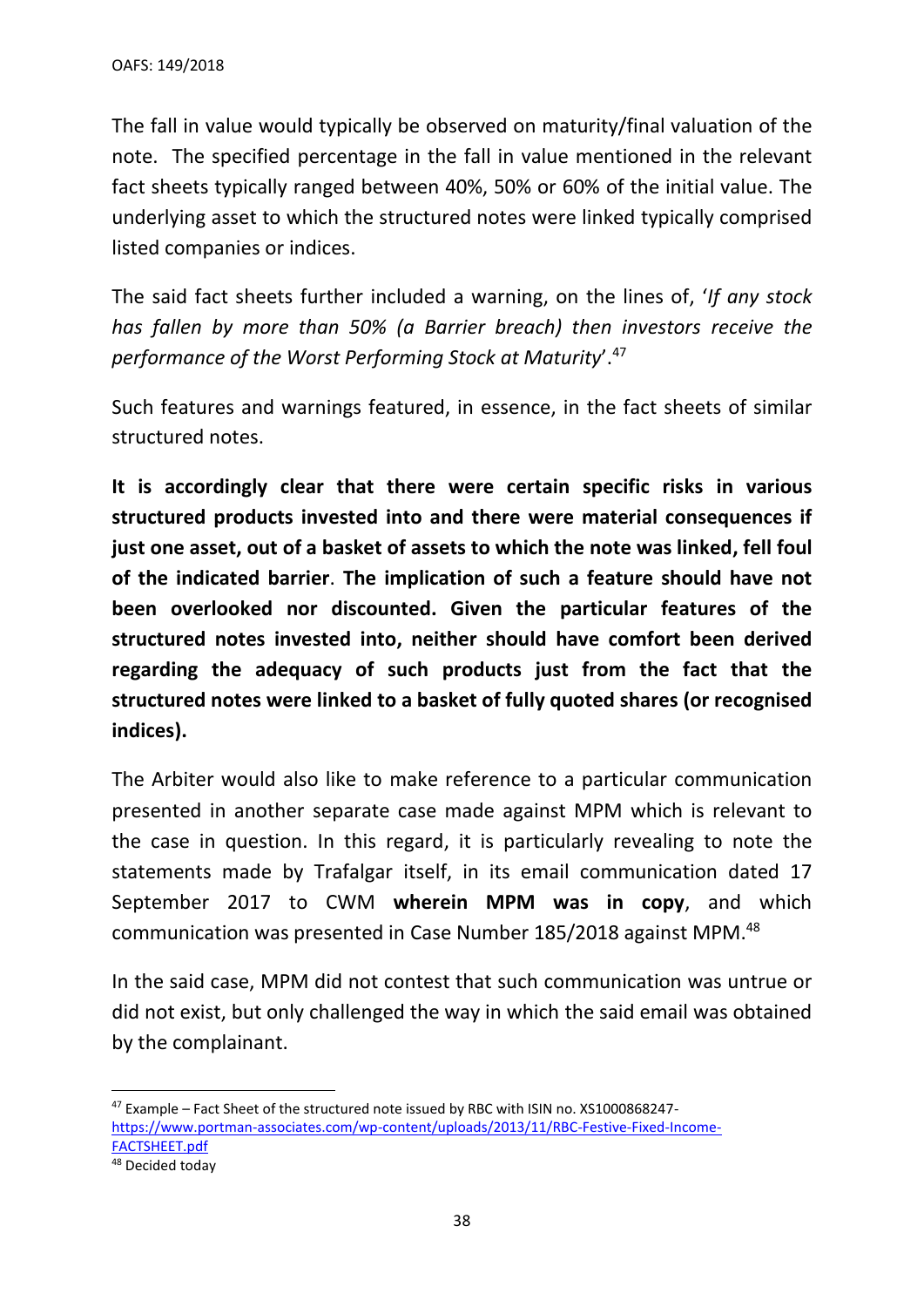The email sent by Trafalgar's official *inter alia* stated the following:

# '*Structured Notes – It is my opinion we need to get as far away from these vehicles as possible. They have no place in an uneducated investor's portfolio and when they breach their barriers untold amounts of damage is done*'.<sup>49</sup>

Such a statement indeed summarily highlighted the pertinent issues with respect to investments in structured notes which are relevant to the case in question.

## *Excessive exposure to structured products and to single issuers*

As indicated above, the portfolio of investments in respect of the Complainant at times comprised solely and/or predominantly of structured products. Such excessive exposure to structured products occurred over a long period of time. This clearly emerges from the Table of Investments forming part of the '*Investor Profile*' provided by the Service Provider for the Complainant.

In addition, the said table indicates investments resulting in high exposures to the same single issuer/s, either through a singular purchase and/or through cumulative purchases in products issued by the same issuer.

**Even in case where the issuer of the structured product was a large institution, the Arbiter does not, however, consider this to justify or make the high exposure to single issuers acceptable even more in the Scheme's context. The maximum limits relating to exposures to single issuers outlined in the MFSA rules and MPM's own Investment Guidelines did not make any distinctions according to the standing of the issuer.** 

**Hence, the maximum exposure limits to single counterparties should have been applied and ensured that they are adhered to across the board. The credit risk of the respective issuer was indeed still one of the risks highlighted in various fact sheets, sourced by the OAFS of structured products invested into.**

<sup>49</sup> Emphasis added by the Arbiter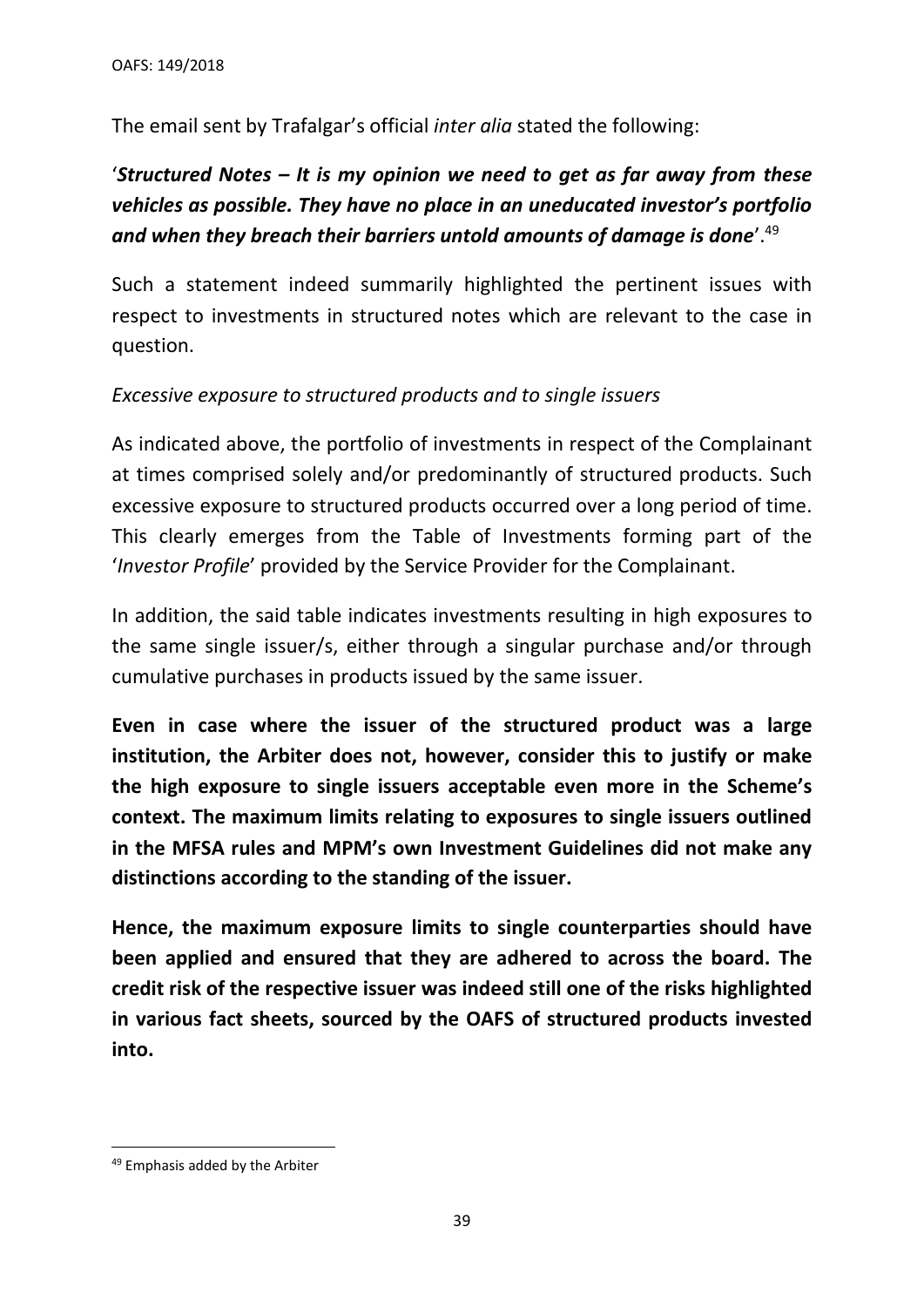## *In Specie Transfer and subsequent investments*

The Arbiter has considered the overall portfolio allowed by MPM within the Scheme's structure, that is, the *in specie* investments accepted by MPM upon the Complainant becoming a member of the Scheme and also the subsequent investments made following the assignment of the SEB Policy to MPM.

It is noted that upon the assignment of the SEB Policy to MPM as trustee of the Retirement Scheme, the SEB Policy already had a substantial exposure to two structured note investments, one issued by RBC and another by Commerzbank.

# **Despite such substantial investments in just two structured notes, the portfolio still continued to be constructed predominantly with structured products.**

As to the investments undertaken prior to membership and transferred *in specie* to the Scheme, it is noted that MPM, as Trustee and Retirement Scheme Administrator, accepted the said investments within the Scheme's structure and also allowed them to be retained within the Retirement Scheme.

MPM was ultimately in a position not to accept such investments at the time when it considered whether to accept or not the Complainant as member of the Scheme. Accordingly, it is considered that MPM cannot completely wash its hands from such investments with the excuse that these were undertaken prior to membership.

Furthermore, it has not been indicated, nor any evidence has emerged that MPM, as Trustee and Retirement Scheme Administrator of the Scheme, expressed, at any time, any reservations or warnings to the Complainant about the said substantial investments existing prior to the transfer. It has neither been indicated that the sale of such products prior to their maturity was not possible and/or that the early redemption of such investment was not in the Complainant's best interests.

During the proceedings of this case it was neither indicated nor proven that the Complainant risked sustaining a greater loss on such investments had such product been redeemed prior to maturity.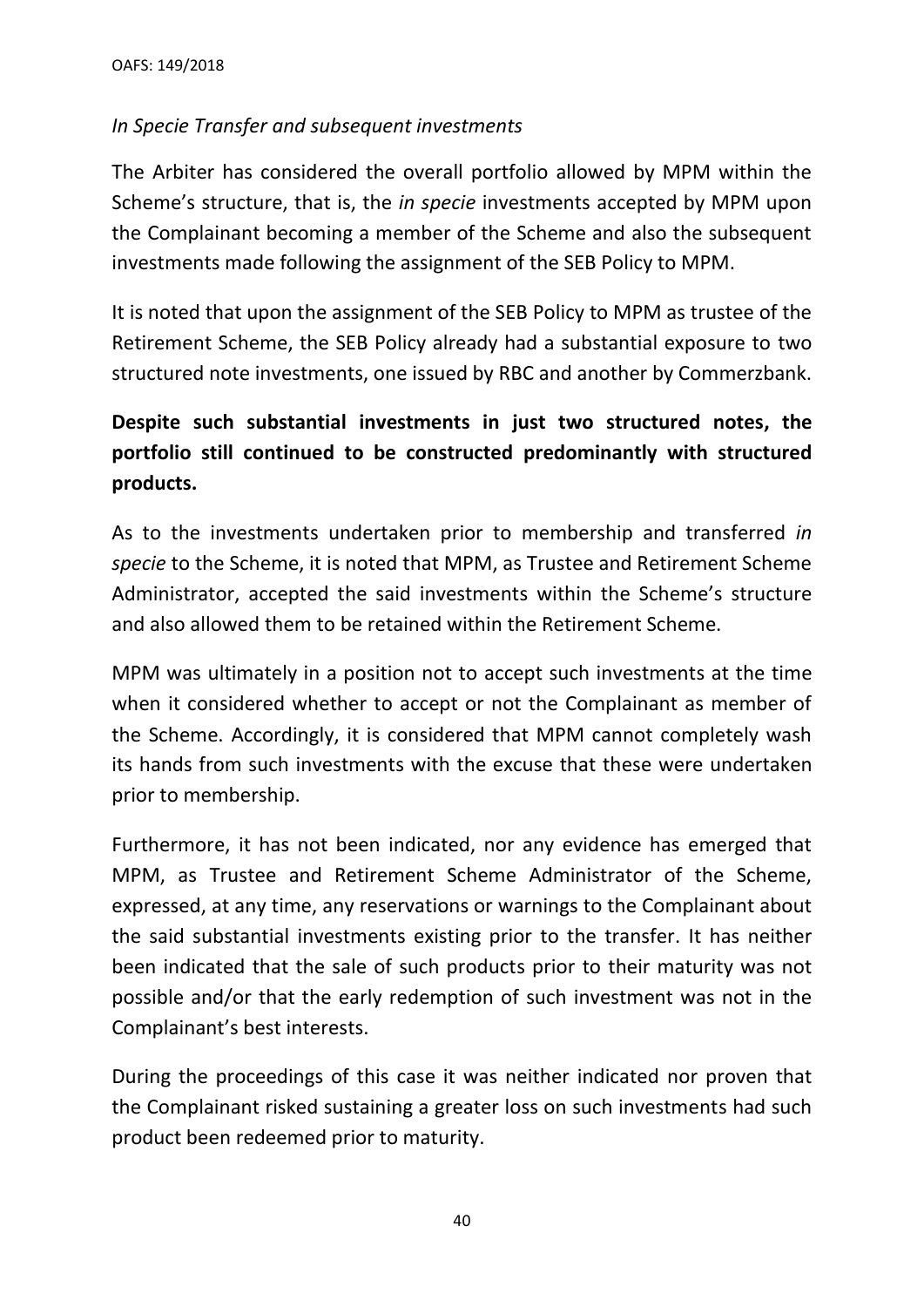In the particular circumstances of this case, it is accordingly considered that whilst MPM cannot be held responsible for the loss in value of investments prior to the transfer and assignment of the policy to the Service Provider, MPM should however be responsible for the position starting from the date since it took over as Trustee and Retirement Scheme Administrator. Accordingly, in the particular circumstances it is considered that responsibility should be be attributed to MPM from the date when the investment was accepted by it within the Scheme's structure and until the said investments remained under MPM's control in its capacity as Trustee and Scheme Administrator.

## *Portfolio not reflective of the MFSA rules*

The high exposure to structured products as well as high exposure to single issuers, which was allowed to occur by the Service Provider in the Complainant's portfolio, jars with the regulatory requirements that applied to the Retirement Scheme at the time, particularly Standard Operational Condition ('SOC') 2.7.1 and 2.7.2 of the '*Directives for Occupational Retirement Schemes, Retirement Funds and Related Parties under the Special Funds (Regulation) Act, 2002'*, ('the Directives') which applied from the Scheme's inception in 2011 until the registration of the Scheme under the RPA on 1 January 2016*.* The applicability and relevance of these conditions to the case in question was highlighted by MPM itself.<sup>50</sup>

SOC 2.7.1 of Part B.2.7 of the Directives required *inter alia* that the assets were to '*be invested in a prudent manner and in the best interest of beneficiaries …*'.

SOC 2.7.2 in turn required the Scheme to ensure *inter alia* that, the assets of a scheme are '*invested in order to ensure the security, quality, liquidity and profitability of the portfolio as a whole,*' <sup>51</sup> and that such assets are '*properly diversified in such a way as to avoid accumulations of risk in the portfolio as a*  whole'.<sup>52</sup>

<sup>50</sup> Para. 21 & 23 of the Note of Submissions filed by MPM in 2019.

 $51$  SOC 2.7.2 (a)

<sup>52</sup> SOC 2.7.2 (b)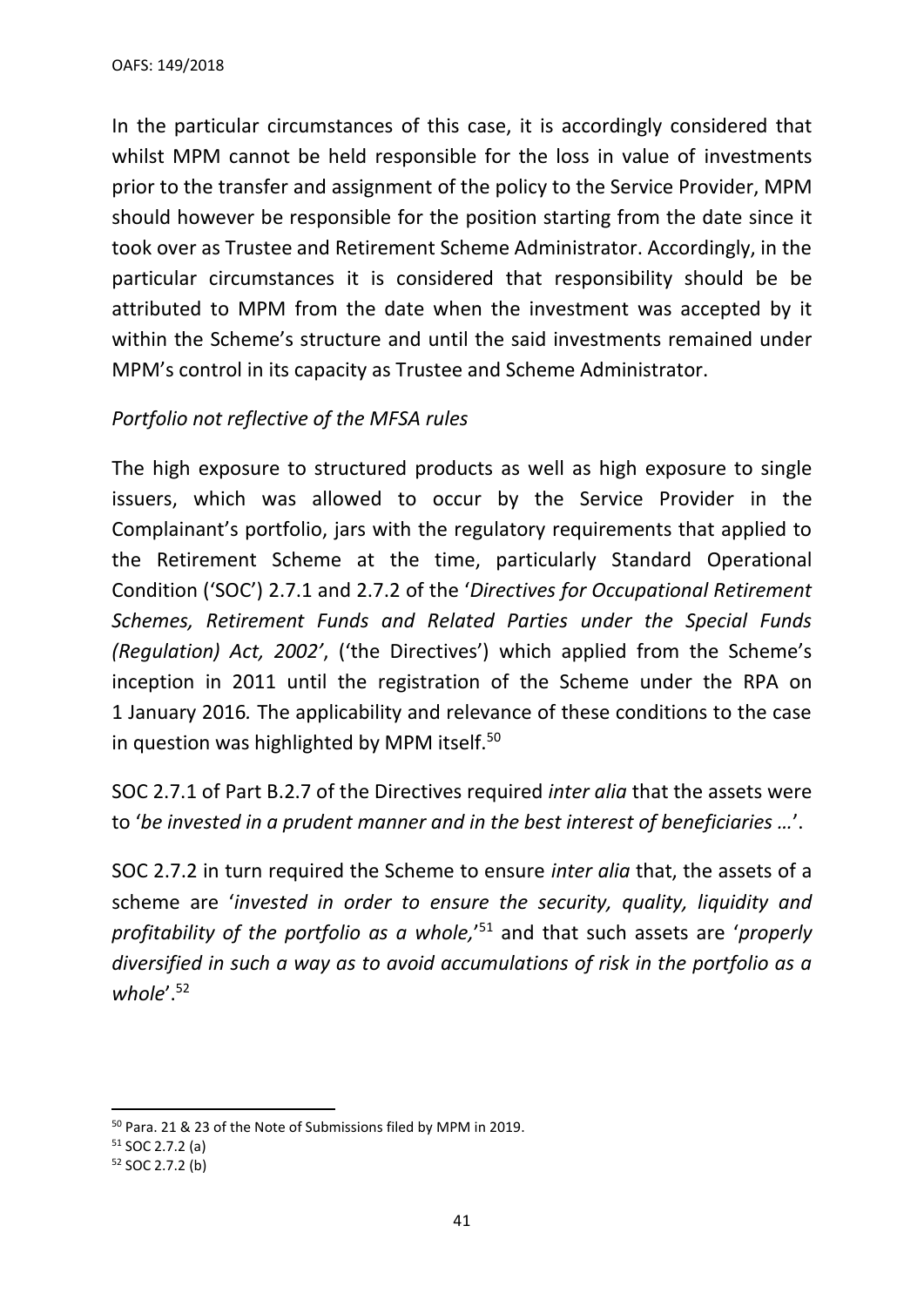SOC 2.7.2 of the Directives also provided other benchmarks including for the portfolio to be '*predominantly invested in regulated markets*'; <sup>53</sup> to be '*properly diversified in such a way as to avoid excessive exposure to any particular asset, issuer or group of undertakings', <sup>54</sup>* where the exposure to single issuer was: in the case of investments in securities issued by the same body limited to no more than 10% of assets; in the case of deposits with any one licensed credit institution limited to 10%, which limit could be increased to 30% of the assets in case of EU/EEA regulated banks; and where in case of investments in properly diversified collective investment schemes, which themselves had to be predominantly invested in regulated markets, limited to 20% of the scheme's assets for any one collective investment scheme.<sup>55</sup>

Despite the standards of SOC 2.7.2, MPM allowed the portfolio of the Complainant to, at times, comprise solely and/or predominantly of structured products. Individual exposures to single issuers were at times higher than 20% and in certain instances even higher than 30%, the latter being the maximum limit applied in the Rules to relatively safer investments such as deposits as outlined above. The structured products invested into were also not indicated, during the proceedings of this case, as themselves being traded in or dealt on a regulated market. The portfolio also included material positions into high-risk investments. The high risk is reflected in the high rate of returns of 8%, 9% and 10% p.a. which featured in the name of various structured products invested into.

## *Portfolio not reflective of MPM's own Investment Guidelines*

In its submissions, MPM produced a copy of the Investment Guidelines marked 'January 2013' and 'Mid-2014', which guidelines featured in the Application Form for Membership, and also Investment Guidelines marked '2015', '2016', 'Mid-2017', 'Dec-2017' and '2018' where it is understood the latter respectively also formed part of the Scheme's documentation such as the Scheme Particulars issued by MPM.

<sup>53</sup> SOC 2.7.2 (c)

<sup>54</sup> SOC 2.7.2 (e)

<sup>55</sup> SOC 2.7.2 (h)(iii) & (v)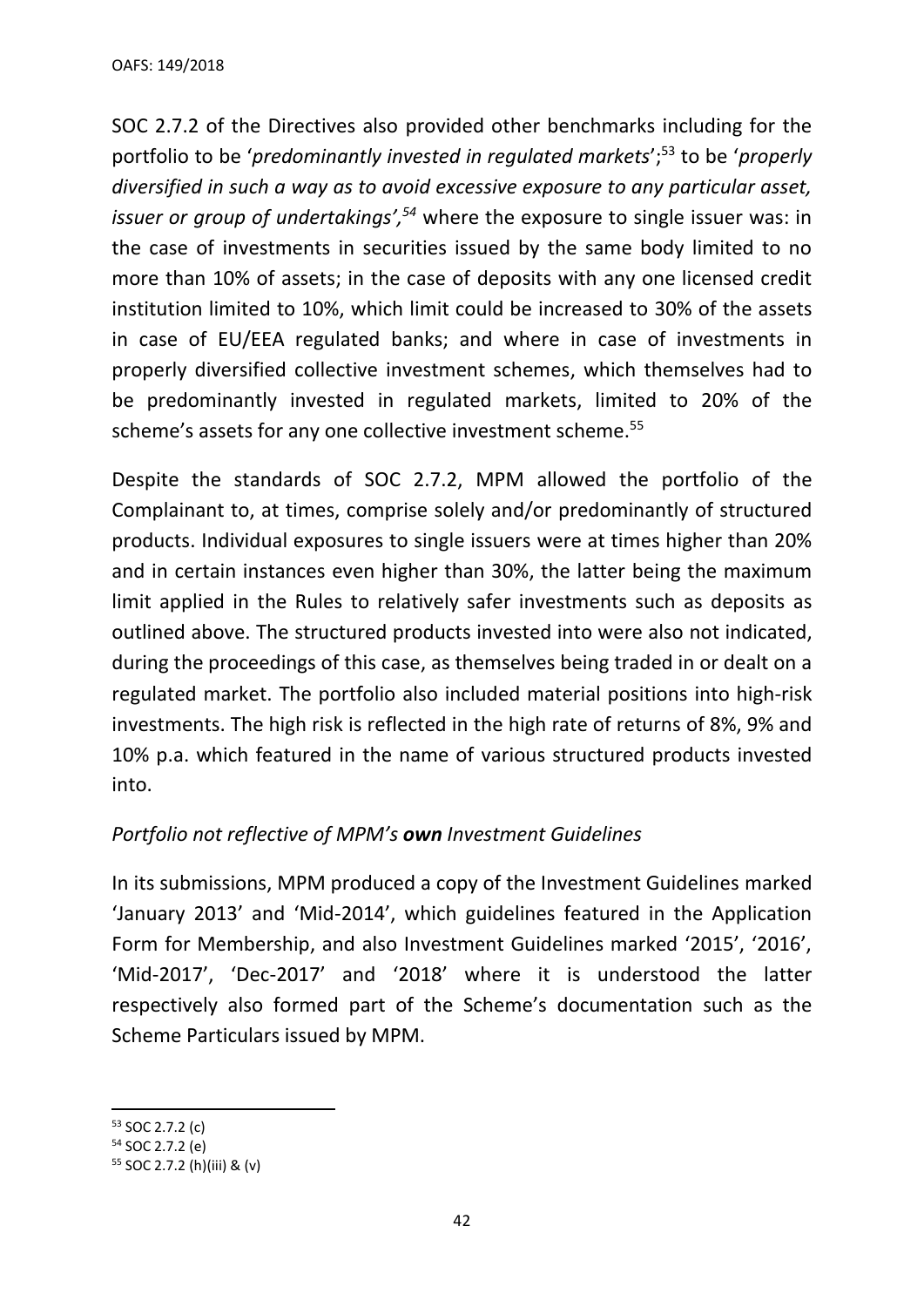Despite that the Service Provider claimed that the investments made were in line with the Investment Guidelines, **MPM has, however, not adequately proven such a claim**.

As indicated, the investment portfolio in the case reviewed in this decision was at times either solely and/or predominantly invested in structured notes for a long period of time. It is unclear how such a portfolio composition truly satisfied certain conditions specified in MPM's own Investment Guidelines such as:

(i) **The requirement that the member's assets had to be '***predominantly invested in regulated markets***'**.

This was a condition which prevailed in all of the presented MPM's Investment Guidelines since January 2013 till that of 2018. 56

The said requirement of being '*predominantly invested in regulated markets*' meant, and should have been construed to mean, that investments had to be predominantly invested in listed instruments, that is financial instruments that were admitted to trading.

With reference to industry practice, the terminology of '*regulated markets*' is referring to a regulated exchange venue (such as a stock exchange or other regulated exchange). The term '*regulated markets*' is in fact commonly referred to, defined and applied in various EU Directives relating to financial services, including diversification rules applicable on other regulated financial products.<sup>57</sup> Hence, the interpretation of '*regulated market*s' has to be seen in such context.

The reference to '*predominantly invested in regulated markets*' cannot be interpreted as referring to the status of the issuers of the products and it is typically the product itself which has to be traded on the regulated market and not the issuer of the product.

<sup>56</sup> Investment Guidelines attached to the affidavit of Stewart Davies.

<sup>57</sup> Such as UCITS schemes - the Undertakings for Collective Investments in Transferable Securities (UCITS) Directive (Directive 2009/65/EC as updated). The Markets in Financial Instruments Directive (MiFID) (Directive 2004/39/EC as repealed by Directive 2014/65/EU) also includes a definition as to what constitutes a '*regulated market'.*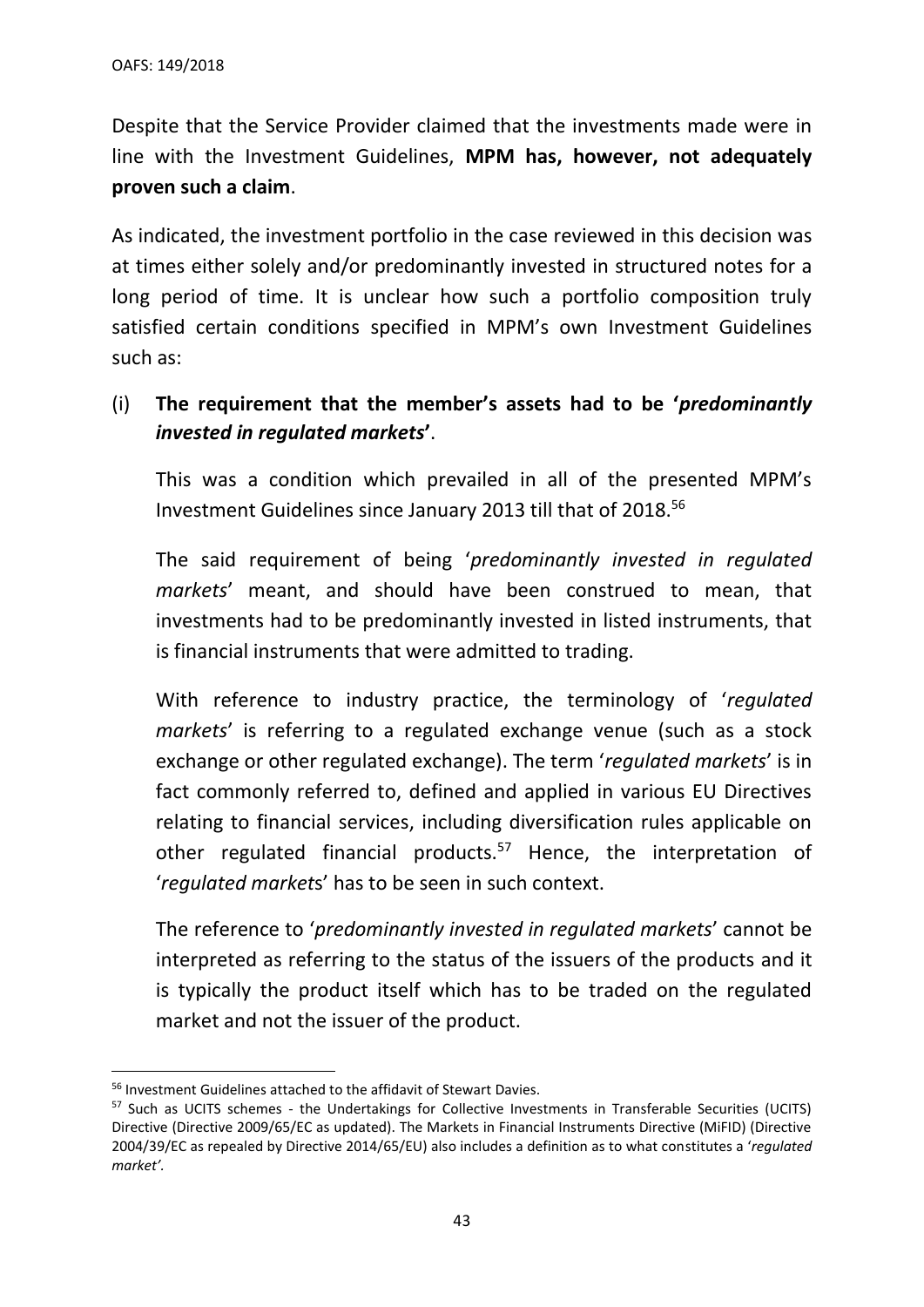Moreover, a look through approach, could not either be sensibly applied to the structured notes for the purposes of such condition taking into consideration the nature and particular features of the structured notes invested into.

No evidence was submitted that predominantly the portfolio, which at times comprised solely or predominantly of structured notes, constituted listed structured notes. The fact sheets sourced of structured notes forming part of the portfolio, actually indicated that the products in question were not listed on an exchange.

On its part the Service Provider did not prove that the portfolio of the Complainant was '*predominantly invested in regulated markets*' on an ongoing basis.

**Furthermore, when investment in unlisted securities was itself limited to 10% of the Scheme assets, as stipulated throughout MPM's own Investment Guidelines for 2013 to 2018, it is unclear how the Trustee and Scheme Administrator chose to allow much higher exposures (as will be indicated further below) to structured notes, a debt security, which were themselves unlisted.** 

## (ii) **The requirement relating to the liquidity of the portfolio.**

The Investment Guidelines of MPM marked January 2013 required no more than a '*maximum of 40% of the fund<sup>58</sup> in assets with liquidity of greater than 6 months*'.

This requirement remained, in essence, also reflected in the Investment Guidelines marked 'Mid-2014' which read '*Has a maximum of 40% of the fund in assets with expected liquidity of greater than 6 months*' as well as in the subsequent Investment Guidelines marked 2015 till 2018 which were updated by MPM and tightened further to read a '*maximum of 40% of the fund in assets with expected liquidity of greater than 3 months but not greater than 6 months*'.

<sup>58</sup> The reference to *'fund'* is construed to refer to the member's portfolio.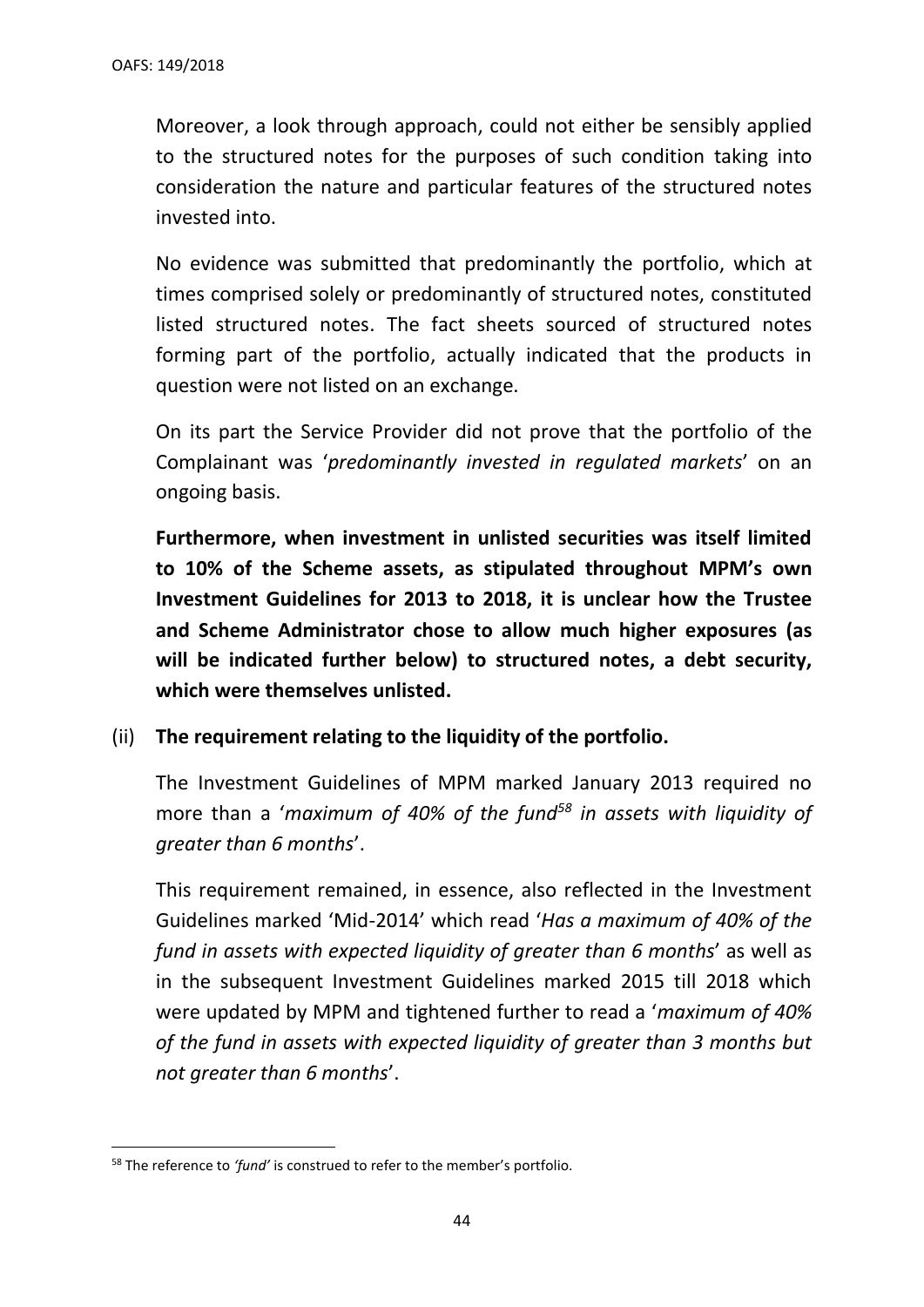It is evident that the scope of such requirement was to ensure the liquidity of the portfolio as a whole by having the portfolio predominantly (that is, at least 60%) exposed to liquid assets which could be easily redeemed within a short period of time, that is 3-6 months (as reflected in the respective conditions) whilst limiting exposure to those assets which take longer to liquidate to no more than 40% of the portfolio.

With reference to the Complainant's portfolio, it is noted that the structured notes invested into typically had a maturity or investment term of 1-2 years and at times even higher up to 5 years as evidenced in the product fact sheets. The bulk of the assets within the policy was, at times, invested into very few structured notes. It is unclear how the 40% maximum limit referred to above could have been satisfied in such circumstances where the portfolio was predominantly invested into structured notes which themselves had long investment terms.

It is further noted that the fact sheets of the said unlisted structured products included reference to the possibility of a secondary market existing for such structured notes. In this regard, a buyer had to be found in the secondary market in case one wanted to redeem a holding into such structured note prior to its maturity.

# **The secondary market could, however, not have provided an adequate level of comfort with respect to liquidity**.

There were indeed various risks highlighted in relation to the secondary market as amply reflected in the risk warnings emerging in the said fact sheets.

The said risk warnings highlighted the risks related to the availability of such market (as the secondary market had to be in the first place offered by the issuer), as well as the limitations of the said market. They also highlighted the lower price that could be sought on this market.

# **In this regard, there was the risk that the price of the structured note on the secondary market could be well below the initial capital invested**.

For example, the note issued by RBC included the risk disclaimer that: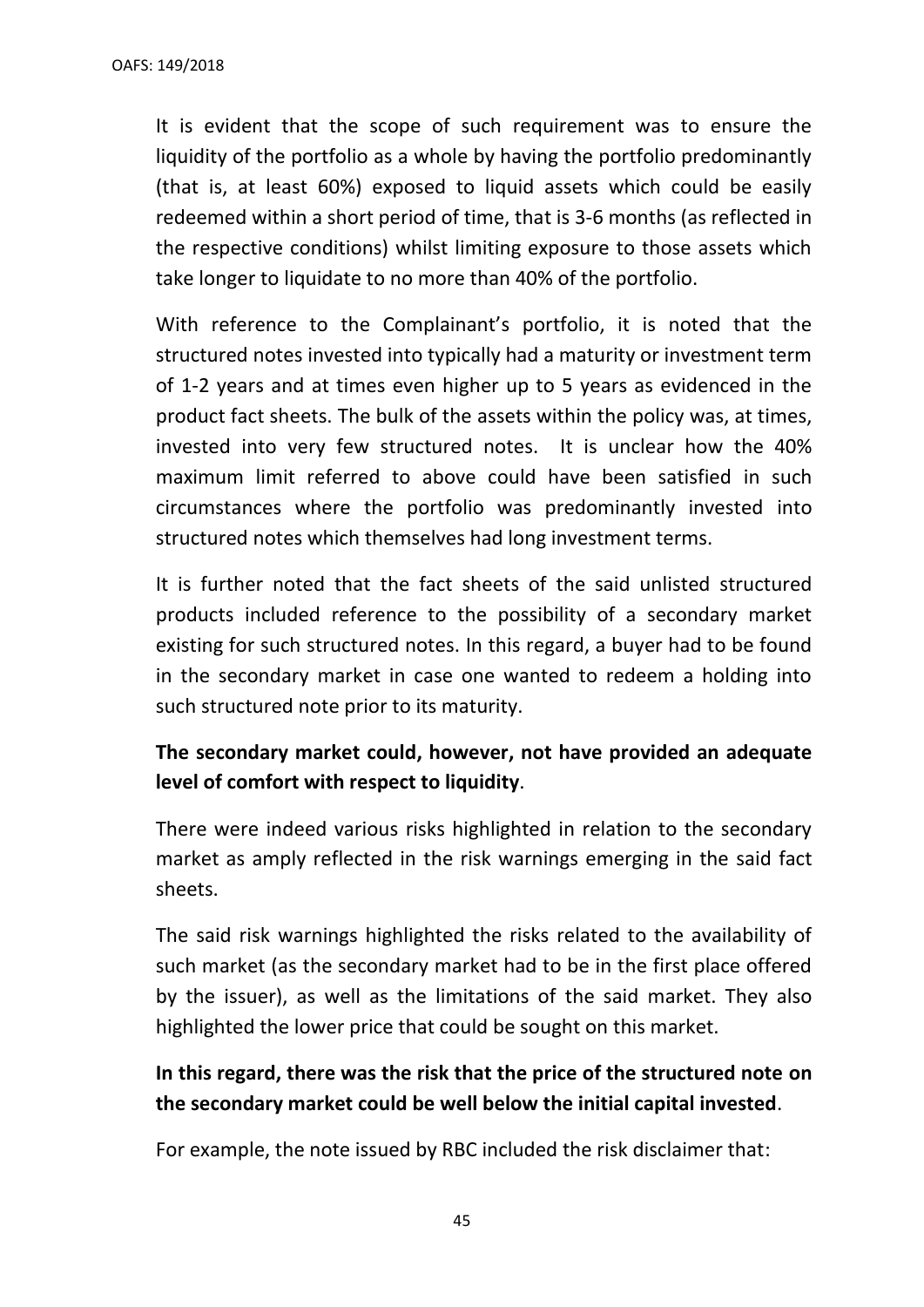'*Any secondary market provided by Royal Bank of Canada is subject to change and may be stopped without notice and investors may therefore be unable to sell or redeem the Notes until their maturity. If the Notes are redeemed early, they may be redeemed at a level less than the amount originally invested*'.

Similar warnings feature in other fact sheets.

MPM should have been well aware about the risks associated with the secondary market. It has indeed itself seen the material lower value that could be sought on such market in respect of the structured notes invested into. The lower values of the structured notes on the secondary market was indeed affecting the value of the Scheme as can be deduced from the respective Annual Member Statements that MPM itself produced.

**Hence, no sufficient comfort about liquidity could have possibly been derived with respect to the secondary market in case of unlisted structured notes.** 

**The Arbiter is not accordingly convinced that the conditions relating to liquidity were being adequately adhered to, nor that the required prudence was being exercised with respect to the liquidity of the portfolio, when considering the above mentioned aspects and when keeping into context that the portfolio of investments that was allowed to develop within the Retirement Scheme was at times solely and/or predominantly invested in the said structured notes.**

**Even if one had to look at the composition of the portfolio purely from other aspects, there is still undisputable evidence of non-compliance with other requirements detailed in MPM's own Investment Guidelines. This is particularly so with respect to the requirements applicable regarding the proper diversification, avoidance of excessive exposure and permitted maximum exposure to single issuers.** 

In addition to the material exposures to the two structured notes respectively issued by RBC and Commerzbank that were accepted as an *in specie* transfer, Table A below shows just another example of excessive single exposures

46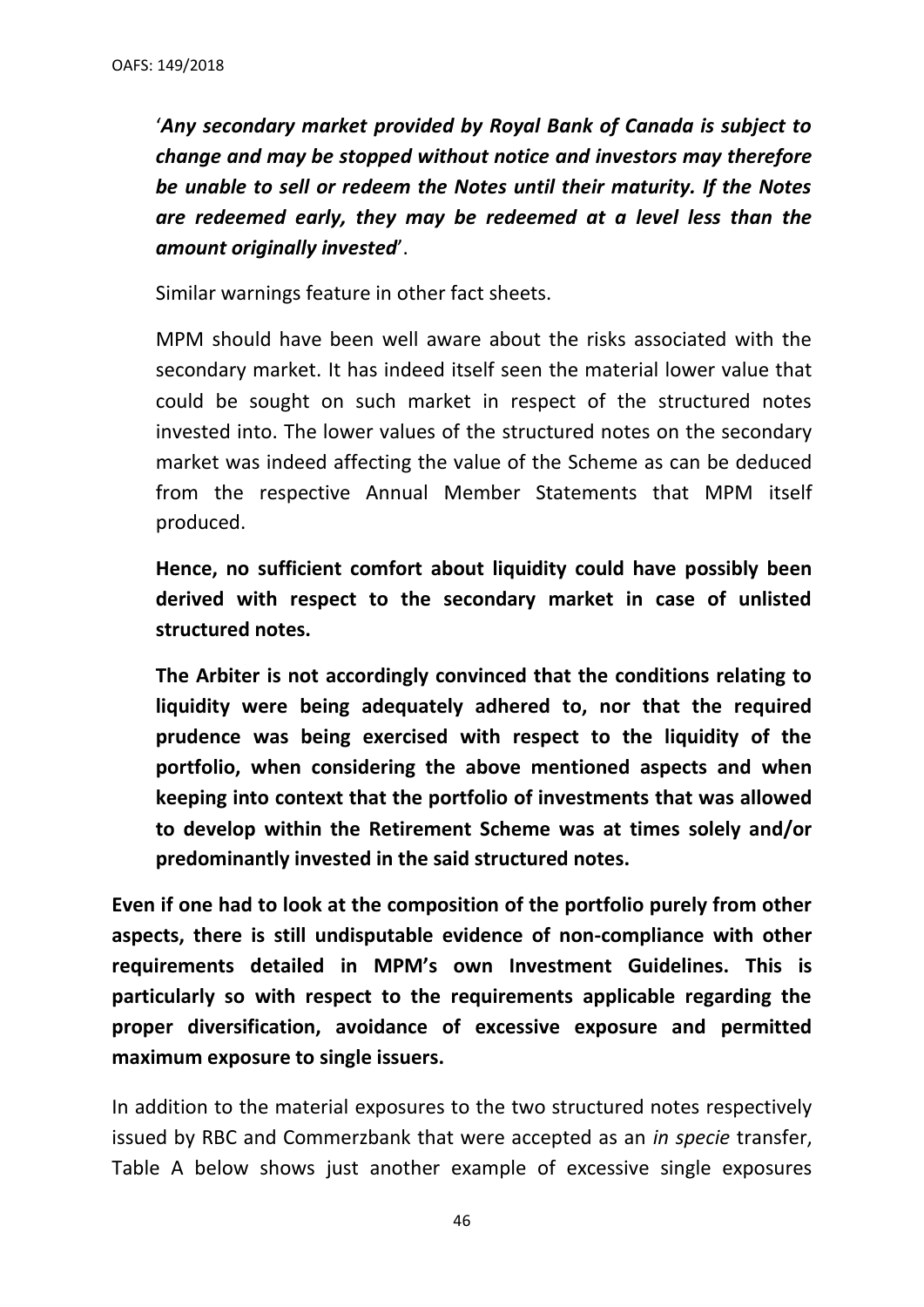allowed within the portfolio at the time of purchase. The excessive exposure to single counterparties clearly emerges from the '*Table of Investments*' forming part of the '*Investor Profile*' produced by MPM as part of its submissions.

# **Table A – Example of Excessive Exposure to a Single Issuer of Structured Notes ('SNs')**

| Exposure to Issuer<br>single issuer in<br>% terms of the<br>policy value at<br>time<br>0f<br>purchase |             | Description                                                                                                                                                                                                                                                                                              |
|-------------------------------------------------------------------------------------------------------|-------------|----------------------------------------------------------------------------------------------------------------------------------------------------------------------------------------------------------------------------------------------------------------------------------------------------------|
| Over 29.55%                                                                                           | Commerzbank | 1 SNs issued by Commerzbank purchased in December<br>2013 comprised 29.55% of the policy value at the time<br>of purchase. Such purchase was in addition to another<br>material investment into a structured not issued by<br>Commerzbank existing at the point of transfer of the<br>SEB Policy to MPM. |

Irrespective of whether or not the particular investment indicated had actually yielded a profit, **the fact that such high exposure to a single counterparty was allowed in the first place indicates, in itself, the lack of prudence and excessive exposure and risks to single counterparties that were allowed to be taken on a general level**.

The Arbiter notes that the Service Provider has along the years revised various times the investment restrictions specified in its own '*Investment Guidelines*' with respect to structured products, both in regard to maximum exposures to structured products and maximum exposure to single issuers of such products. The exposure to structured notes and their issuers was indeed progressively and substantially reduced over the years in the said Investment Guidelines.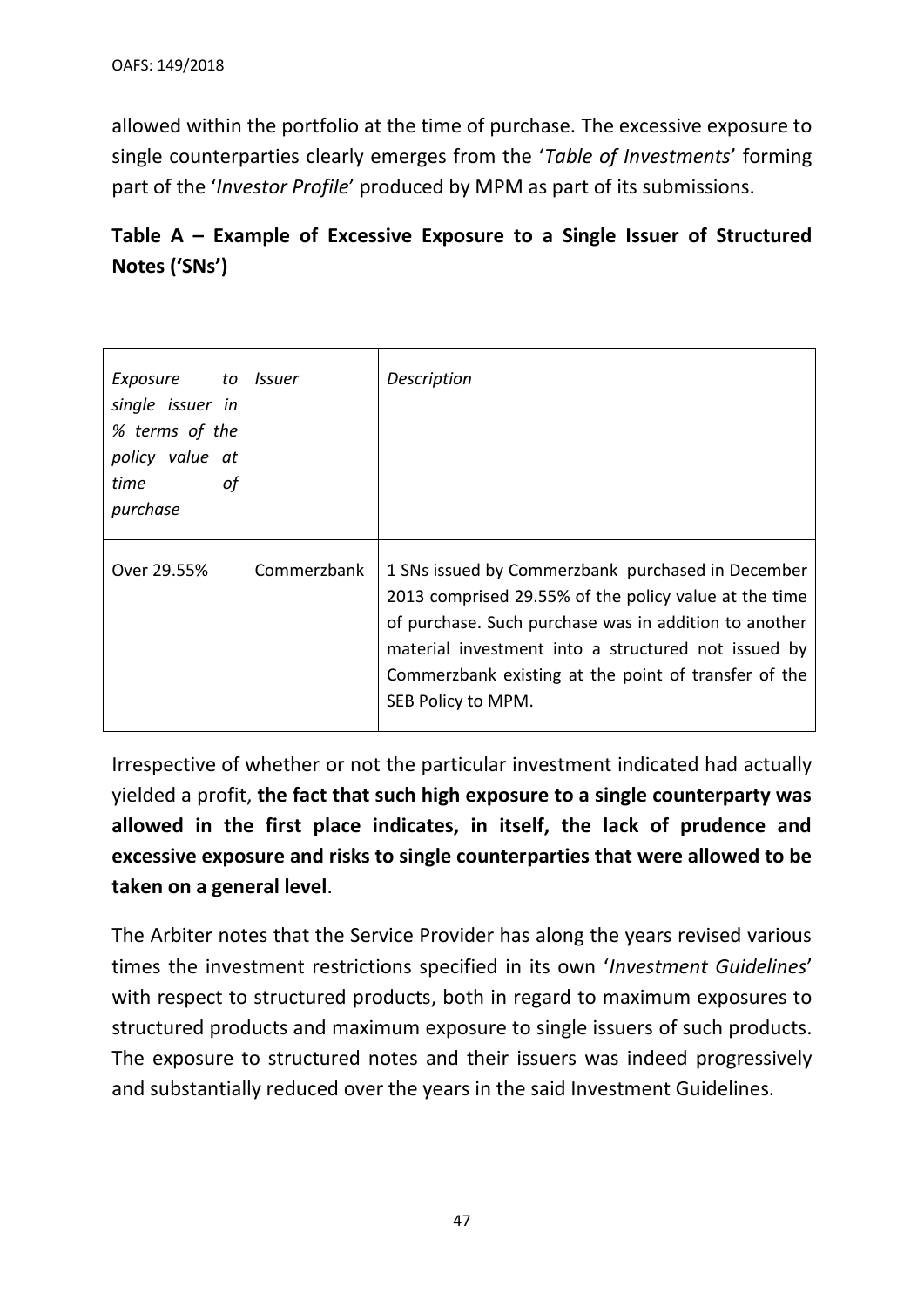The specified maximum limit of 66% of the portfolio value in structured notes having underlying guarantees which featured in the '*Investment Guidelines*' marked 2015<sup>59</sup> was reduced to 40% of the portfolio's value in the '*Investment Guidelines*' marked December 2017<sup>60</sup> and, subsequently, reduced further to 25% in the '*Investment Guidelines*' for 2018. 61

Similarly, the maximum exposure to single issuers for '*products with underlying guarantees*', that is, structured products as referred to by MPM itself in the '*Investment Guidelines*' marked Mid-2014 and 2015, specifically limited maximum exposure to the same issuer default risk to no more than (33.33%), one third of the portfolio. The maximum limit to such products was subsequently reduced to 25%, one quarter of the portfolio, in the '*Investment*  Guidelines' marked 2016<sup>62</sup> and mid-2017,<sup>63</sup> reduced further to 20% in the '*Investment Guidelines*' marked December 2017 and, subsequently, to 12.5% in the '*Investment Guidelines*' for 2018. Even before the Investment Guidelines of Mid-2014, MPM's Investment Guidelines of January 2013 still limited exposure to individual investments (aside from collective investment schemes) to 20%.

**In the case reviewed, there is at least one instance where the extent of exposure to single issuers was even higher than one third of the policy value as indicated in the above Table. There is clearly no apparent reason, from a prudence point of view, justifying such high exposures to single issuers.** 

**The Arbiter considers that the high exposure to structured products and single issuers in the Complainant's portfolio jarred and did not reflect to varying degrees with one or more of MPM's own investment guidelines applicable at the time, most particularly with respect to the following guidelines:** 64

<sup>59</sup> MPM's Investment Guidelines '*2015'* as attached to the affidavit of Stewart Davies

<sup>60</sup> MPM's Investment Guidelines '*Dec-2017'* as attached to the affidavit of Stewart Davies

<sup>61</sup> MPM's Investment Guidelines '*2018'* as attached to the affidavit of Stewart Davies

<sup>62</sup> MPM's Investment Guidelines *'2016'* as attached to the affidavit of Stewart Davies

<sup>63</sup> MPM's Investment Guidelines '*Mid-2017'* as attached to the affidavit of Stewart Davies

 $64$  Emphasis in the mentioned guidelines added by the Arbiter.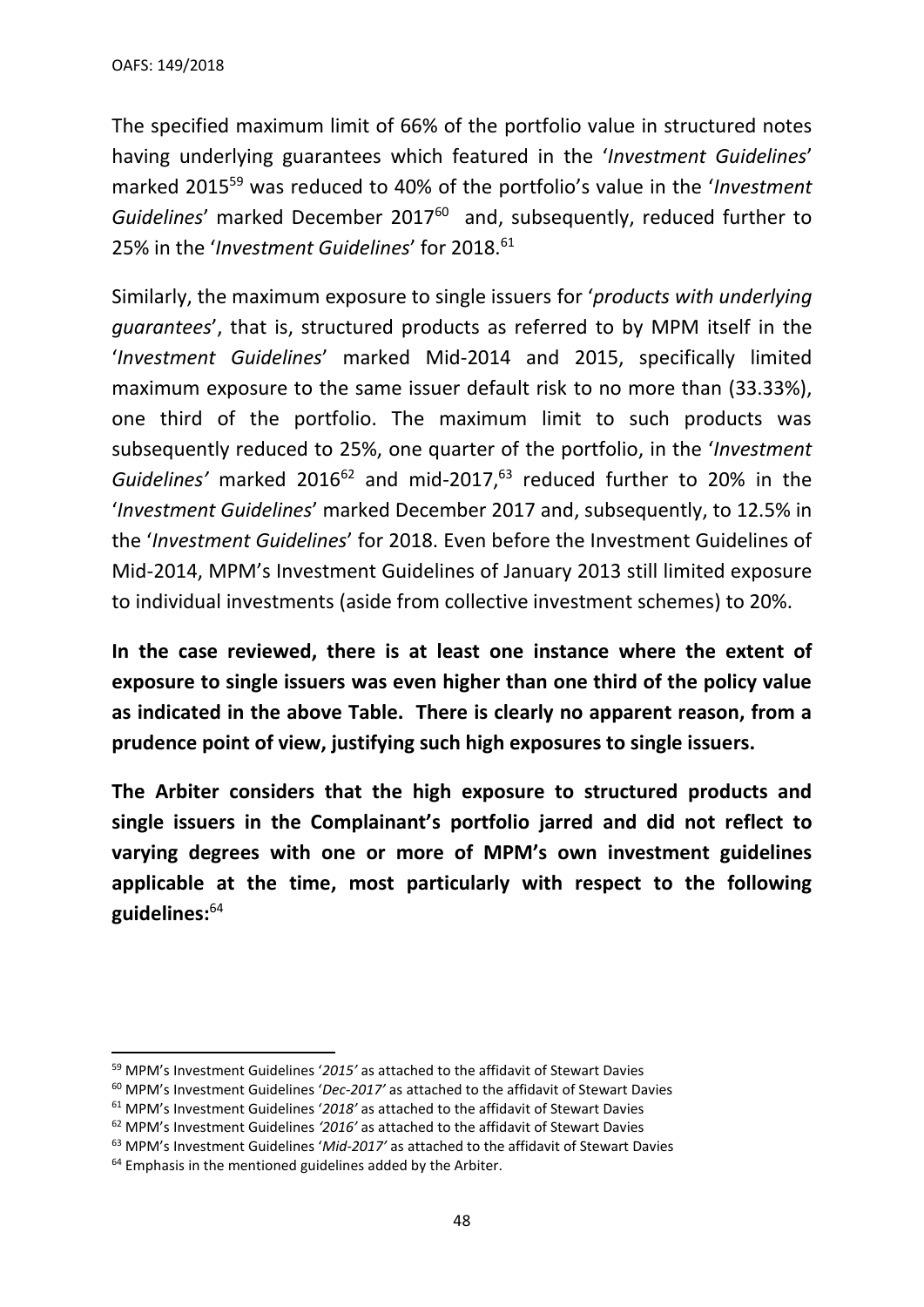Investment Guidelines marked 'January 2013':

- o *Properly diversified in such a way as to avoid excessive exposure:*
	- *If individual investments or equities are considered then not more than 20% in any singular asset, aside from collective investments.*

▪ *…*

▪ *Singular structured products should be avoided due to the counterparty risk but are acceptable as part of an overall portfolio.*

Investment Guidelines marked 'Mid-2014':

• *Where products with underlying guarantees are chosen, no more than one third of the overall portfolio to be subject to the same issuer default risk.* 

*In addition, further consideration needs to be given to the following factors:*

- *…*
- *Credit risk of underlying investment*
- *…*
- In addition to the above, the portfolio must be constructed in such a way as to **avoid** *excessive exposure:* 
	- *...*
	- *To any single credit risk*

Investment Guidelines marked '2015':

• *Where products with underlying guarantees are chosen, i.e. Structured Notes, these will be permitted up to a maximum of 66% of the portfolio's values,* 

*with no more than one third of the portfolio to be subject to the same issuer default risk.*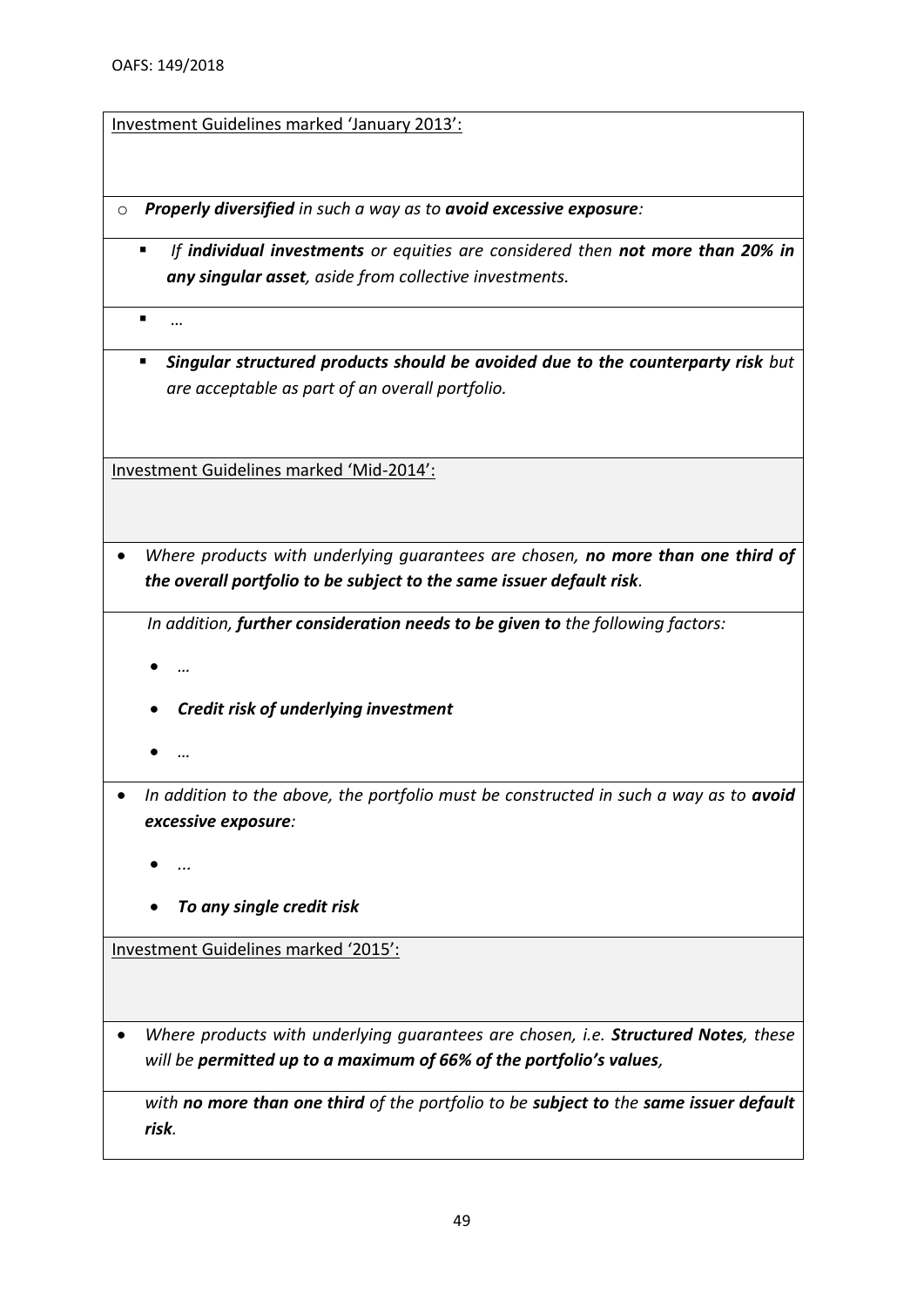*In addition, further consideration needs to be given to the following factors:*

- *…*
- *Credit risk of underlying investment*
- *…*
- In addition to the above, the portfolio must be constructed in such a way as to **avoid** *exposure:* 
	- *...*
	- *To any single credit risk.*

Investment Guidelines marked '2016' & 'Mid-2017':

• *Where products with underlying Capital guarantees are chosen, i.e. Structured Notes, these will be permitted up to a maximum of 66% of the portfolio's values,*

*with no more than one quarter of the portfolio to be subject to the same issuer/ guarantor default risk.* 

- *Where no such Capital guarantee exists, investment will be permitted up to a maximum of 50% of the portfolio's value.*
- *…*
- *In addition, further consideration needs to be given to the following factors:*
	- *…*
	- *Credit risk of underlying investment;*
- *…*
- In addition to the above, the portfolio must be constructed in such a way as to **avoid** *exposure:* 
	- *...*
	- *To any single credit risk.*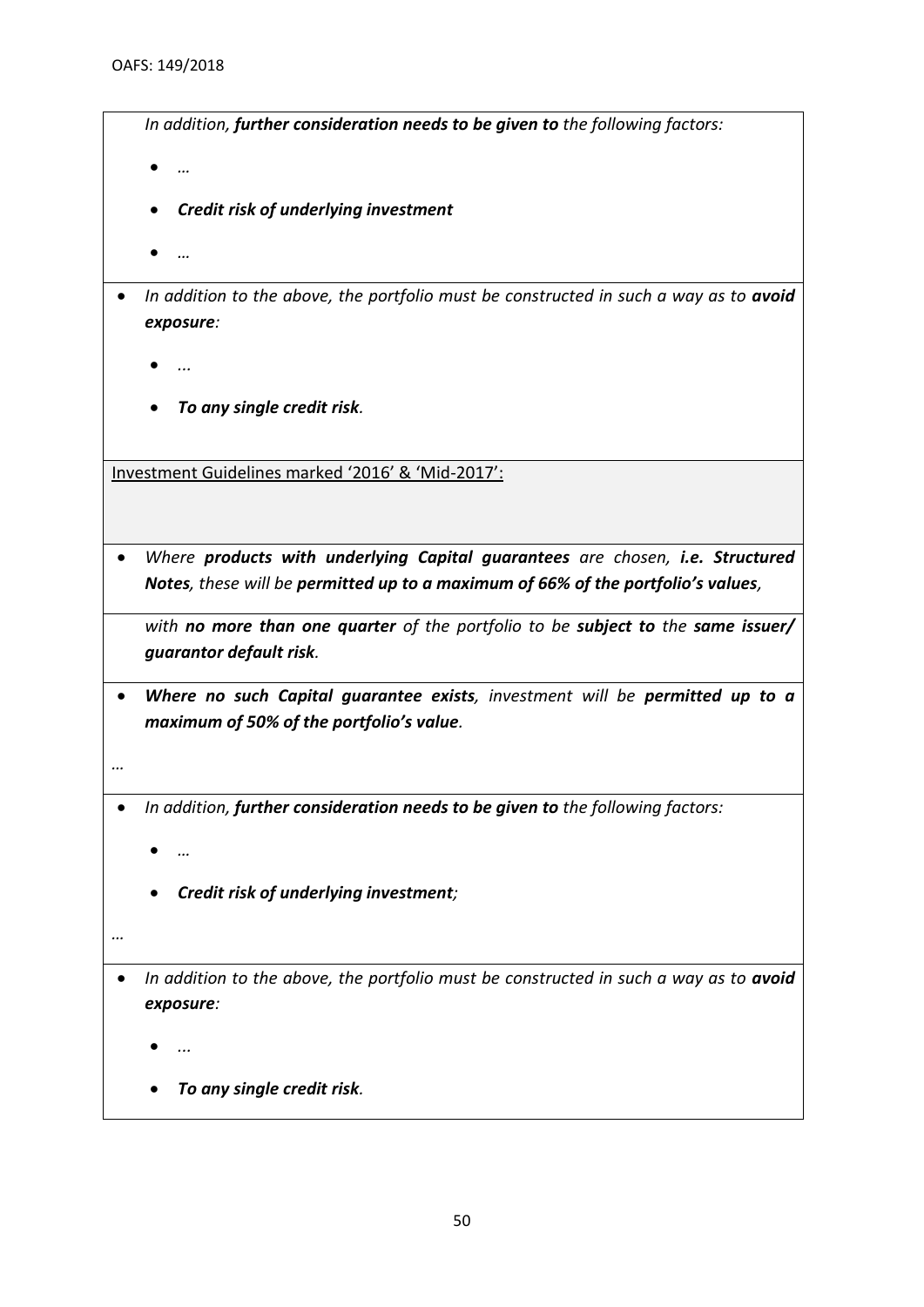Besides the mentioned excessive exposure to single issuers, it is also noted that additional investments into structured notes were observed $65$  to have been allowed to occur within the portfolio in excess of the limits allowed on the maximum exposure to such products.

MPM's Investment Guidelines of 2015, 2016 and mid-2017 specifically mentioned a maximum limit of 66% of the portfolio value to structured notes. In the case reviewed, the Service Provider still continued to allow further investments into structured products at one or more instances when the said limits should have applied. The additional investments also occurred despite the portfolio being already exposed to structured notes more than the said percentage at the time when the additional purchase was being made.

**For the reasons amply explained, the Arbiter has no comfort that in its role as a Scheme Administrator and Trustee, MPM has truly ensured that the Scheme's investments were generally, and at all times, managed in accordance with relevant legislation and regulatory requirements, as well as in accordance with the rules and terms and conditions of the Trust.**

## *Portfolio invested into Structured Products Targeted for Professional Investors*

Besides the issues mentioned above, there is also the aspect relating to the nature of the structured products and whether the products allowed within the Complainant's portfolio comprised structured notes aimed solely for professional investors.

The Service Provider has not claimed that the Complainant was a professional investor. No details have either emerged indicating the Complainant not being a retail investor.

The OAFS traced a number of Fact Sheets in respect of several structured products which featured in the portfolio of the Complainant. The fact sheets in question were sourced by the OAFS through research undertaken over the internet with the specific ISIN number of the respective structured note featuring in the portfolio. The ISIN number for each structured product was

<sup>65</sup> *'Table of Investments'* in the '*Investor Profile'* provided by MPM refers.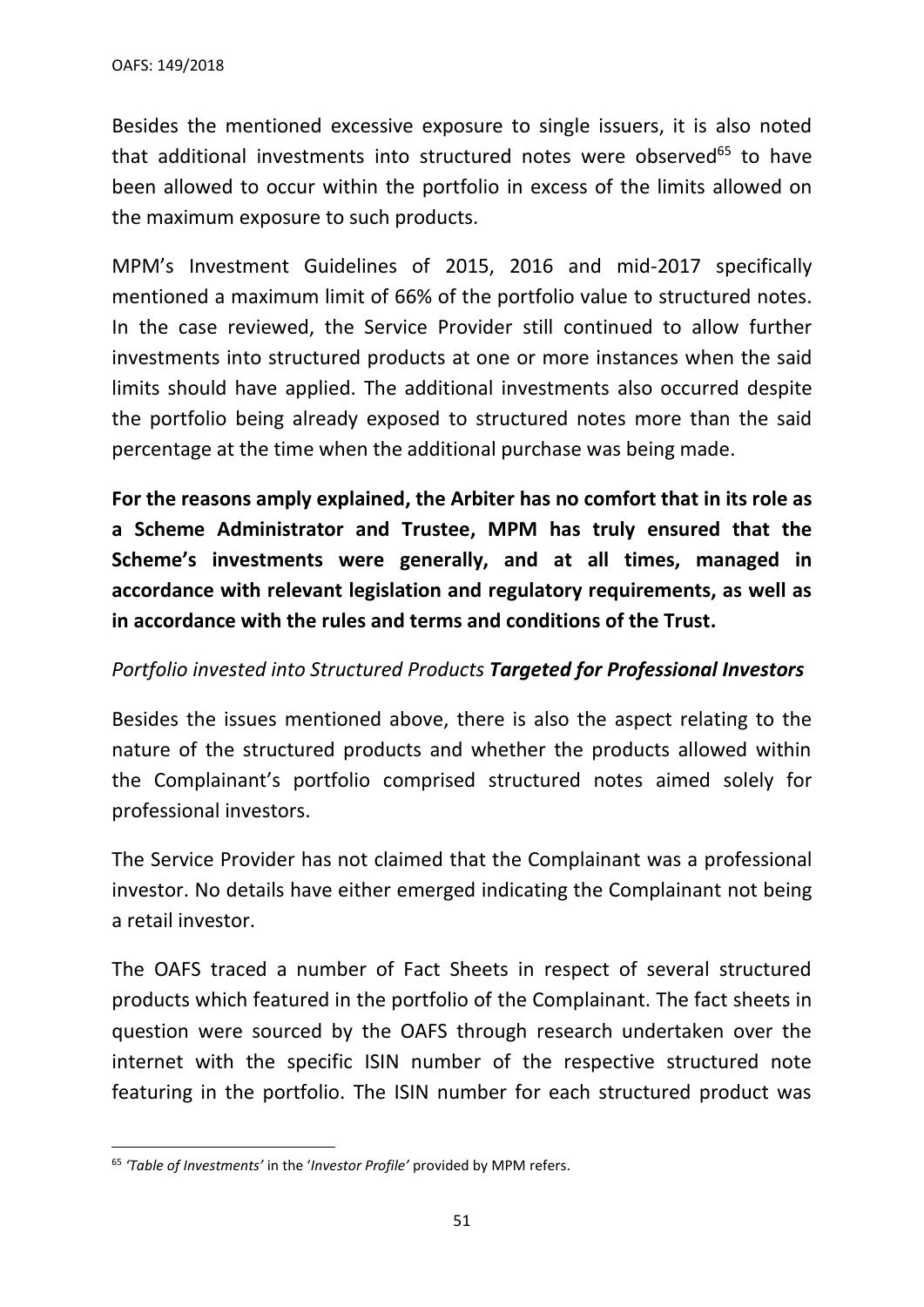obtained from the '*Table of Investments*' forming part of the '*Investor Profile*' provided by the Service Provider. Multiple fact sheets of different structured products featuring in the Complainant's portfolio have been sourced accordingly. 66

The fact sheets traced by the OAFS in the case in question, constituted 5 different structured products issued by either RBC or Commerzbank.<sup>67</sup>

## **The fact sheets sourced from such parties specify that the products were all targeted for professional investors only.**

With respect to the structured products issued by RBC, for example, the fact sheets clearly indicate that such investments were '*For Professional Investors Only'* and *'not suitable for Retail distribution*' with the '*Target Audience*' for these products being specified as '*Professional Investors Only*' as outlined in the '*Key Features*' section of the respective fact sheet.

It is clear that such fact sheets were issued purposely for those investors who were eligible to invest in the product. It is also clear that such products were not aimed for retail investors but only for professional investors.

The Service Provider has, in the case in question, not produced any fact sheets of the structured notes that were invested into. Neither were fact sheets targeted for retail investors, in respect of the structured notes included in the Complainant's portfolio were presented by MPM.

Whilst the OAFS could not verify that all the investments within the Complainant's portfolio were all targeted for professional investors, the various fact sheets traced by the OAFS in the portfolio is, in itself, indicative of a trend taken by the Service Provider in allowing products aimed solely for professional investors to be included in the portfolio of a retail client.

**It is, therefore, considered that there is sufficient evidence resulting from multiple instances which show that the portfolio generally included investments not appropriate and suitable for a retail client.**

<sup>&</sup>lt;sup>66</sup> From the site [https://www.portman-associates.com/.](https://www.portman-associates.com/)

<sup>67</sup> Structured Notes with ISIN No: XS0994921129; XS1000868247; XS0994241502; XS1116370088; XS1240919933.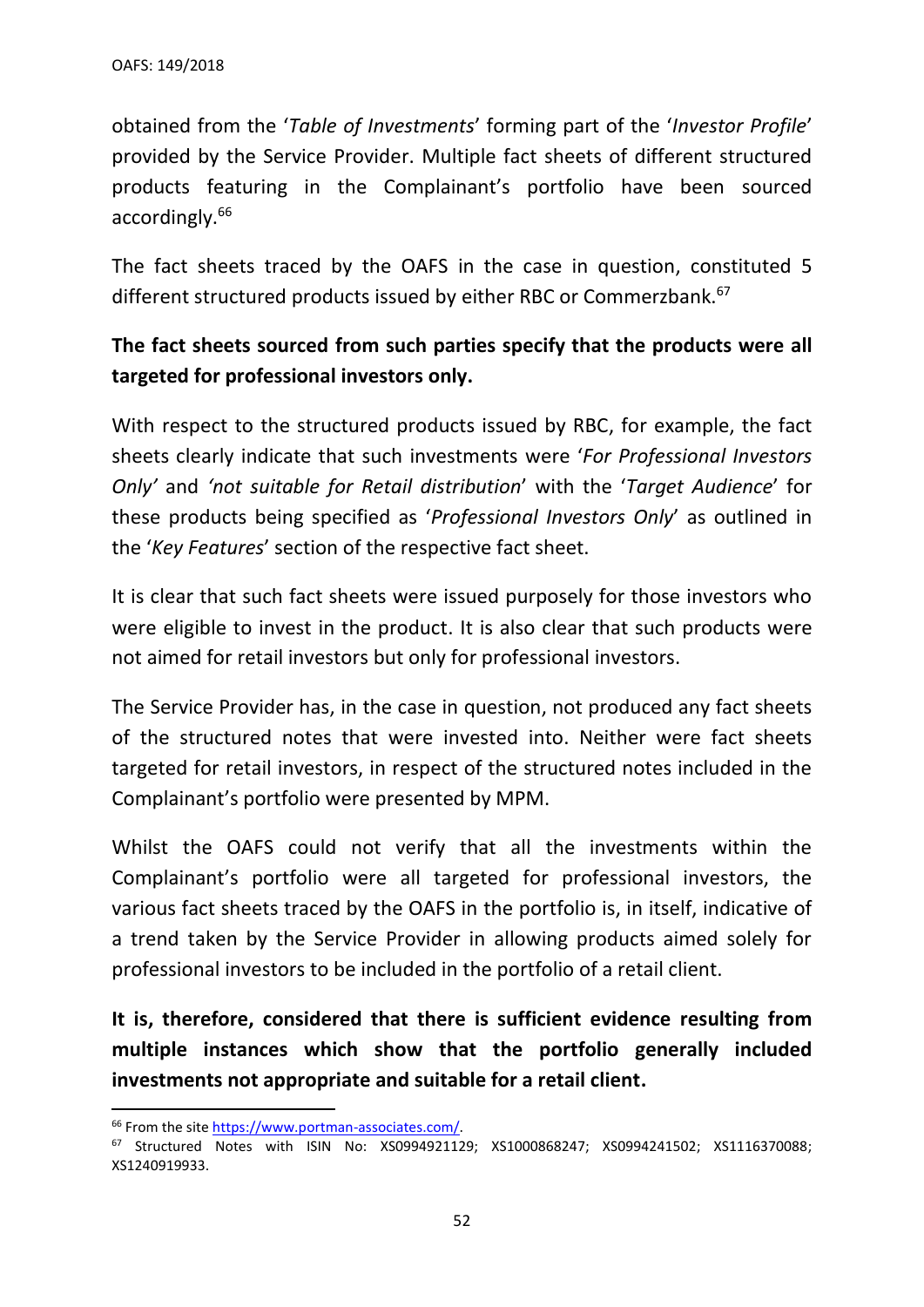**It is clear that there was a lack of consideration by the Service Provider with respect to the suitability and target investor of the structured notes.** 

**Such lack of consideration is not reflective of the principle of acting with '***due skill, care and diligence***' and '***in the best interest***s** *of***' the members as the relevant laws and rules mentioned above obliged the Service Provider to do.**

## *Other observations & synopsis*

The Service Provider did not help its case by not providing detailed information on the underlying investments as already stated in this decision. Although the Service Provider filed a Table of Investments, it did not provide adequate information to explain the portfolio composition and justify its claim that the portfolio was diversified. It did not provide fact sheets in respect of the investments comprising the portfolio of the Complainant and it did not demonstrate the features and the risks attached to the investments.

The Service Provider's mere indication that it made in its submissions, that the portfolio was diversified through a range of structured notes with varying terms and issuers cannot reasonably provide, in itself, sufficient and adequate comfort on the level of diversification/adequacy of such investments. Various other aspects cannot be ignored by the Service Provider.

Such aspects include, but are not limited to:

- the nature of the structured products being invested into and the effects any events or barriers that may form part of the key features of such products would have on the investment if, and when, such events occur as already detailed above;
- the potential rate of returns as indicative of the level of risk being taken;
- the level of risks ultimately exposed to in the respective product and in the overall portfolio composition; and
- not the least, the issuer/counterparty risk being taken.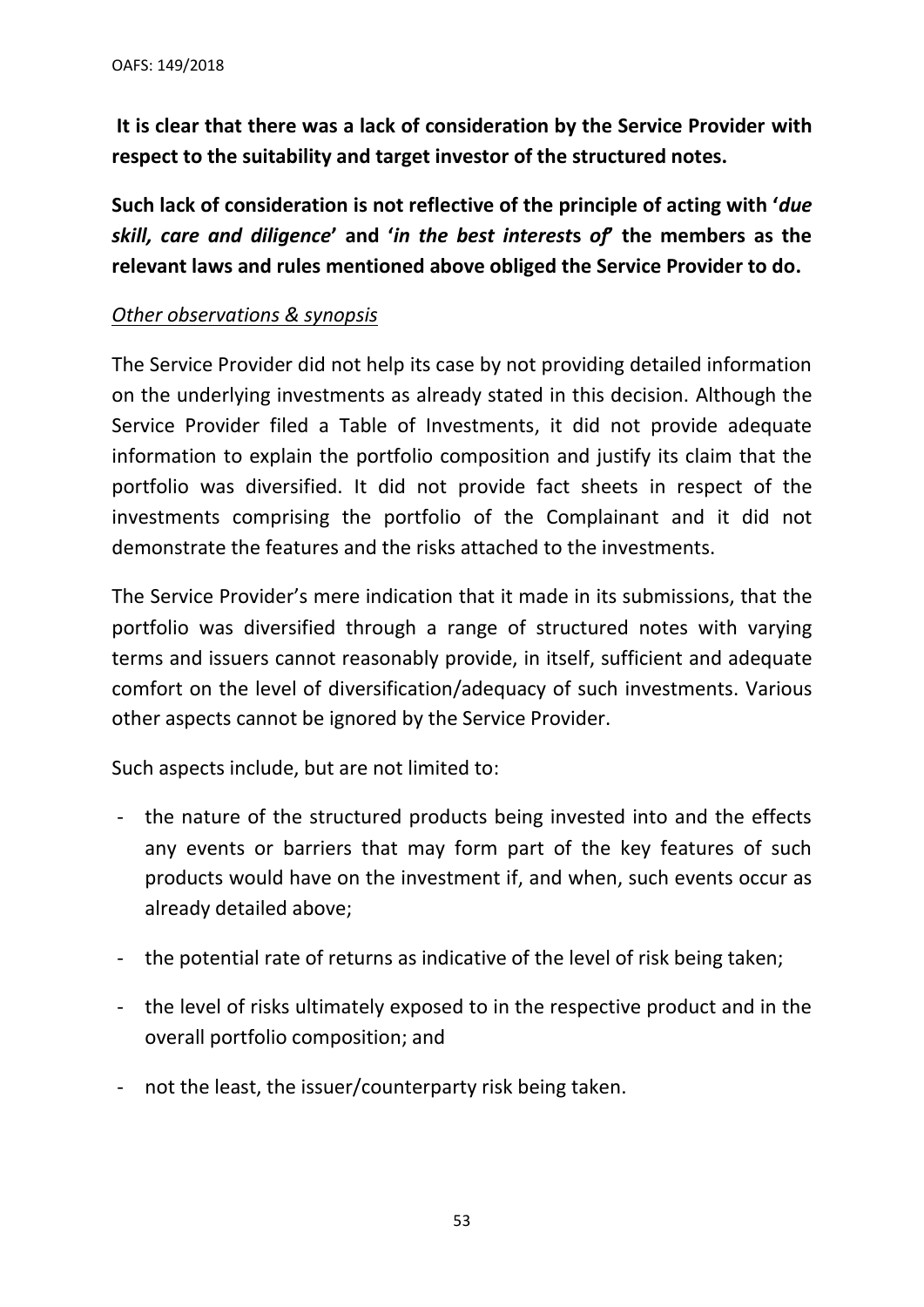**The extent of losses experienced on the capital of the Complainant's portfolio, as indicated by MPM itself, <sup>68</sup> is in itself indicative of the failure in adherence with the applicable conditions on diversification and avoidance of excessive exposures. Otherwise, material losses, which are reasonably not expected to occur in a pension product whose scope is to provide for retirement benefits, would have not occurred.** 

Apart from the fact that no sensible rationale has emerged for limiting the composition of the pension portfolio solely and/or predominantly to structured products, no adequate and sufficient comfort has either emerged that such composition reflected the prudence expected in the structuring and composition of a pension portfolio. Neither that the allocations were in the best interests of the Complainant despite her selected risk profile.

**In the circumstance, where the portfolio of the Complainant was at times solely and/or predominantly invested in structured products with a high level of exposure to single issuer/s, and for the reasons amply explained above, the Arbiter does not consider that there was proper diversification nor that the portfolio was at all times '***invested in order to ensure the security quality, liquidity and profitability of the portfolio as a whole***', <sup>69</sup> and '***properly diversified in such a way as to avoid accumulations of risk in the portfolio as a whole***'.<sup>70</sup>**

Apart from the fact that the Arbiter does not have comfort that the portfolio was reflective of the conditions and investment limits outlined in the MFSA's Rules and MPM's own Investment Guidelines, **it is also being pointed out that over and above the duty to observe specific maximum limits relating to diversification as may have been specified by rules, directives or guidelines applicable at the time**, **the behaviour and judgement of the Retirement Scheme Administrator and Trustee of the Scheme is expected to, and should have gone beyond compliance with maximum percentages and was to, in practice, reflect the spirit and principles behind the regulatory framework and in practice promote the scope for which the Scheme was established.** 

<sup>68</sup> '*Investor Profile'* attached with the Additional Submissions made by MPM in 2019.

<sup>69</sup> SOC 2.7.2(a) of Part B.2.7 of the Directives.

<sup>70</sup> SOC 2.7.2(b) of Part B.2.7 of the Directives.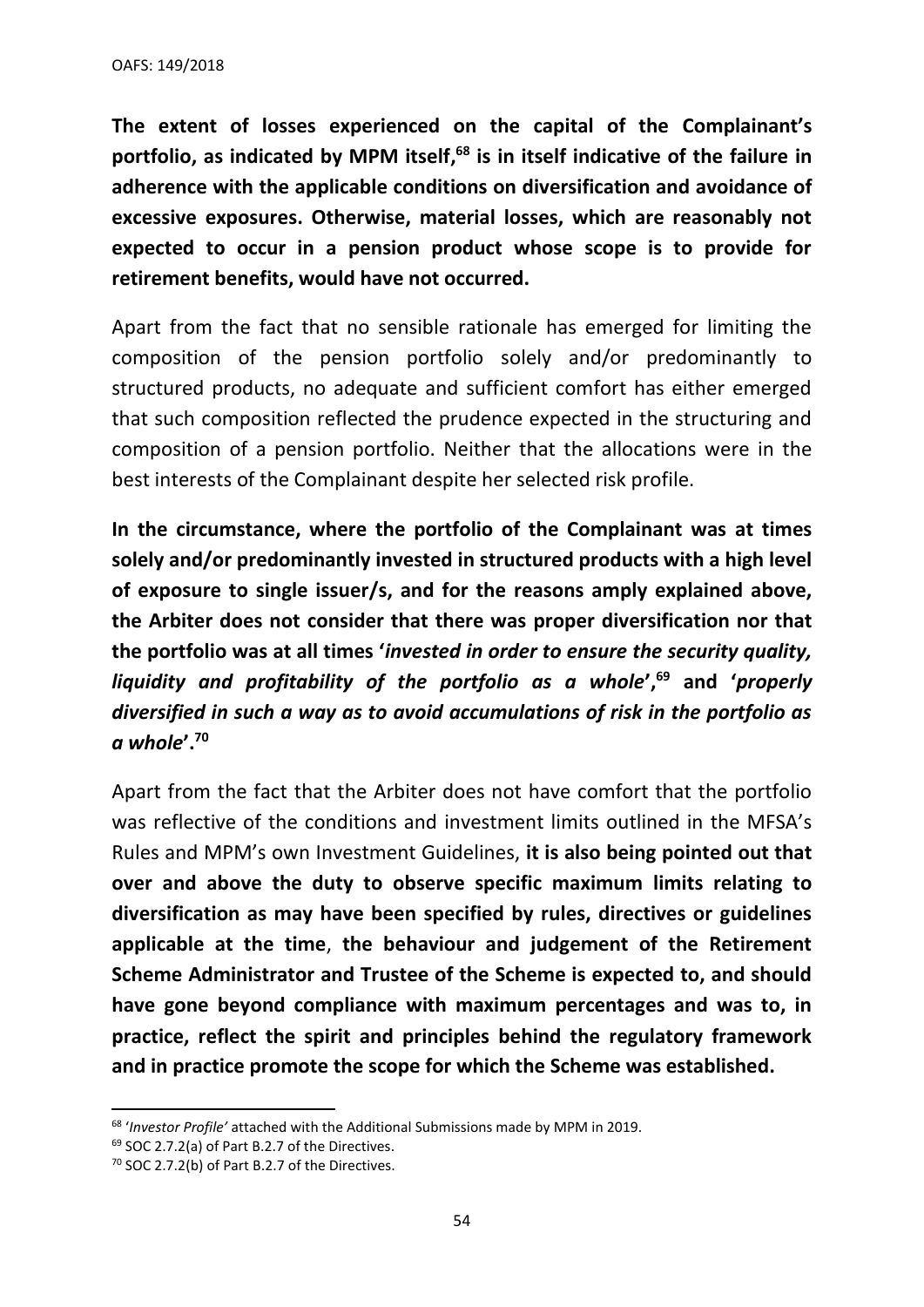**The excessive exposure to structured products and their issuers nevertheless clearly departed from such principles and cannot ultimately be reasonably considered to satisfy and reflect in any way a suitable level of diversification nor a prudent approach.** 

*This is even more so when considering the crucial aim of a retirement scheme being that to provide for retirement benefits – an aspect which forms the whole basis for the pension legislation and regulatory framework to which the Retirement Scheme and MPM were subject to. The provision of retirement benefits was indeed the Scheme's sole purpose as reflected in the Scheme Particulars.* 

## *C. The Provision of information*

With respect to reporting to the member of the Scheme, MPM mentioned and referred only to the Annual Member Statement in its submissions. The said annual statements issued by the Service Provider to the Complainant are, however, highly generic reports which only listed the underlying life assurance policy and included no details of the underlying investments that is the structured notes comprising the portfolio of investments.

Hence, the extent and type of information sent to the Complainant by MPM as a member of the Scheme in respect of her underlying investments is considered to have been lacking and insufficient.

SOC 9.3(e) of Part B.9 of the Pension Rules for Personal Retirement Schemes of 1 January 2015 already provided that, in respect of member directed schemes,

'*a record of all transactions (purchases and sales) occurring in the member's account during the relevant reporting period should be provided by the Retirement Scheme Administrator to the Member at least once a year and upon request* …'. <sup>71</sup>

It is noted that the Pension Rules for Personal Retirement Schemes under the RPA became applicable to MPM on 1 January 2016 and that, as per the MFSA's

 $71$  The said condition was further revised and updated as per condition 9.5(e) of Part B.9 of the Pension Rules for Personal Retirement Schemes indicated as *'Issued: 7 January 2015/Last updated: 28 December 2018'*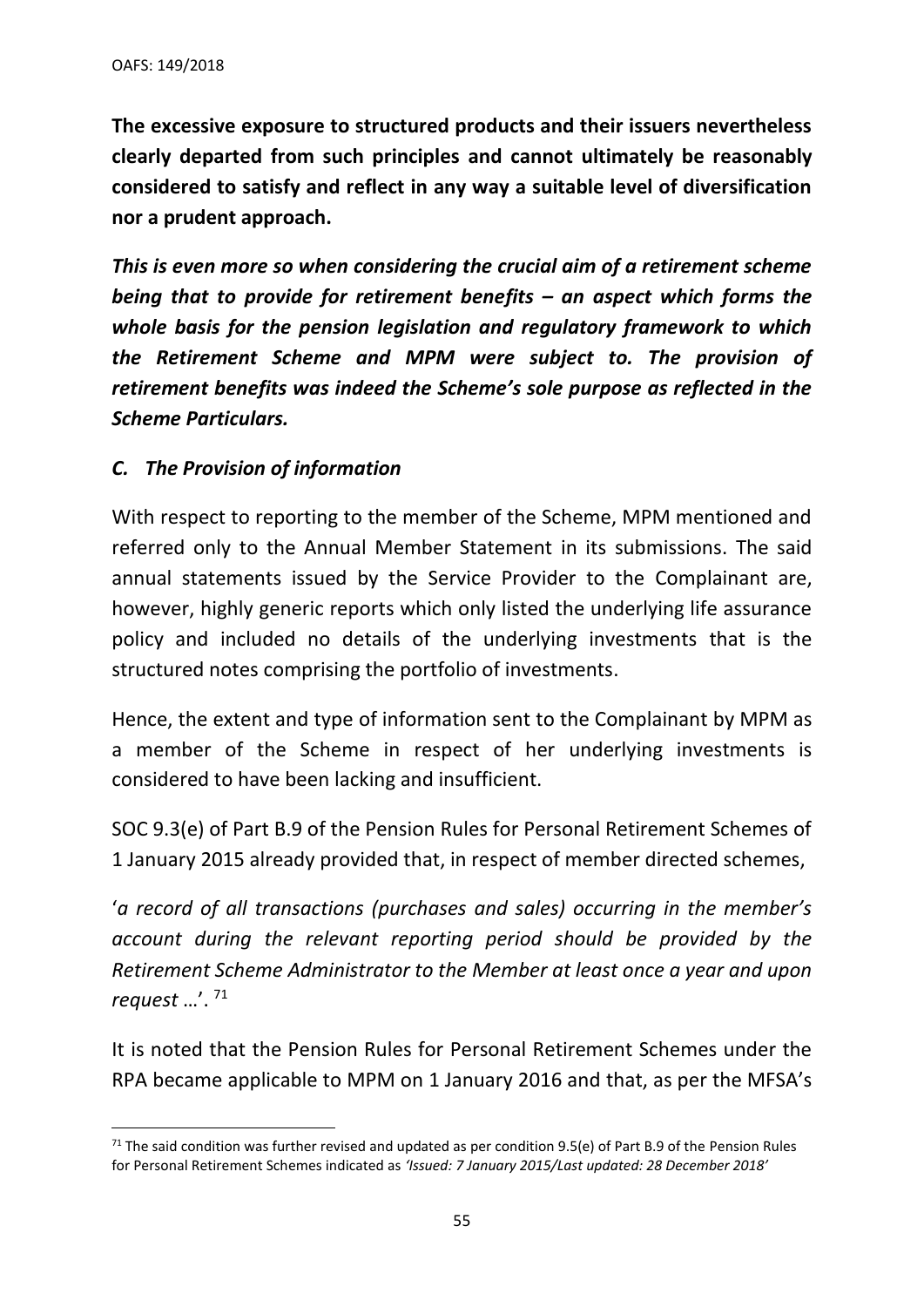*…*

communications presented by MPM, $72$  Part B.9 of the said rules did not become effective until the revised rules issued in 2018.

Nevertheless, it is considered that even where such condition could have not strictly applied to the Service Provider from a regulatory point of view, the Service Provider as a Trustee, obliged by the TTA to act as a *bonus paterfamilias* and in the best interests of the members of the Scheme, should have felt it its duty to provide members with detailed statements and information on the underlying investments.

Moreover, prior to being subject to the regulatory regime under the RPA, the Service Provider was indeed already subject to regulatory requirements relating to the provision of adequate information to members such as the following provisions under the SFA framework:

- Standard Operating Conditions 2.6.2 and 2.6.3 of Section B.2 of the Directives for Occupational Retirement Schemes, Retirement Funds and Related Parties under the Special Funds (Regulation) Act, 2002<sup>73</sup> respectively already provided that:
	- '2.6.2 *The Scheme Administrator shall act with due skill, care and diligence in the best interests of the Beneficiaries. Such action shall include:*
		- *b) ensuring that contributors and prospective contributors are provided with adequate information on the Scheme to enable them to take an informed decision…*';
	- '2.6.3 *The Scheme Administrator shall ensure the adequate disclosure of relevant material information to prospective and actual contributors in a way which is fair, clear and nor misleading. This shall include:*

<sup>&</sup>lt;sup>72</sup> MFSA's letter dated 11 December 2017, attached to the Note of Submissions filed by MPM in 2019.

<sup>&</sup>lt;sup>73</sup> Condition 2.2 of the Certificate of Registration issued by the MFSA to MPM dated 28 April 2011 included reference to Section B.2 of the said Directives.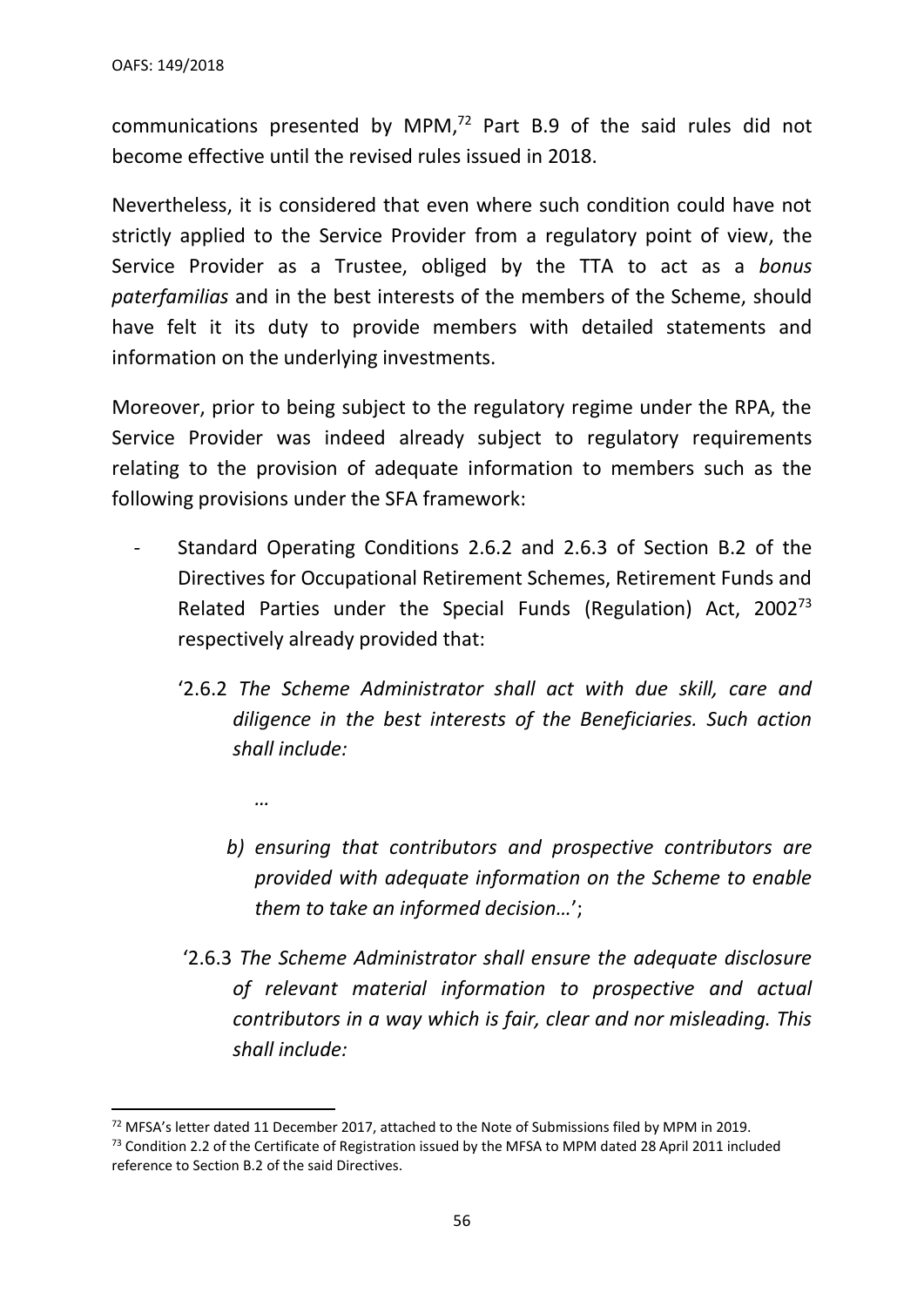*…*

*b) reporting fully, accurately and promptly to contributors the details of transactions entered into by the Scheme …*'.

There is no apparent and justified reason why the Service Provider did not report itself on key information such as the composition of the underlying investment portfolio, which it had in its hands as the trustee of the underlying life assurance policy held in respect of the Complainant.

The general principles of acting in the best interests of members and those relating to the duties of trustee as already outlined in this decision, $74$  and to which MPM was subject to, should have prevailed and should have guided the Service Provider in its actions to ensure that the Member was provided with an adequate account of the underlying investments within her portfolio.

The provision of adequate details on the underlying investments could have ultimately enabled the Complainant to highlight much earlier any issues with respect to the transactions undertaken and, in that way, she could not have complained that she was unaware and did not consent to the dealing. The matter relating to the dealing instructions was only raised by the Complainant when it was too late for any concrete action to be taken as CWM had already ceased trading by then.

## **Causal link and Synopsis of main aspects**

The actual cause of the losses experienced by the Complainant on her account within the Retirement Scheme **cannot** just be attributed to the underperformance of the investments as a result of general market and investment risks and/or the issues alleged against one of the structured note providers, as MPM has *inter alia* suggested in these proceedings.

**There is sufficient and convincing evidence of deficiencies on the part of MPM in the undertaking of its obligations and duties as Trustee and Retirement Scheme Administrator of the Scheme as amply highlighted above** 

<sup>74</sup> The section titled '*Responsibilities of the Service Provider*'.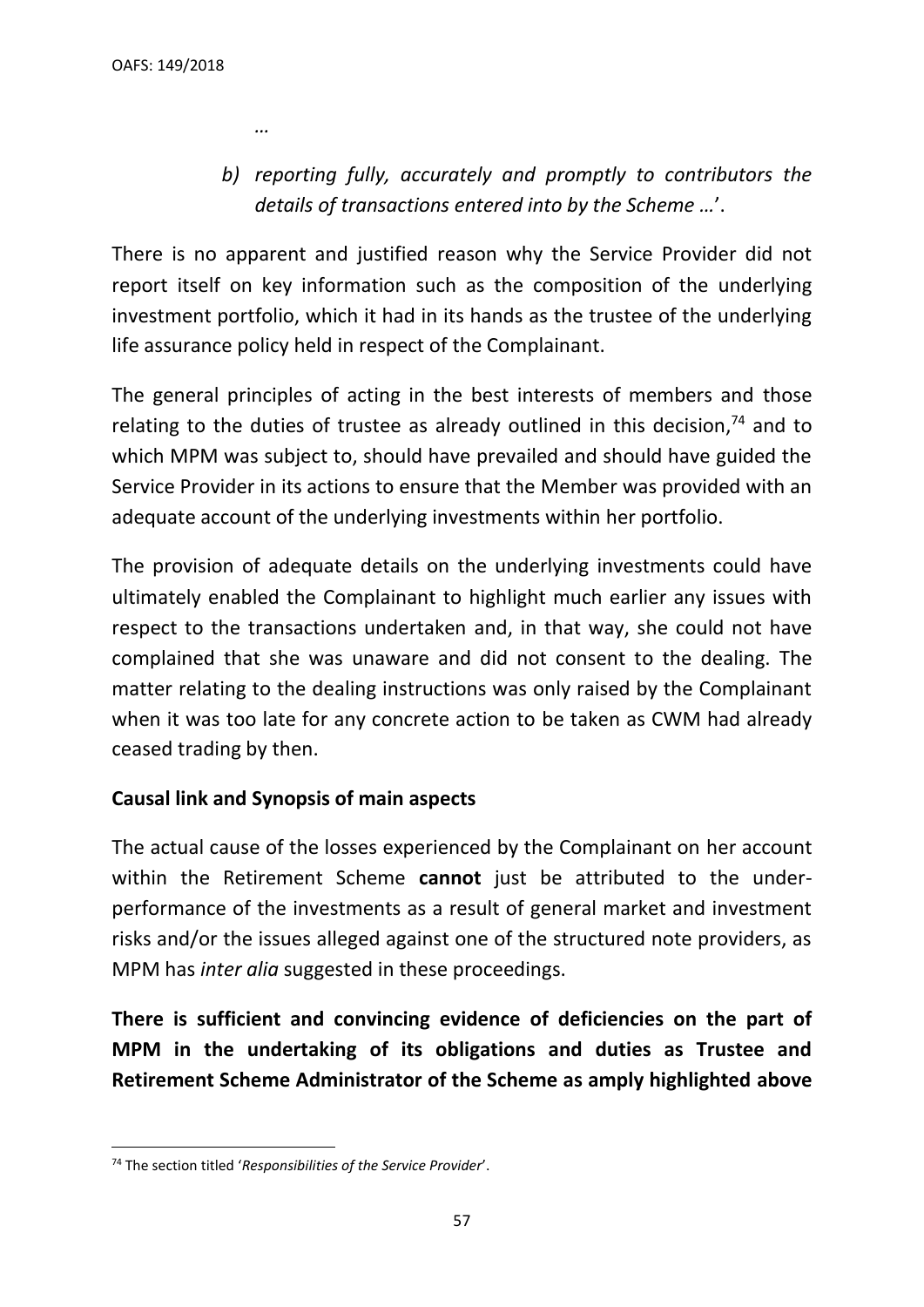**which, at the very least, impinge on the diligence it was required and reasonably expected to be exercised in such roles.**

**It is also evidently clear that such deficiencies prevented the losses from being minimised and in a way contributed in part to the losses experienced. The actions and inactions that occurred, as explained in this decision, enabled such losses to result within the Scheme, leading to the Scheme's failure to achieve its key objective.**

**Had MPM undertaken its role adequately and as duly expected from it, in terms of the obligations resulting from the law, regulations and rules stipulated thereunder and the conditions to which it was subject to in terms of its own Retirement Scheme documentation as explained above, such losses would have been avoided or mitigated accordingly.**

**The actual cause of the losses is indeed linked to and cannot be separated from the actions and/or inactions of key parties involved with the Scheme, with MPM being one of such parties.**

**In the particular circumstances of the cases reviewed, the losses experienced on the Retirement Scheme are ultimately tied, connected and attributed to events that have been allowed to occur within the Retirement Scheme which MPM was duty bound and reasonably in a position to prevent, stop and adequately raise as appropriate with the Complainant.**

#### *Final remarks*

As indicated earlier, the role of a retirement scheme administrator and trustee does not end, or is just strictly and solely limited, to the compliance of the specified rules. The wider aspects of its key role and responsibilities as a trustee and scheme administrator must also be kept into context.

Whilst the Retirement Scheme Administrator was not responsible to provide investment advice to the Complainant, the Retirement Scheme Administrator had clear duties to check and ensure that the portfolio composition recommended by the investment adviser provided a suitable level of diversification and was *inter alia* in line with the applicable requirements in order to ensure that the portfolio composition was one enabling the aim of the

58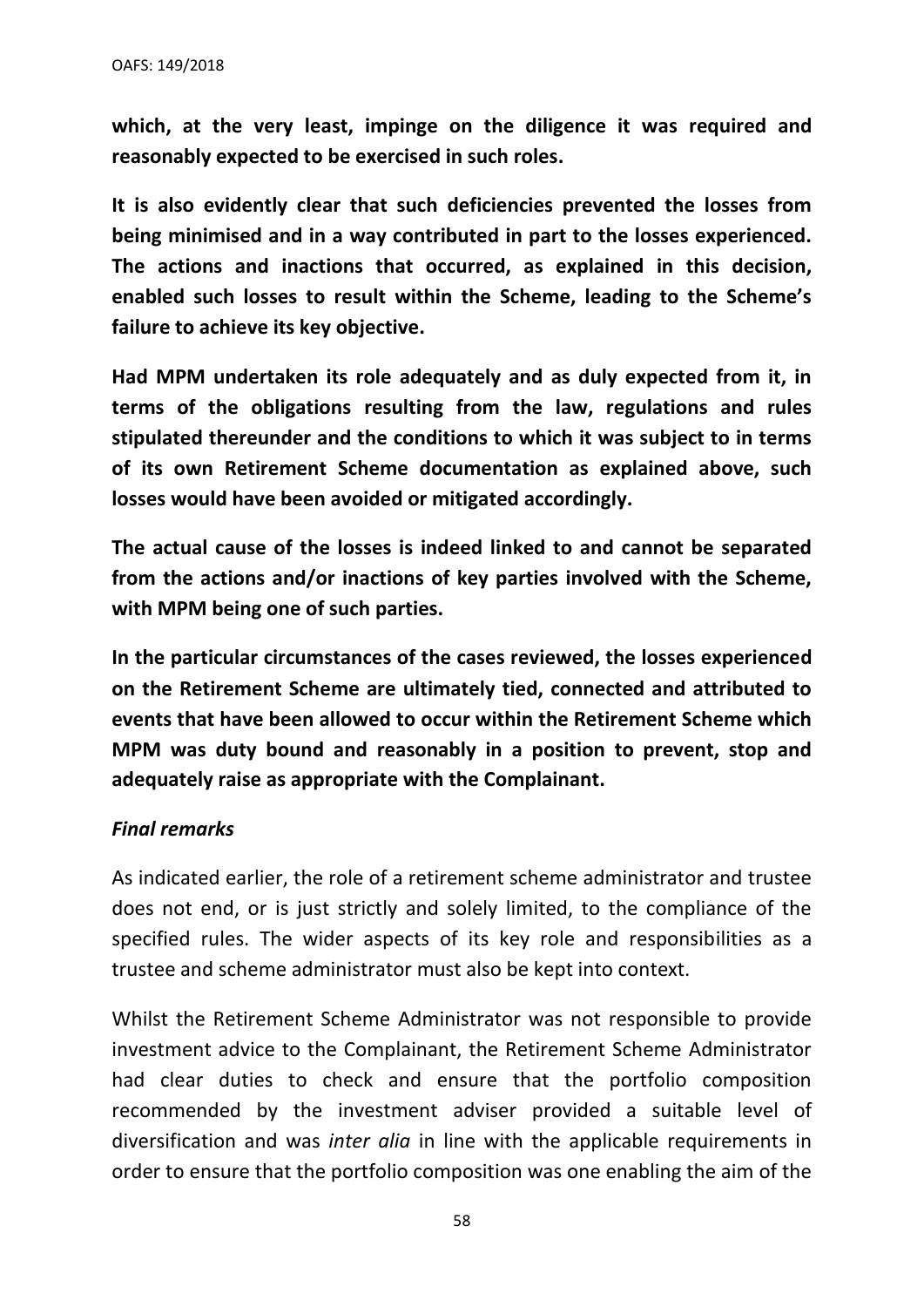Retirement Scheme to be achieved with the necessary prudence required in respect of a pension scheme. The oversight function is an essential aspect in the context of personal retirement schemes as part of the safeguards supporting the objective of retirement schemes.

It is considered that, had there been a careful consideration of the contested structured products and extent of exposure to such products and their issuers, the Service Provider would and should have intervened, queried, challenged and raised concerns on the portfolio composition recommended and not allow the overall risky position to be taken in structured products as this ran counter to the objectives of the retirement scheme and was not in the Complainant's best interests amongst others.

**The Complainant ultimately relied on MPM as the Trustee and Retirement Scheme Administrator of the Scheme as well as other parties within the Scheme's structure, to achieve the scope for which the pension arrangement was undertaken, that is, to provide for retirement benefits and also reasonably expect a return to safeguard her pension.**

Whilst losses may indeed occur on investments within a portfolio, a properly diversified and balanced and prudent approach, as expected in a pension portfolio, should have mitigated any individual losses and, at the least, maintain rather than substantially reduce the original capital invested.

**For the reasons amply explained, it is accordingly considered that there was, at the very least, a clear lack of diligence by the Service Provider in the general administration of the Scheme in respect of the Complainant and in carrying out its duties as Trustee, particularly when it came to the dealings and aspects involving the appointed investment adviser; the oversight functions with respect to the Scheme and portfolio structure; as well as the reporting to the Complainant on her underlying portfolio.** 

**It is also considered that there are various instances which indicate noncompliance by the Service Provider with applicable requirements and obligations as amply explained above in this decision. The Service Provider**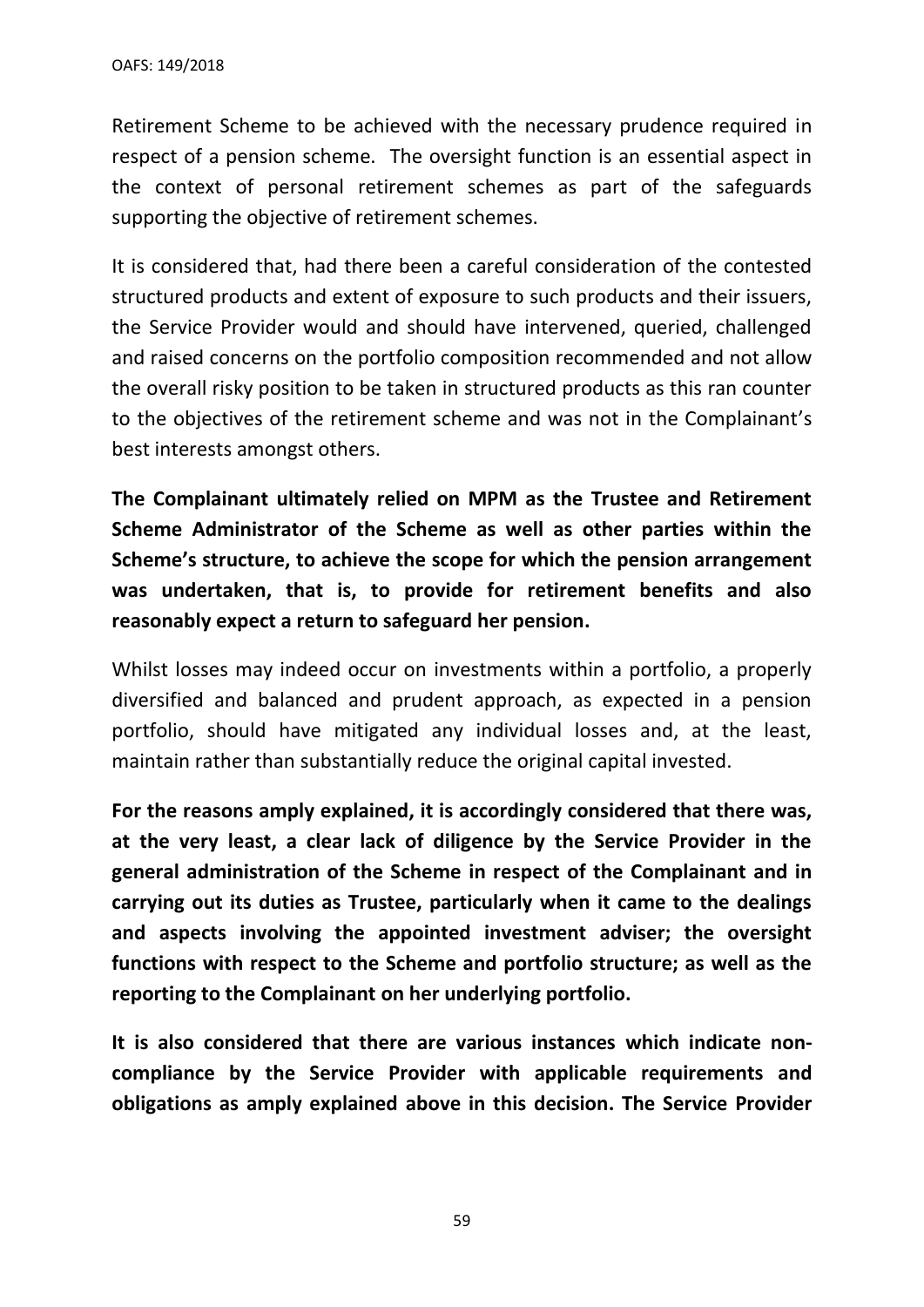**failed to act with the prudence, diligence and attention of a** *bonus paterfamilias.***<sup>75</sup>**

**The Arbiter also considers that the Service Provider did not meet the '***reasonable and legitimate expectations***' <sup>76</sup> of the Complainant who had placed her trust in the Service Provider and others, believing in their professionalism and their duty of care and diligence.** 

#### **Conclusion**

**For the above-stated reasons, the Arbiter considers the complaint to be fair, equitable and reasonable in the particular circumstances and substantive merits of the case<sup>77</sup> and is accepting it in so far as it is compatible with this decision.**

**Cognisance needs to be taken, however, of the responsibilities of other parties involved with the Scheme and its underlying investments, particularly, the role and responsibilities of the investment adviser to the Member of the Scheme. Hence, having carefully considered the case in question, the Arbiter considers that the Service Provider is to be only partially held responsible for the losses incurred.**

#### **Compensation**

**Being mindful of the key role of Momentum Pensions Malta Limited as Trustee and Retirement Scheme Administrator of the Momentum Malta Retirement Trust, and in view of the deficiencies identified in the obligations emanating from such roles as amply explained above, which deficiencies are considered to have prevented the losses from being minimised and in a way contributed in part to the losses experienced on the Retirement Scheme, the Arbiter concludes that the Complainant should be compensated by Momentum Pensions Malta Limited for part of the net realised losses on her pension portfolio.** 

 $75$  Cap. 331 of the Laws of Malta, Art. 21(1)

<sup>76</sup> Cap. 555, Article 19(3)(c)

<sup>77</sup> Cap. 555, Article 19(3)(b)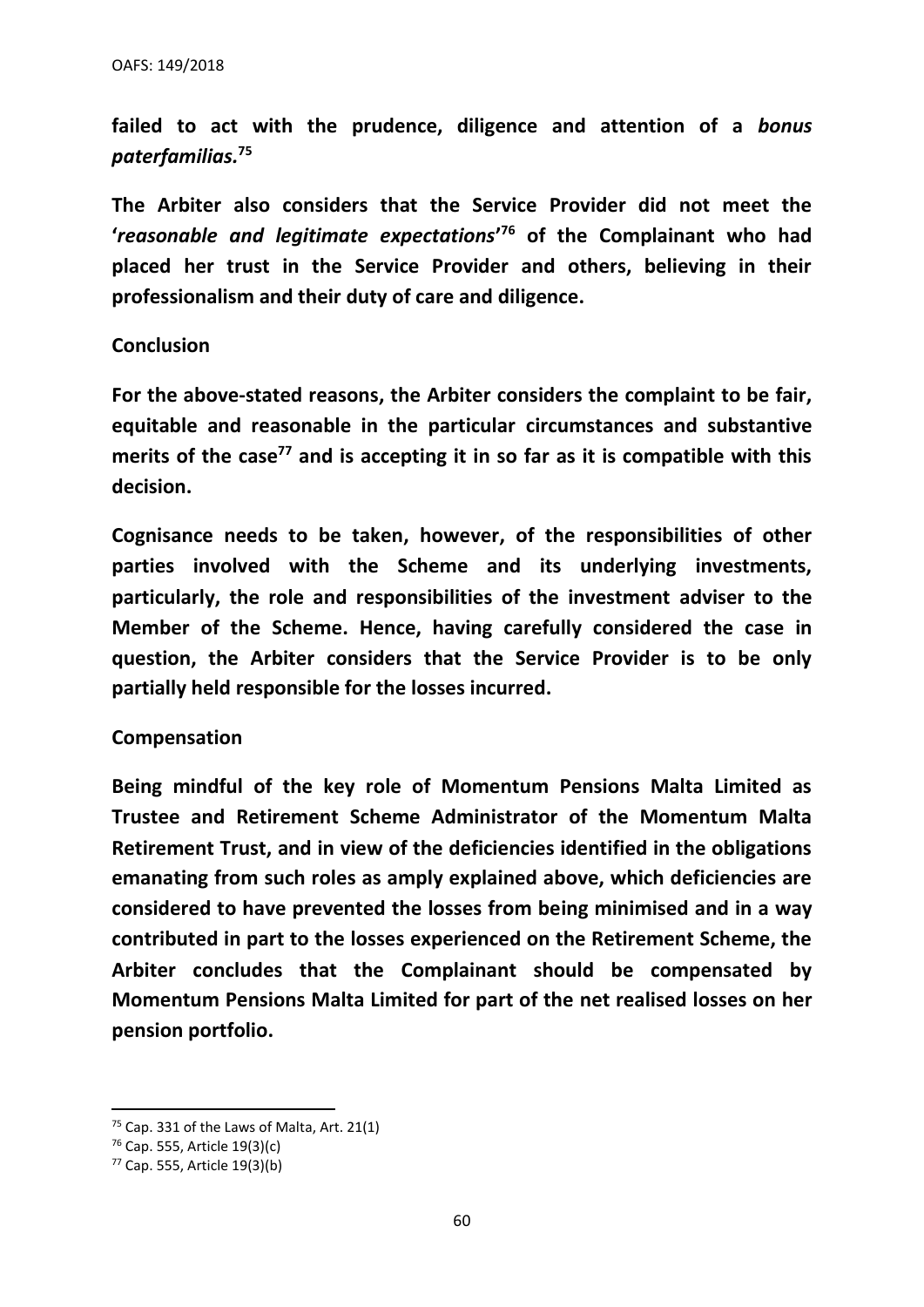**In the particular circumstances of this case, considering that the Service Provider had the last word on the investments and acted in its dual role of Trustee and Retirement Scheme Administrator, the Arbiter considers it fair, equitable and reasonable for Momentum Pensions Malta Limited, to be held responsible for seventy per cent of the net realised losses sustained by the Complainant on her investment portfolio as stipulated hereunder.** 

**The Arbiter notes that the latest valuation and list of transactions provided by the Service Provider in respect of the Complainant is not current. Besides, no detailed breakdown was provided regarding the status and performance of the respective investments within the disputed portfolio of the Complainant.** 

**The Arbiter shall accordingly formulate how compensation is to be calculated by the Service Provider for the Complainant for the purpose of this decision.** 

**Given that the Complaint made by the Complainant principally relates to the losses suffered on the Scheme at the time of Continental Wealth Management acting as adviser, compensation shall be provided solely on the investment portfolio existing and constituted under Continental Wealth Management in relation to the Scheme.** 

**The Service Provider is accordingly being directed to pay the Complainant compensation equivalent to 70% of the sum of the Net Realised Loss incurred within the whole portfolio of underlying investments existing and constituted under Continental Wealth Management and allowed within the Retirement Scheme by the Service Provider.** 

**The Net Realised Loss calculated on such portfolio shall be determined as at the date of this decision and calculated as follows:**

**(i) For every such investment within the said portfolio which, at the date of this decision, no longer forms part of the Member's current investment portfolio (given that such investment has matured, been terminated or redeemed and duly settled), it shall be calculated any realised loss or profit resulting from the difference in the purchase value and the** 

61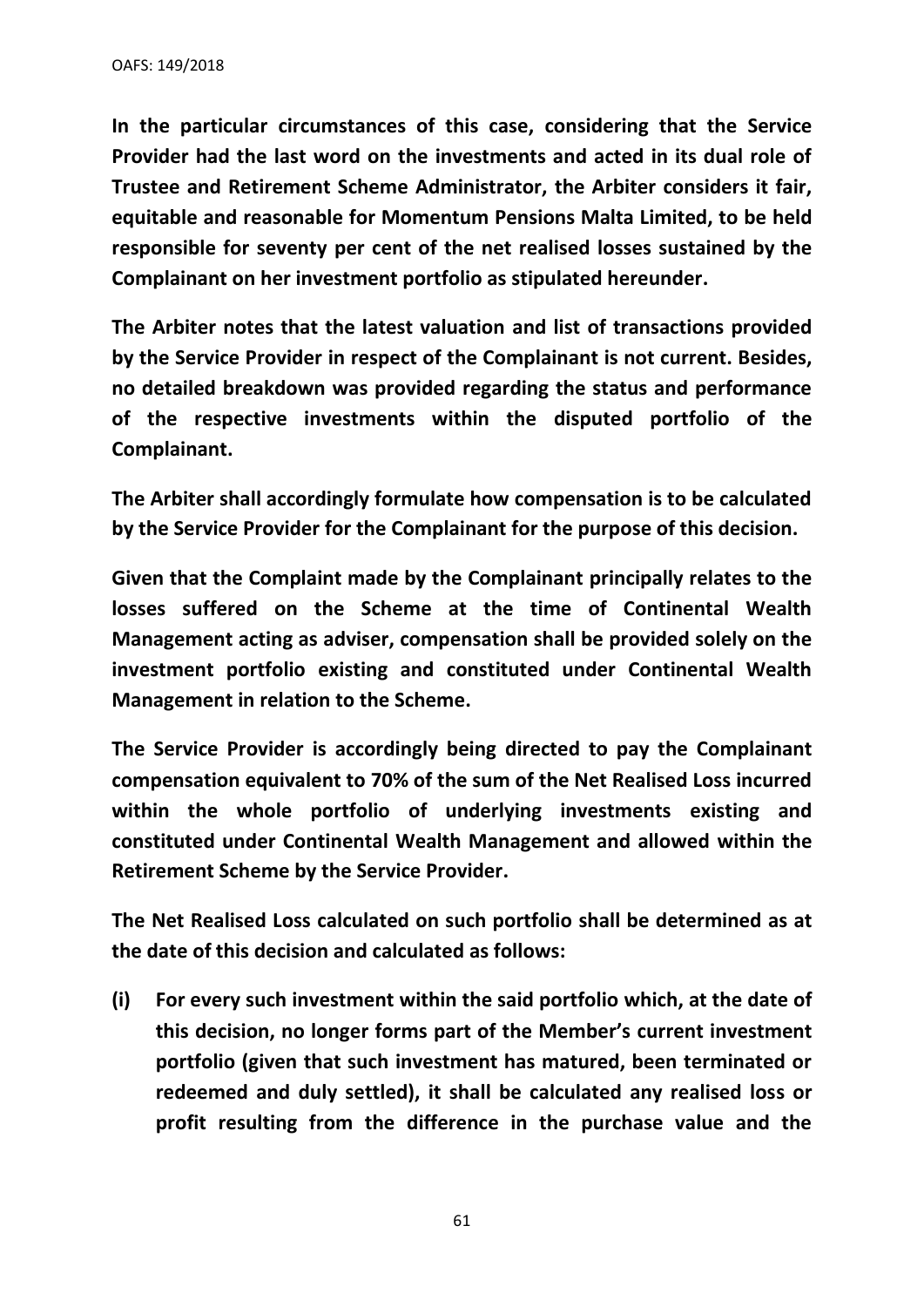**sale/maturity value (amount realised) inclusive of any realised currency gains and losses.**

**Any realised loss so calculated on such investment shall be reduced by the amount of any total interest or other total income received from the respective investment throughout the holding period to determine the actual amount of realised loss, if any;**

**With respect to the investments which were made prior to membership and which were accepted and retained by MPM within the Scheme's portfolio following membership, reference should not be made to the purchase value but the value applicable for these investment as at the date of assignment of the SEB Policy to MPM. Accordingly, for these investments it shall be calculated any realised loss or profit resulting from the difference in the value of such investments and their sale/maturity value (amount realised).** 

**Similarly, any realised loss on such investments calculated over the aforesaid period shall be reduced by the amount of any total interest or other total income received from such investments throughout the holding period. The holding period shall comprise the date from when such investments constituted part of the Retirement Scheme's portfolio until the sale of these investments.**

**(ii) In case where an investment in (i) above is calculated to have rendered a profit after taking into consideration the amount realised (inclusive of any total interest or other total income received from the respective investment and any realised currency gains or losses), such realised profit shall be accumulated from all such investments and netted off against the total of all the realised losses from the respective investments calculated as per (i) above to reach the figure of the Net Realised Loss within the indicated portfolio.**

**The computation of the Net Realised Loss shall accordingly take into consideration any realised gains or realised losses arising within the portfolio, as at the date of this decision.**